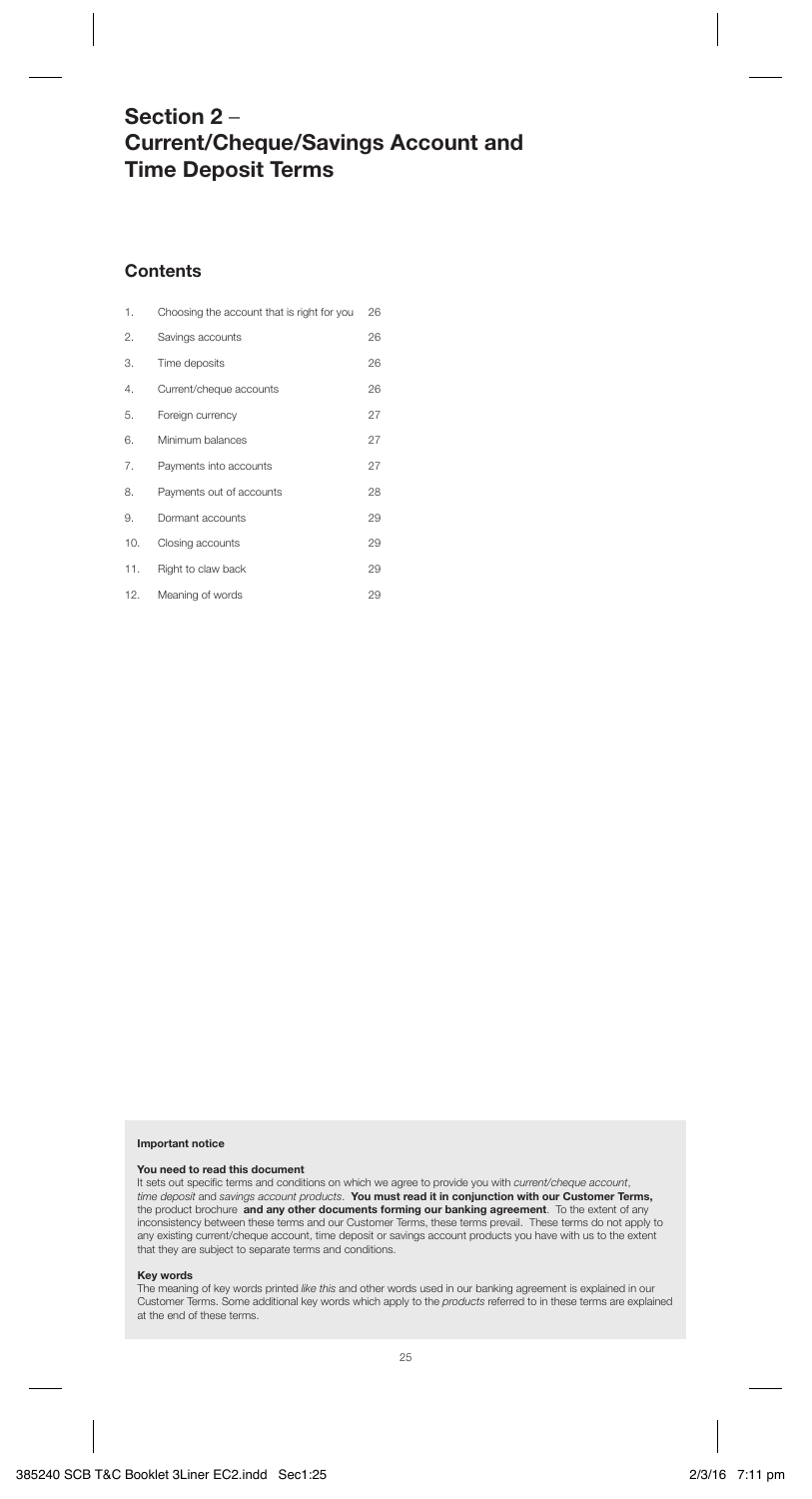#### **1. Choosing the account that is right for you**

 We offer a variety of current/cheque accounts, time deposits and savings accounts designed to suit your personal banking needs. The particular types of current/cheque accounts, time deposits and savings accounts we offer are set out in the product brochure. If you need us to explain any of the features of, or the terms applying to, any current/cheque account, time deposit or savings account, please contact us.

## **2. Savings accounts**

## **Interest - general**

2.1 If you have a credit balance in a savings account you may be entitled to receive interest depending on the type of account (see the product brochure and/or tariff sheet). The rate of interest may be fixed or varied as we determine. We pay interest monthly or at other regular intervals that we determine.

## **Passbook or statement**

- 2.2 You have the option of:
	- being issued with a passbook; or
	- receiving periodic statements.

## **Passbooks to be kept secure**

2.3 You must keep your passbook secure (including keeping it in a safe place - please refer to the security procedures set out in the Customer Terms).

## **Over the counter transactions without passbooks**

2.4 Despite anything else in our banking agreement, we may allow transactions to be carried out over the counter or otherwise without the passbook being produced.

# **Update of passbooks**

- You must update a passbook regularly if you frequently conduct transactions otherwise than over our branch counters.
- 2.6 If a passbook is not updated and there is any conflict between the information in the passbook and our records, our records prevail to the extent of that conflict.

#### **3. Time deposits**

#### **Minimum age for time deposits**

3.1 You must be at least 18 years old (unless we agree otherwise) to apply for a time deposit.

## **Interest on time deposits**

3.2 Interest on a time deposit is paid at a rate we determine. The applicable interest rate is available by contacting us at one of our branches or by using phone banking. In some circumstances, we may allow an early withdrawal. We may not pay all the interest accrued if you make an early withdrawal of any amount. More details on arrangements for interest payable on amounts withdrawn early are available by contacting us at one of our branches or by using phone banking.

#### **Maturity of time deposit**

- 3.3 If a time deposit matures on a day which is not a banking day in Singapore, then the date will be extended to the next banking day
- 3.4 We only pay the principal and interest to you at the branch where it was initially placed (unless we otherwise agree).
- 3.5 You must instruct us in writing (or any other way we agree to accept) before the maturity date (and in the case of foreign currency deposits, at least 2 banking days before the maturity date) whether you want:
	- to renew the time deposit; or
	- us to pay you the principal and interest on the maturity date.

 If you do not instruct us, we may renew the time deposit for a similar term with interest at the prevailing interest rate for that term. However, we have no obligation to do so.

3.6 Interest ceases to be payable after the maturity date unless the time deposit is renewed.

# **Additional funds**<br>3.7 If we receive

If we receive additional funds for deposit without instructions, we will place them on deposit for one month if the amount is greater than any minimum required. If the additional funds are less than the minimum we require, we will amalgamate the additional funds with an existing time deposit we choose.

## **4. Current/cheque accounts**

Current/cheque accounts are accounts with a cheque facility.

## **Minimum age**

4.1 Unless we agree otherwise, you must be at least 18 years old to apply for a current/cheque account.

## **Interest**

4.2 Interest is not payable on a current/cheque account unless specified in the product brochure for the particular type of current/cheque account.

#### **Cheque books**

- 4.3 When you open a current/cheque account we issue you with a cheque book. You must keep cheque books secure (including keeping them in a safe place - please refer to the security procedures set out in the Customer Terms).
- 4.4 If you need a new cheque book it can be ordered by either filling out the application form in the cheque book or by any other process we offer. We may refuse to issue a new cheque book. We need not give you a reason for doing so.
- 4.5 When you receive your cheque book you should check that the account number and name are correct.

#### **Writing cheques**

- 4.6 You or an authorised person must be careful when writing cheques to ensure the cheque cannot be altered without authorisation and to prevent fraud by forgery. For example, when writing cheques, you or an authorised person must:
	- only use cheques in the form we have issued;
	- write in non-erasable ink or ballpoint pen;
	- write the words and figure of the amount as close as possible to each other and to the left-hand margin in order to prevent space for insertions;
	- add the word 'only' after the amount stated in words;
	- never pre-sign a cheque in blank;
	- if sending cheques by post, delete the words 'or bearer' (to make the cheque an 'order' cheque) and cross the cheque with two parallel lines;
	- not alter the cheque (including deleting the words 'or bearer') unless confirmed by their full signature;
	- not sign a cheque using a rubber stamped mark;
	- not use correction fluid.

 We may dishonour and return any cheque that is not completed in accordance with these procedures, post-dated or out of date or otherwise not in a form acceptable to us.

If the words 'or bearer' are not deleted the cheque is a 'bearer cheque' and may be deposited by anyone holding the cheque.

You can protect yourself by crossing a cheque with two parallel lines as the cheque must then be paid into the payee's account rather than 'on demand'.

## **Fees & charges**

4.7 Fees and charges apply to cheques including stop fees, dishonour fees and fees if a cheque is returned to us for any reason (see the tariff sheet).

## **Overdraft facility**

4.8 We may allow you to use an overdraft facility on a current/cheque account if you have an overall credit balance on your savings account, time deposit and current/cheque account.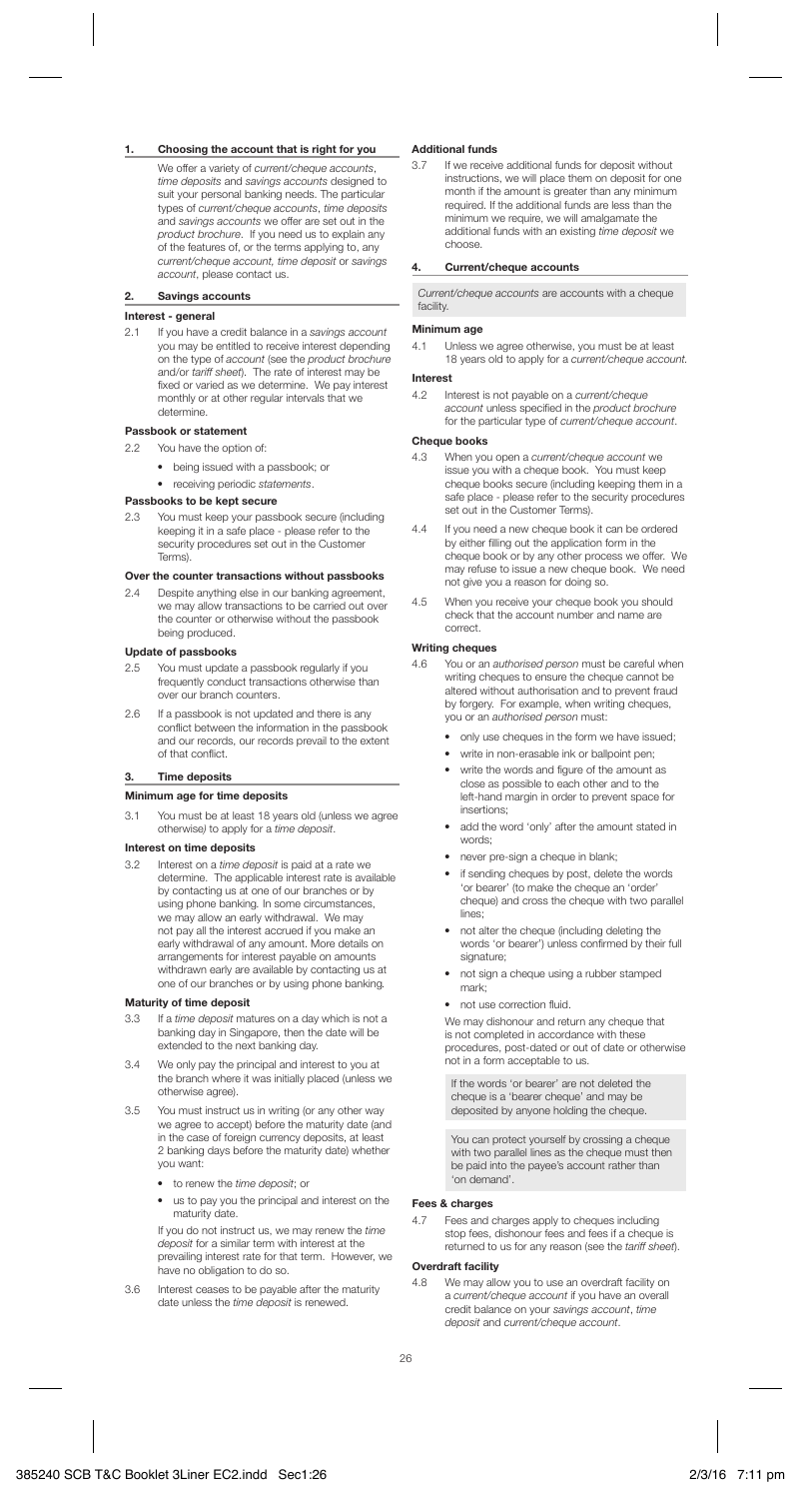- 4.9 The overdraft facility may be used to draw cheques and for direct debit payment arrangements.
- 4.10 We set a limit for the overdraft facility and if the current/cheque account balance exceeds the limit then you must immediately make payment to reduce the balance to or below the limit. We may increase or decrease the limit at any time.
- 4.11 We charge interest on the debit balance of the overdraft facility calculated in accordance with the tariff sheet. We debit any accrued interest from the current/cheque account on a monthly basis
- 4.12 We do not take into account any uncleared funds in calculating the unused portion of the overdraft facility.

## **5. Foreign currency**

Deposits of foreign currency are generally made into a form of savings account or time deposit. However, foreign currency current/cheque accounts may also be available. For more information, contact us at one of our branches or by using phone banking.

## **Minimum age**

5.1 Unless we agree otherwise, you must be at least 18 years old to apply for a foreign currency account.

## **Terms of deposit**

5.2 We accept foreign currency deposits in currencies acceptable to us and on the conditions (including term, interest rates and minimum deposit amounts) available at our branches, on our website or as set out in the product brochure.

## **Deposit methods**

5.3 We may accept and deposit, as agent for collection foreign currency drafts, cheques or travellers' cheques for good value after clearance. We deduct from the proceeds our fees and charges (the details of which are available by contacting us at one of our branches or by using phone banking) and any fees and charges that may be imposed by third parties.

However, we may:

- refuse to accept for collection drafts, cheques or travellers' cheques drawn in favour of third parties or if the payee's name is not identical to your name in our records;
- need to see the purchase agreement of any travellers' cheques presented for deposit.

 We return dishonoured cheques, drafts or travellers' cheques to your last notified address at your risk and cost.

5.4 If you have an existing foreign currency time deposit and we receive additional foreign currency funds with no specific instructions, we may place them in any type of account we determine for a minimum of one month. However, if the additional funds are below our minimum deposit amounts, we may place them in an existing account in the same currency and with the interest rate and the earliest maturity date we determine.

## **Withdrawal methods**

- 5.5 Foreign currency accounts which are time deposits may not be withdrawn before the maturity date. However, we may allow withdrawal before the maturity date subject to any conditions we may impose (including a period of notice, reduced or nil interest fees and other charges).
- 5.6 If you make a withdrawal from a foreign currency account and that withdrawal is denominated in:
	- British Pounds or US Dollars, we may (but not need) make available to you the proceeds of your withdrawal on the same day as your withdrawal;
	- any other foreign currency, you must notify us of your intention to make the withdrawal at least 2 banking days before you make the withdrawal.
- 5.7 Proceeds of any withdrawal may be available in foreign currency notes if available and subject to limits which are available by contacting us at one of our branches or by using phone banking. However, we may make the proceeds of any withdrawal available to you in any currency we choose (including US Dollars or Singapore Dollars).

# **Interest on foreign currency deposits**

5.8 Interest on a foreign currency deposit is paid:

- at a rate we determine;
- on a quarterly basis (except for a foreign currency deposit which has been deposited into a time deposit) or upon closure of the foreign currency account.

 The applicable interest rate is available by contacting us at one of our branches or by using phone banking.

#### **Foreign exchange controls**

5.9 Foreign currency accounts, and all transactions under them, are subject to any applicable exchange control laws.

## **Operation without verification of signature**

- 5.10 For foreign currency accounts we may waive any requirement to verify your signature or the signature of an *authorised person*. If we do so, the account is called a discretionary account. For discretionary accounts, the following applies:
	- a discretionary account can only by operated using your signature and a joint account may only by operated by the signatures of all account holders;
	- cheques and other instruments to be deposited into a joint account which is a discretionary account must be made in the name of all account holders;
	- withdrawals from a discretionary account can only be made by drafts crossed with "Account Payee only" or by telegraphic drafts in your name or the names of all joint account holders for a joint account.

#### **Exchange risk**

- 5.11 You acknowledge that:
	- you are aware of the risk of interest rate and ,<br>exchange rate fluctuations and the effect that such fluctuations may have on the credit balances in an account;
	- adverse exchange rate movements could result in the credit balance (even after interest is credited) being less than the amount you deposit.

## **6. Minimum balances**

- 6.1 Some accounts require you to maintain a minimum balance. For details on required minimum balances, see the product brochure and/or tariff sheet or contact us at one of our branches or by using phone banking.
- 6.2 If a minimum balance applies to an account and the balance of the account falls below this minimum we:
	- need not accept any instruction or allow any transaction on the account which would cause the account to fall below the minimum balance;
	- need not pay interest on the account;
	- may close the account.

 You must also pay any applicable fees (the details of which are available by contacting us at one of our branches or by using phone banking).

## **7. Payments into accounts**

#### **We may accept or refuse payment**

- 7.1 We may accept or refuse to accept any deposit whether in cash or by cheque or other instrument or set minimum or maximum amounts on deposits. We need not give any reason for doing so.
- 7.2 Any cheque or other instrument is received by us as agent for collection on your behalf.

## **Foreign cheques or instruments**

- 7.3 If we agree to accept cheques or other instruments drawn on financial institutions located outside Singapore, you acknowledge that:
	- clearance depends on the laws and practices of the location of the financial institution:
	- we are not responsible for the value given by the financial instrument or any other loss incurred in connection with the cheque or instrument.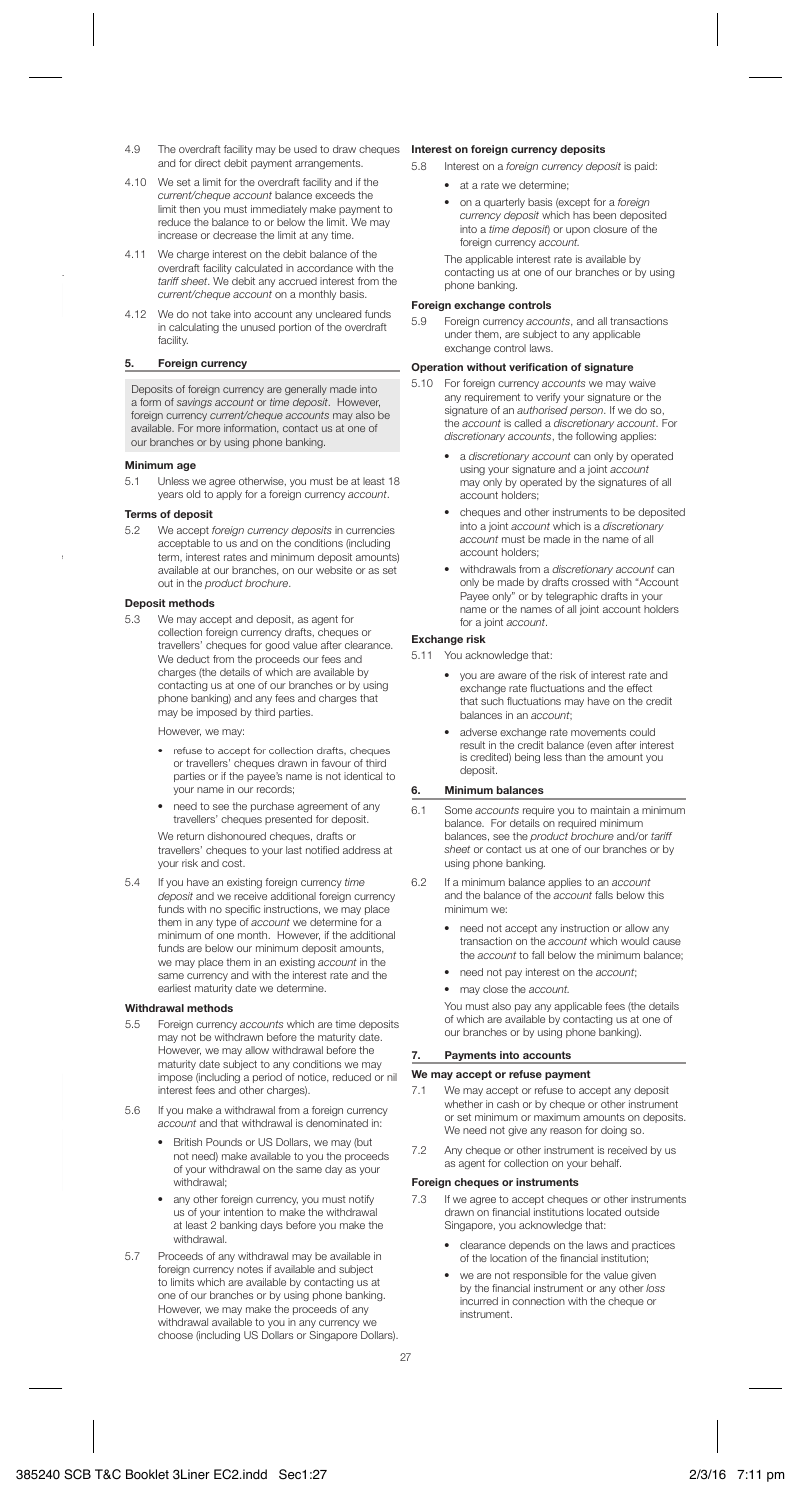# **Receipts**

- Receipt of a deposit is evidenced by our usual practice, depending on how you make the deposit. A person making a deposit should keep their copy of the receint
- 7.5 A deposit slip is only valid if endorsed by our machine print (if deposited at a self service machine) or by our stamp and signature of a bank officer (if deposited at a branch).
- 7.6 Any receipt we issue cannot be used as evidence of your title to a deposit.

## **Third party cheques**

7.7 If a cheque or other instrument is presented which is payable to a third party or it appears to belong or to have belonged to someone else (called a third party cheque), we may refuse to accept it for deposit or refuse to cash it. If we agree to accept or cash a third party cheque we may require you or an authorised person to comply with additional conditions.

## **Cheque collection box deposits**

7.8 You must not deposit cash or bearer cheques into the cheque collection boxes. If you make a deposit in this way, you do so at your own risk and we will not be liable for any loss incurred as a result of your action.

## **Clearance of payments**

- 7.9 We do our best to process all cheques and other instruments within a reasonable period of time. However, if they are deposited after any cut off time we specify, they may not be processed until the following banking day. Clearance times may vary.
- 7.10 The proceeds of cheques and other payment instruments deposited, or funds transferred electronically cannot normally be withdrawn until cleared. If we allow withdrawal of the proceeds before clearance occurs, you must repay or we may debit that amount if the cheque, payment instrument or transfer is dishonoured.

## **Dishonour of CTS cheque**

- 7.11 We return any CTS cheque we dishonour as an IRD. It is sent to you by any means we select at your expense.
- 7.12 If you ask us we may (but we need not) return the physical CTS cheque to you and you must return the IRD. We need not replace any IRD that you have lost.
- 7.13 You must not present any IRD to any person (except us) for collection or payment.

# **Regular payments to an account**

- 7.14 If you ask, we may establish a regular payment arrangement to an *account*. We may cancel or stop the regular payment arrangement if:
	- you instruct us to do so in writing; or
	- the payment arrangement no longer complies with the terms of the payment authority signed by you; or
	- required by law.

# **Dishonoured cheques**

7.15 We give you details of any cheque deposited into an account which is dishonoured as soon as practicable.

#### **8. Payments out of accounts**

#### **Withdrawals**

8.1 Withdrawals from an account are subject to conditions (including notice requirements) we impose.

#### **Authority to debit and payment**

- 8.2 You authorise us to debit all cheques and other instruments drawn by you to a current/cheque account.
- 8.3 We may determine the order of priority for payment of cheques.

#### **CTS cheque withdrawal**

- 8.4 We may honour and make payment on any CTS cheque presented in the form of a CTS image file for CTS clearing in accordance with the CTS Bye-Laws or any other agreements requiring us to honour or make payment in respect of the CTS cheque or a CTS image item of the CTS cheque.
- 8.5 Payments we make on the basis of a CTS cheque or any CTS image item of the CTS cheque presented for CTS clearing or in respect of a cheque or other financial instrument which bear signature(s) which appear to be similar to signature(s) of you or authorised persons are binding on you. This is the case even if the signatures are forged or unauthorised and this is not apparent from the CTS image item of the CTS cheque.
- 8.6 If we are not able to confirm the authenticity of a CTS cheque from the CTS image item or the CTS cheque presented for CTS clearing, we may (but need not) notify the operators of the CTS clearing system of the return of the CTS image item in accordance with the terms of the CTS Bye-Laws without making payment on the CTS cheque. We may (but need not) contact you to confirm the authenticity of a CTS cheque before deciding whether to return it.
- 8.7 We may charge (and you must pay) fees in accordance with the CTS Bye-Laws.
- 8.8 We may debit any account with any amount we pay in connection with a CTS cheque.

#### **Exclusion of liability in connection with CTS cheques**

- 8.9 We are not liable for any loss incurred due to
	- the unavailability of services provided by the operator;
		- any act or omission of the operator or any person providing services in connection with CTS clearing;
		- our failure or refusal to make payment on a cheque or CTS image item.

## **Stopping payment of cheques**

- 8.10 You or an authorised person may request us in writing to stop payment of a cheque drawn on a current/cheque account before it has been paid. Such an instruction will remain effective for 6 months. However, the instruction is only effective if it:
	- gives full details of the cheque; and
	- is received by the branch where the current/ cheque account is maintained before the cheque is deposited for clearing. (See our Customer Terms for how we deal with stopped payments.)

## **Direct debits or periodical payments from accounts**

- 8.11 If you ask, we can organise a direct debit or periodical payment arrangement from an account. You will need to sign additional documents to authorise it.
- 8.12 We may cancel or stop any direct debit or periodical payment arrangement if:
	- you instruct us to do so in writing; or
	- the payment arrangement no longer complies with the terms of the direct debit authority signed by you.

 We may ask that you also notify the person to whom you have given the direct debit authority.

## **Telegraphic transfers**

- 8.13 You may ask us to effect telegraphic transfers for you. We need not agree to your request.
- 8.14 We may set a minimum amount or maximum amount for telegraphic transfers. For details of these amounts, please contact us.
- 8.15 If a telegraphic transfer is made in a currency other than the currency of the destination country, you may be required to pay multiple charges for the telegraphic transfer. For details of these charges, please contact us.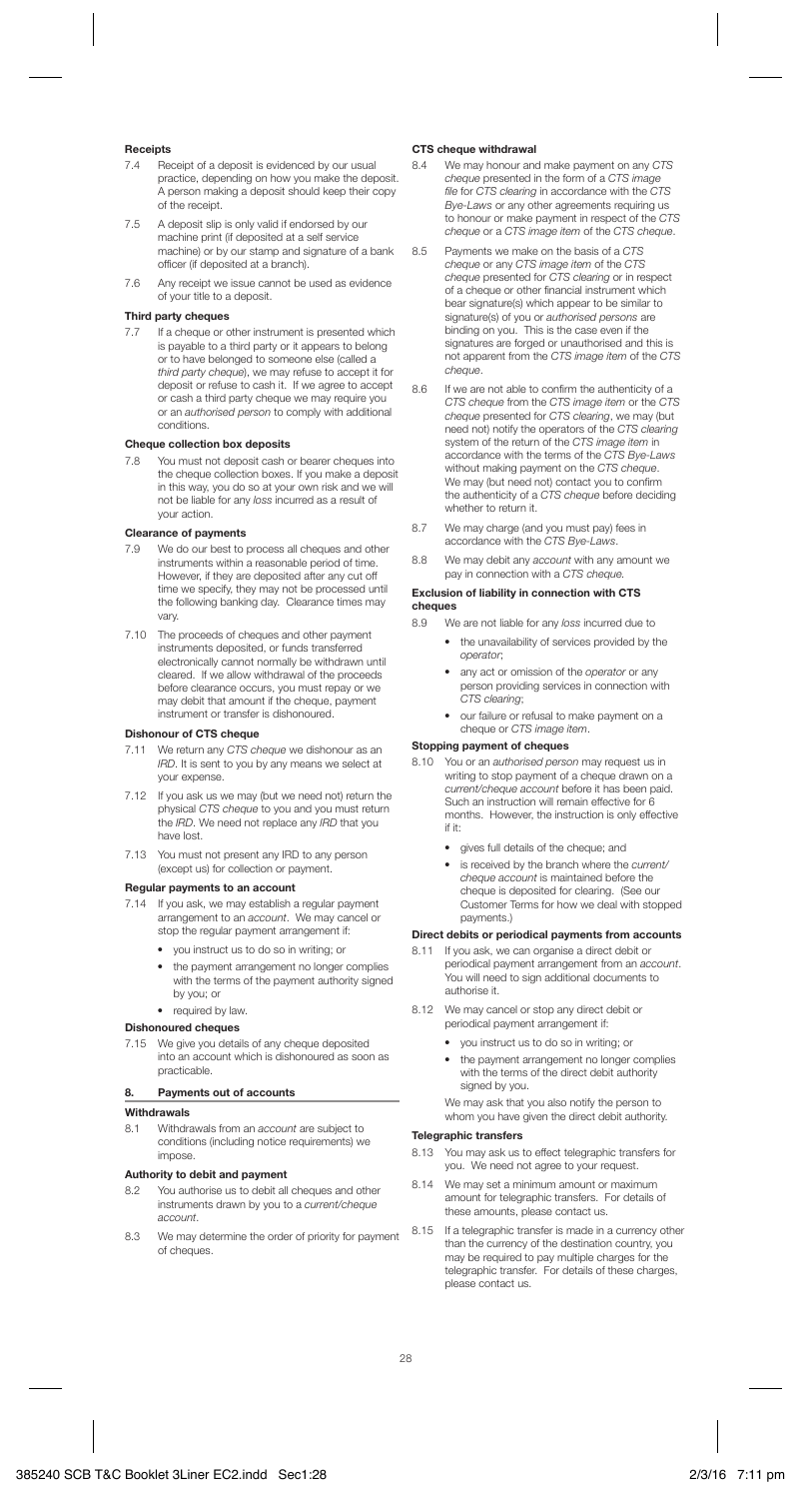- 8.16 You consent to us disclosing any information in connection with the telegraphic transfer to the correspondent or intermediary bank.
- 8.17 If a telegraphic transfer cannot be completed, we are not required to refund the charges paid by you for the telegraphic transfer unless the failure to complete was solely and directly due to anything we do or do not do.

#### **9. Dormant accounts**

## **What is a dormant account?**

9.1 If no withdrawal, deposit, fund transfer or use of electronic banking services other than direct debit or periodic payment arrangements is made on a savings account or current/cheque account for 12 consecutive months or such other period that we notify to you, we classify the account as dormant. We need not pay interest on a dormant account.

## **Fees for dormant accounts**

- 9.2 If the balance of a dormant account:
	- falls below a minimum limit set out in the tariff sheet, we may close the *account* and use any credit balance to pay the dormant *account* fee set out in the *tariff sheet* or as notified by us; or
	- is above the minimum limit set out in the tariff sheet, we may debit the dormant account fee set out in the tariff sheet or as notified by us until the account is closed, unless prohibited by law.

# **10. Closing accounts**

# **Early closure**

10.1 If you close a savings account or current/cheque account within 3 months (or such other period that we may notify to you) after you open it, you must pay the early account closure fee set out in the tariff sheet or as notified by us.

#### **When we may close accounts**

10.2 We may close a savings account, time deposit or a current/cheque account at any time. We need not give a reason for doing so. If we do so, we pay you the balance of the *account* in the manner we determine.

## **Return of cheque books**

10.3 If a current/cheque account is closed, you must ensure that any unused cheque books are returned to us.

#### **11. Right to claw back**

We may decline to pay or cancel payment of any interest or CashBack, or claw back from any account (without notice to you) the value of any interest or CashBack paid, in the event that we determine that any of the product requirements or the terms of our banking agreement had not been complied with, including but not limited to:

- 11.1 where the account or the card had been operated in an irregular or improper manner;
- 11.2 where you had acted fraudulently or dishonestly;
- 11.3 where you had conducted yourself in bad faith or otherwise in an inappropriate manner to gain an unfair advantage against us, our partners or service providers; and/or
- 11.4 upon the occurrence of any event giving rise to a right for us to suspend or terminate any (or all) of our banking agreement for a product, as set out at Clause 27.3 and Clause 31 of our Customer Terms and elsewhere in our banking agreement.

#### **12. Meaning of words**

 You also need to refer to our Customer Terms which also define key words used in these terms. If a word defined in these terms is also defined in our Customer Terms, the definition in these terms applies for the purposes of current/cheque accounts, time deposits, foreign currency deposits and savings accounts.

**CTS** refers to the image-based systems. processes and procedures for the electronic clearing and archival of such items as provided in and contemplated by the CTS Bye-Laws, and known as the Cheque Truncation System.

 *CTS Bye-Laws* refers to the Bye-Laws of the Singapore Clearing House Association in respect of CTS.

**CTS cheque** refers to the Articles as defined in the CTS Bye-Laws.

**CTS clearing** has the same meaning as defined in the CTS Bye-Laws.

**CTS image file** refers to an electronic file containing CTS image items.

 *CTS image item* means the CTS items contemplated by the CTS Bye-Laws in image format (including electronic images of CTS cheques) which comply with the requirements of the operator with the approval of the Committee of Management of the Singapore Clearing House Association.

 *current/cheque account* means any account of the type referred to in clause 4.

 *foreign currency deposit* means any deposit of foreign currency described in clause 5.

**IRD** means an Image Return Document as defined in Section 87B of the Bills of Exchange Act, Cap  $22.2$ 

 *our banking agreement* means the agreement between you and us formed when we accept an application from you, the terms of which include our Customer Terms and these products terms.

**operator** has the same meaning as defined in the CTS Bye-Laws.

 *savings account* means any account described in clause 2.

 *time deposit* means any term deposit, time deposit or fi xed deposit described in clause 3.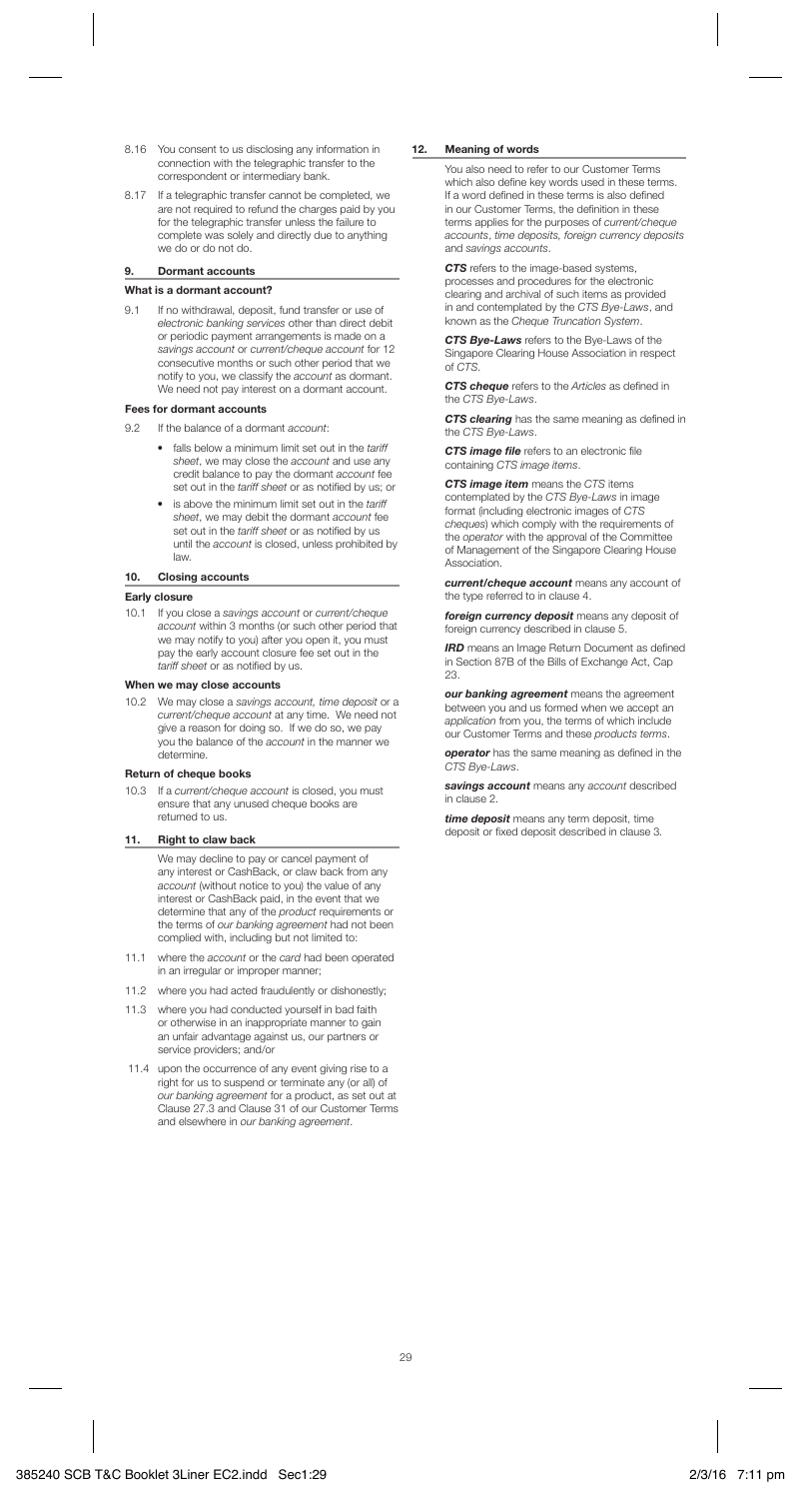# **Product Terms Applicable to:-**

**Dash Easy Savings Account Bonus\$aver e\$aver Account XtraSaver Account FCY\$aver Account e\$aver Kids! Account Child Development Account SuperSalary Preferred Current Account Securities Settlement Account**

# **Contents**

| Part A - Dash Easy Savings Account Product Terms |                                                      |    |
|--------------------------------------------------|------------------------------------------------------|----|
| 1.                                               | What is Dash Easy Savings Account                    | 31 |
| 2.                                               | Interest                                             | 31 |
| 3.                                               | Statements                                           | 31 |
| 4.                                               | Frror                                                | 31 |
| 5.                                               | Cash withdrawal                                      | 31 |
| 6.                                               | Fund transfer to Dash mCash Account                  | 31 |
| 7.                                               | Closure of account                                   | 31 |
| 8.                                               | Consent to disclosure and use of<br>your information | 31 |
| 9.                                               | Rewards                                              | 31 |
| 10.                                              | Other terms                                          | 31 |
| 11.                                              | Meaning of words                                     | 31 |
|                                                  | Part B - Bonus\$aver Product Terms                   |    |
| 12.                                              | What is Bonus\$aver                                  | 32 |
| 13.                                              | Bonus\$aver requirement                              | 32 |
| 14                                               | Interest                                             | 32 |
| 15.                                              | Transactions and reversals                           | 32 |
| 16.                                              | Cap on number of Bonus\$aver accounts and            |    |
|                                                  | minimum Bonus\$aver account balances                 | 32 |
| 17.                                              | Rewards                                              | 32 |
| 18.                                              | Meaning of words                                     | 32 |
|                                                  | <b>Part C - e\$aver Account Product Terms</b>        |    |
| 19.                                              | Statements                                           | 33 |
| 20.                                              | Frror                                                | 33 |
| 21.                                              | Cash withdrawal                                      | 33 |
| 22.                                              | Closure of account                                   | 33 |
|                                                  | Part D - XtraSaver Account Product Terms             |    |
| 23.                                              | What is XtraSaver                                    | 33 |
| 24.                                              | CashBack                                             | 33 |
| 25.                                              | Overdraft                                            | 33 |
| 26.                                              | What happens on termination                          | 33 |
|                                                  | <b>Part E - FCYSaver Product Terms</b>               |    |
| 27.                                              | What is FCY\$aver                                    | 34 |
|                                                  |                                                      |    |

#### **Part F - e\$aver Kids! Account Product Terms**

| 28. | Trust Nature of the e\$aver Kids! Account | 34 |
|-----|-------------------------------------------|----|
| 29. | Statements                                | 34 |
| 30. | Modification                              | 34 |
| 31. | Death                                     | 34 |
| 32. | Instructions, rights of beneficiary       | 34 |
| 33. | Account closure                           | 35 |
| 34. | Cheque deposits                           | 35 |

## **Part G - Child Development Account Product Terms**

| 35. | Opening of CDA                | 35 |
|-----|-------------------------------|----|
| 36. | Co-payments by the Government | 35 |
| 37. | Operation of CDA              | 35 |
| 38. | Change of Trustee             | 36 |
| 39. | Death of Member               | 36 |
| 40. | Closure of CDA                | 36 |
| 41. | Cessation as managing agent   | 36 |
| 42. | Meaning of words              | 36 |
|     |                               |    |

#### **Part H – SuperSalary Product Terms**

| 43. | What is SuperSalary?                                   | 37 |
|-----|--------------------------------------------------------|----|
| 44. | Opening of SuperSalary account and the<br>requirements | 37 |
| 45. | CashBack                                               | 37 |
| 46. | Cap on number of SuperSalary accounts                  | 37 |
| 47. | Super Time Deposit                                     | 37 |
| 48. | What happens on termination                            | 37 |
| 49. | Meaning of words                                       | 37 |

## **Part I – Preferred Current Account Product Terms & Conditions**

| 50. | What is Preferred Current Account? | 38 |
|-----|------------------------------------|----|
| 51. | Cashback                           | 38 |
| 52. | Overdraft                          | 38 |
| 53. | What happens on termination        | 38 |

# **Part J – Preferred Current Account Product**

|     | <b>Terms &amp; Conditions</b>            |    |
|-----|------------------------------------------|----|
| 54. | Use of Securities Settlement Account     | 38 |
| 55. | Statements                               | 38 |
| 56. | Interest                                 | 38 |
| 57. | Currency                                 | 38 |
| 58. | Frror                                    | 38 |
| 59. | Access                                   | 38 |
| 60. | Closure of Securities Settlement Account | 39 |
|     |                                          |    |

## **Important notice**

# **You need to read this document**

This document contains additional product terms applicable to you if you use of our current/cheque accounts, time deposits and savings accounts. You must read it in conjunction with our Customer Terms, our Current/Cheque/ Savings Account and Time Deposit Terms and any other documents forming our banking agreement.

#### **Key words**

The meaning of key words printed like this are explained either at the end of this document or our Customer Terms or our Current/Cheque/Savings Account and Time Deposit Terms.

## **Inconsistency**

If there is any inconsistency between the product terms and any of our banking agreements relating to any specific product, the specific product terms prevail.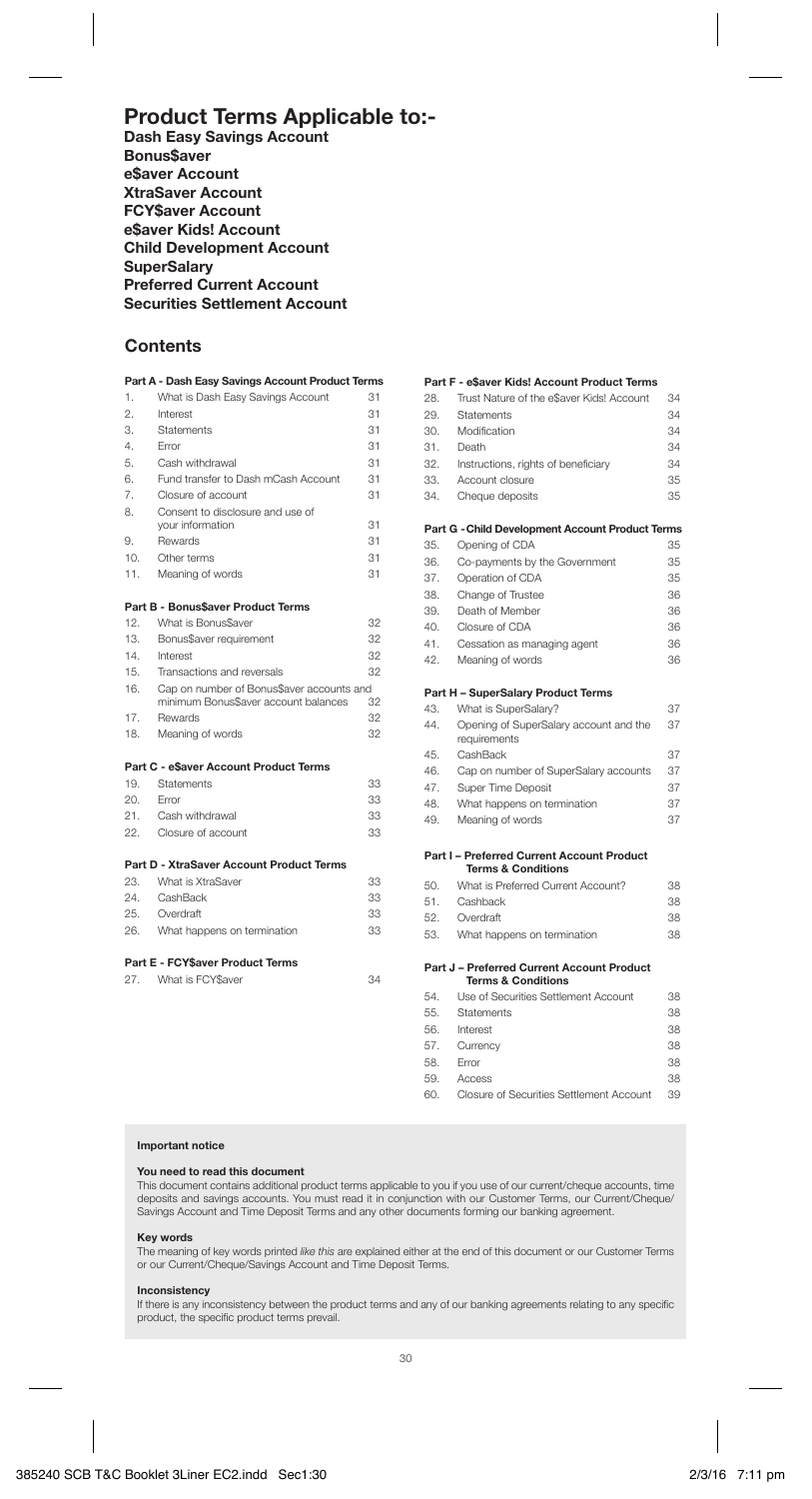# **Part A - Dash Easy Savings Account Product Terms**

## **1. What is Dash Easy Savings Account**

 Dash Easy Savings Account is part of the Dash Easy product bundle, which comprises a Dash Easy Savings Account with Standard Chartered Bank (Singapore) Limited and a Dash Mobile Cash (mCash) Account with SingTel.

 Dash Easy Savings Account is an online savings account which offers you:

- bonus interest on your Dash Easy Savings Account balances;
- an ATM card for cash withdrawal at our ATMs and ATMs of other banks as we may notify you from time to time (e.g ATM5 ATMs) ("Designated ATMs");
- payments by NETS;
- fund transfer to your Dash mCash Account; and
- branch assistance for ATM PIN reset, internet banking PIN reset, and account closure only for Dash banking products.

 As the Dash Easy Savings Account is an online savings account, transactions at SCB Branches are limited to those listed above.

## **2. Interest**

- 2.1 You will receive interest at the prevailing interest rate for Dash Easy Savings Accounts on your Dash Easy Savings Account balances. If you meet the promotion requirements for bonus interest, you will also receive the applicable bonus interest on the average daily balance in your Dash Easy Savings Account for the applicable promotion period.
- 2.2 Prevailing interest and bonus interest are at rates we determine. Prevailing interest will be calculated at the end of each day, and bonus interest will be calculated at the end of each calendar month based on the average daily balance in your Dash Easy Savings Account for each calendar month. We may change the basis and rates of the prevailing interest and bonus interest at any time.
- 2.3 The average daily balance in your Dash Easy Savings Account which is eligible for bonus interest is subject to a minimum amount and a maximum cap we determine. We may change the minimum amount and the maximum cap at any time.
- 2.4 We will credit any prevailing interest and bonus interest to your Dash Easy Savings Account monthly or at other regular intervals that we determine. The prevailing interest and bonus interest (if any) may be credited to your Dash Easy Savings Account on different dates.

## **3. Statements**

- 3.1 We will not send you printed account statements, confirmation advices, or passbooks for the Dash Easy Savings Account. However, we reserve the right to send you the consolidated statement should we decide do so.
- 3.2 The balance and the transaction history on the Dash Easy Savings Account will be made available electronically online. You must verify the correctness of each entry by using our electronic banking services.

## **4. Error**

 You must notify us of any error in the entry of any transaction within 45 days from the date of the transaction or within such other time periods as we may agree to. If you fail to do so, this means that you have accepted the accuracy of the entry.

## **5. Cash withdrawal**

- 5.1 You can withdraw cash from the Dash Easy Savings Account at Designated ATMs using a linked ATM card.
- 5.2 Cash withdrawals may not be made over the counter at our branches unless otherwise specifically notified, or if you wish to close the Dash Easy Savings Account.

## **6. Fund transfer to Dash mCash Account**

 You can transfer funds from your Dash Easy Savings Account to your Dash mCash Account by using our electronic banking services, subject to the applicable limits for your Dash mCash Account balance and transfer amounts.

## **7. Closure of account**

- 7.1 We will close the Dash Easy Savings Account without notice to you if the balance in the Dash Easy Savings Account remains at S\$0 for a period of 6 months consecutively. We are not liable to you for any loss you may suffer due to the closure.
- 7.2 You are required to visit any of our branches if you wish to close your Dash Easy Savings Account. Upon account closure, the credit balance, if any, in your Dash Easy Savings Account will be paid to you.

#### **8. Consent to disclosure and use of your information**

- 8.1 You consent to us disclosing to SingTel the opening and closure of your Dash Easy Savings Account for the purposes of:
	- (a) our collaboration arrangements (including fees and other arrangements) with SingTel in relation to the product;
	- (b) the provision or continued provision of Dash mCash Account services to you by SingTel; and
	- (c) SingTel's determination of your eligibility for any rewards programme that it may offer from time to time.

## **9. Rewards**

You will not be awarded with 360° Reward Points under the Standard Chartered 360° Rewards Programme for the Product Category relating to the Dash Easy Savings Account.

## **10. Other terms**

- 10.1 These Dash Easy Savings Account Product Terms are to be read together with our Customer Terms and our Current/Cheque/Savings Account and Time Deposit Terms (collectively Other Terms).
- 10.2 If there is any inconsistency between the Other Terms and these Dash Easy Savings Account Product Terms, these Dash Easy Savings Account Product Terms shall prevail to extent of such inconsistency.
- 10.3 Words printed "like this" if not explained here, are explained elsewhere in the Other Terms.

## **11. Meaning of words**

*average daily balance or ADB* means the sum of end-of-day balances in an account for each day in that month divided by the number of days in that month.

*Dash mCash Account* means an account with SingTel for Dash mCash, a stored value facility provided by SingTel for payment services.

**SingTel** means Telecom Equipment Pte Ltd.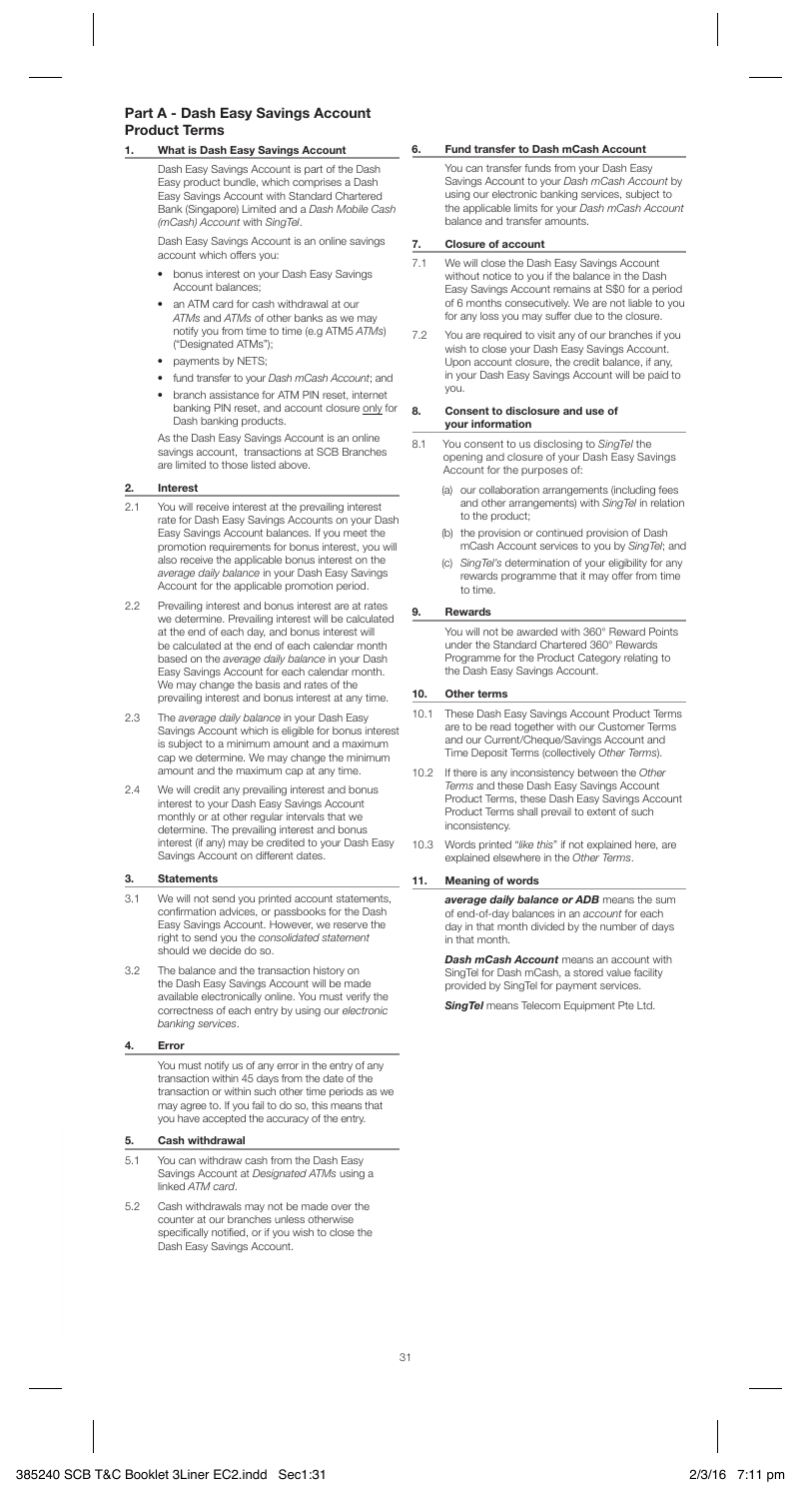# **Part B - Bonus\$aver Product Terms**

#### **12. What is Bonus\$aver**

- 12.1 Bonus\$aver comprises a current/cheque account (Bonus\$aver account) and a Bonus\$aver World MasterCard debit and/or credit card(s) (Bonus\$aver cards) which may be linked to the Bonus\$aver account. The Bonus\$aver account may be a personal or a joint *account*. With Bonus\$aver, you can enjoy:
	- bonus interest on your Bonus\$aver account balances;
	- cash withdrawal with your Bonus\$aver World MasterCard debit card;
	- payments by NETS and MasterCard;
	- privileges offered by MasterCard;
	- credit card discounts offered by merchants; and • recurring payment plan.
- 12.2 These Bonus\$aver Product Terms are to be read together with our Credit Card Terms. If there is any inconsistency between these Bonus\$aver Product Terms and our Credit Card Terms, these Bonus\$aver Product Terms prevail.

#### **13. Bonus\$aver requirement**

- 13.1 You will receive bonus interest on the average daily balance in your Bonus\$aver account for a calendar month if you comply with the following requirements in that calendar month:
	- your Bonus\$aver cards must be linked to your Bonus\$aver account (also known as the linked account);
	- you must charge the Bonus\$aver requirement minimum amount to your linked Bonus\$aver cards; and
	- your Bonus\$aver account, and your Bonus\$aver cards accounts must be valid and in good standing.
- 13.2 If you do not comply with the Bonus\$aver requirement for any calendar month, you will not receive bonus interest on the average daily balance in your linked Bonus\$aver account for that calendar month.
- 13.3 To determine if you fulfil the Bonus\$aver requirement minimum amount for a calendar month, we will add up the amounts charged to your linked Bonus\$aver cards in that calendar month based on transaction posting date(s). We may change the Bonus\$aver requirement minimum amount at any time.
- 13.4 The following transactions will not be taken into consideration when determining if the Bonus\$aver requirement minimum amount has been fulfilled:
	- transactions arising from the use of your linked Bonus\$aver World MasterCard debit card as an ATM card at an ATM or at a EFTPOS or NETS terminal;
	- balance transfers to your linked Bonus\$aver World MasterCard credit card;
	- any fees and charges (including annual fees, interest charges, cheque processing fees, administrative fees, insurance premiums, cash advance fees, finance charges and/or late payment charges and other miscellaneous fees and charges) charged to your linked Bonus\$aver cards;
	- any amount charged to your linked Bonus\$aver cards in that calendar month that is subsequently cancelled, voided or reversed;
	- balance owing on your linked Bonus\$aver cards accounts from other months; and
	- any other amount charged to your linked Bonus\$aver cards as we may determine from time to time.

#### **14. Interest**

- 14.1 You will receive prevailing interest on your Bonus\$aver account balances. If you comply with the Bonus\$aver requirement for a calendar month, you will also receive bonus interest on the average daily balance in your linked Bonus\$aver account for that calendar month.
- 14.2 Prevailing interest and bonus interest are at rates we determine. Prevailing interest will be calculated at the end of each day, and bonus interest will be calculated at the end of each calendar month based on the average daily balance in your linked Bonus\$aver account for each calendar month. We may change the basis and rates of the prevailing interest and bonus interest at any time.
- 14.3 The average daily balance in your linked Bonus\$aver account which is eligible for bonus interest is subject to a cap we determine. We may change the cap at any time.
- 14.4 We will credit any prevailing interest and bonus interest to your linked Bonus\$aver account monthly or at other regular intervals that we determine. The prevailing interest and bonus interest (if any) may be credited to your linked Bonus\$aver account on different dates.

#### **15. Transactions and reversals**

- 15.1 We are not responsible for any failure or delay in the transmission or posting of transactions made by merchants, telecommunication providers, or any other party.
- 15.2 If any transaction posted to your Bonus\$aver cards in a calendar month is cancelled, voided or reversed for any reason, and you are no longer entitled for any reason to the bonus interest you received, we may debit any of your accounts with us for the amount of the bonus interest credited to your linked Bonus\$aver account.

#### **16. Cap on number of Bonus\$aver accounts and minimum Bonus\$aver account balances**

- 16.1 You may have a maximum of three (3) Bonus\$aver accounts at any one time provided that the Bonus\$aver accounts are governed by different account operating authorities.
- 16.2 You must maintain a minimum average daily balance in your Bonus\$aver account. If you do not maintain the minimum average daily balance we determine, you must pay a fee as set out in the tariff sheet or elsewhere in our banking agreement. We may vary the minimum average daily balance at any time without notice to you.

#### **17. Rewards**

You will be awarded with 360° Reward Points under the Standard Chartered 360° Rewards Programme for the Product Category relating to the Bonus\$aver account. You are not entitled to get any 360° Reward Points for amounts charged to your Bonus\$aver World MasterCard credit card or any CashBack.

## **18. Meaning of words**

*average daily balance or ADB* means the sum of end-of-day balances in an account for each day in that month divided by the number of days in that month.

*Bonus\$aver requirement* means the requirements set out in clause 12.1.

#### *Bonus\$aver requirement minimum amount*

means the minimum amount we determine which must be charged to your Bonus\$aver cards each calendar month to meet the Bonus\$aver requirement.

 *valid and in good standing* in relation to an account, means that:

- the *account* must not be suspended, cancelled, terminated or closed for any reason;
- any of the account holder's and cardholder's accounts with us are not delinquent or unsatisfactorily conducted for any reason; and
- the account holder and/or cardholder has/ have not breached any term of our banking agreement.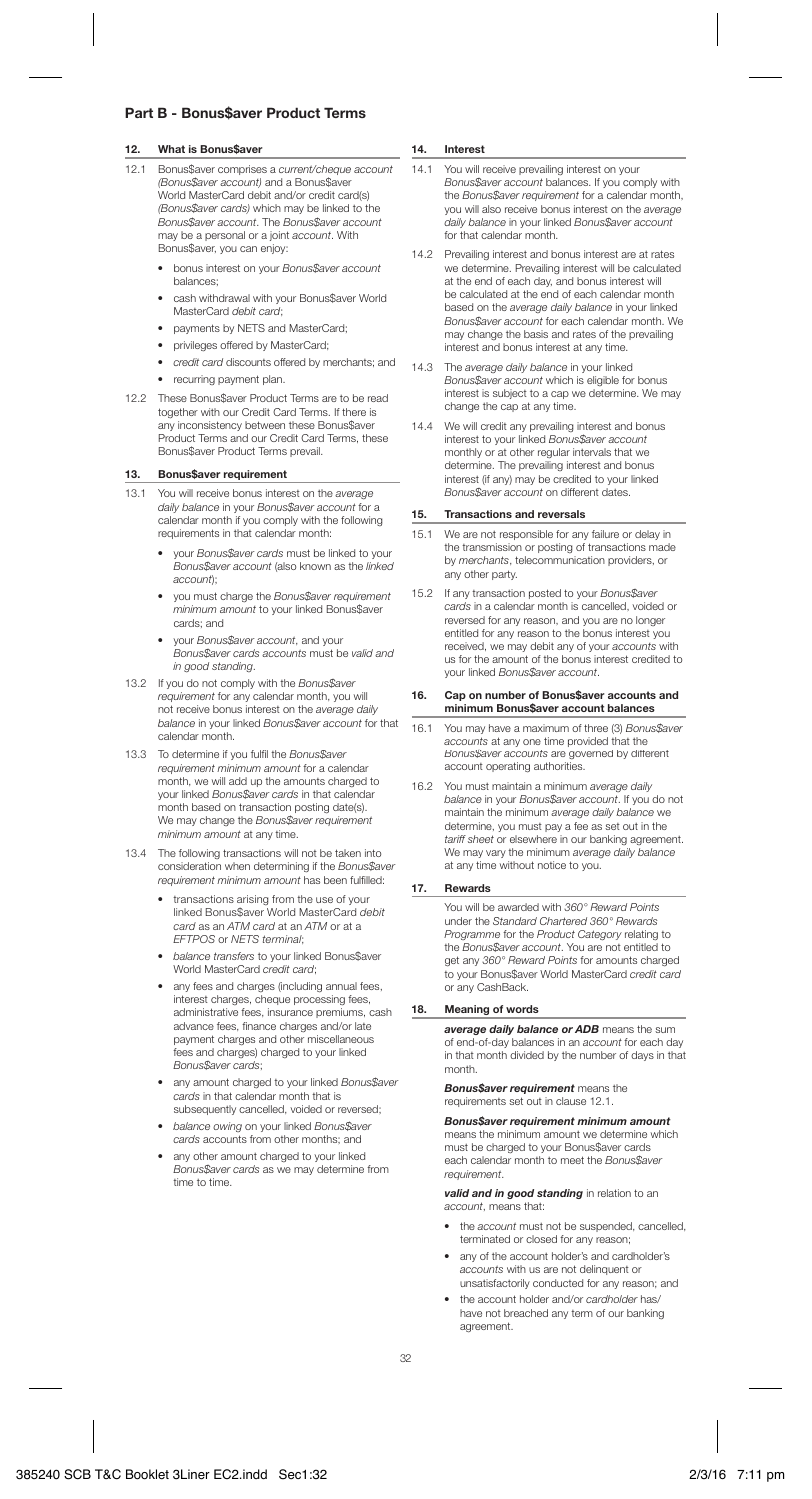# **Part C - e\$aver Account Product Terms**

#### **19. Statements**

- 19.1 We will not send you account statements, confirmation advices, or passbooks for the e\$aver Account. However, we reserve the right to send you the consolidated statement should we decide do so.
- 19.2 The balance and the transaction history on the e\$aver Account will be made available electronically on line. You must verify the correctness of each entry by using our electronic banking services.

## **20. Error**

 You must notify us of any error in the entry of any transaction within 45 days from the date of the transaction or within such other time periods as we may agree to. If you fail to do so, this means that you have accepted the accuracy of the entry.

## **21. Cash withdrawal**

 You are allowed to withdraw cash from the e\$aver Account at any of our branches subject to payment of certain fees which we will notify you.

## **22. Closure of account**

We will close the e\$aver Account without notice to you if the balance in the e\$aver Account remains at \$0 for a period of 5 months consecutively. We are not liable to you for any loss you may suffer due to the closure.

# **Part D - XtraSaver Account Product Terms**

#### **23. What is XtraSaver**

 XtraSaver is a MasterCard debit card that is linked to the XtraSaver Account. The XtraSaver Account may be a personal or a joint account. With the card, you can enjoy the following benefits

- CashBack on your MasterCard and NETS transactions
- cash withdrawal
- NETS and MasterCard payments
- Platinum privileges with MasterCard
- credit card merchant discounts
- recurring payment plan

## **24. CashBack**

- 24.1 We may credit your XtraSaver Account with a CashBack if you maintain a minimum average daily balance in the linked chequing account. We reserve the right to stipulate the minimum daily balance you must maintain in the account. However, we may not be able to credit your XtraSaver Account with any CashBack if there exists any circumstances beyond our control.
- 24.2 CashBack is tiered and calculated at the end of each calendar month, based on transaction posting date and the average daily balance of the linked chequing account. CashBack will be credited to your XtraSaver Account on the first working day of the next calendar month. Monthly CashBack is subject to a cap. Please contact us for details or visit www.standardchartered.com.
- 24.3 The amount of the CashBack is calculated at a rate determined by us. The CashBack will only be accrued and credited if your XtraSaver Account is in good standing. There will be no CashBack if your XtraSaver Account is suspended, closed or you are in breach of our banking agreement.
- 24.4 Petrol CashBack applies only in Singapore and Malaysia if the petrol station's merchant category code is 5541 or 5542. Purchase of petrol includes all other purchases (other than petrol) at the petrol station.
- 24.5 We reserve the right to debit any account (without notice to you) with the amount of CashBack we credited to your XtraSaver Account in connection with the CashBack if any transactions are cancelled, voided or reversed for any reason.

#### **25. Overdraft**

- 25.1 We may allow the XtraSaver Account to be overdrawn.
- 25.2 We charge interest on the overdrawn balance at a rate and on the basis we determine from time to time subject to a minimum monthly charge.
- 25.2 We may debit any such interest or charge to the account monthly or at such other intervals we determine. This does not impose any obligation on us to grant you any loans, advances or credit facility on the XtraSaver Account.

## **26. What happens on termination**

We are entitled to:

- retain the whole or any part of the available credit balance on the XtraSaver Account for a period of 45 days from the date when the XtraSaver Account is closed;
- continue to debit the XtraSaver Account with respect to any interest or charge or card transactions effected whether before or after the closure of the XtraSaver Account or the termination of your liability for any balance due on the XtraSaver Account.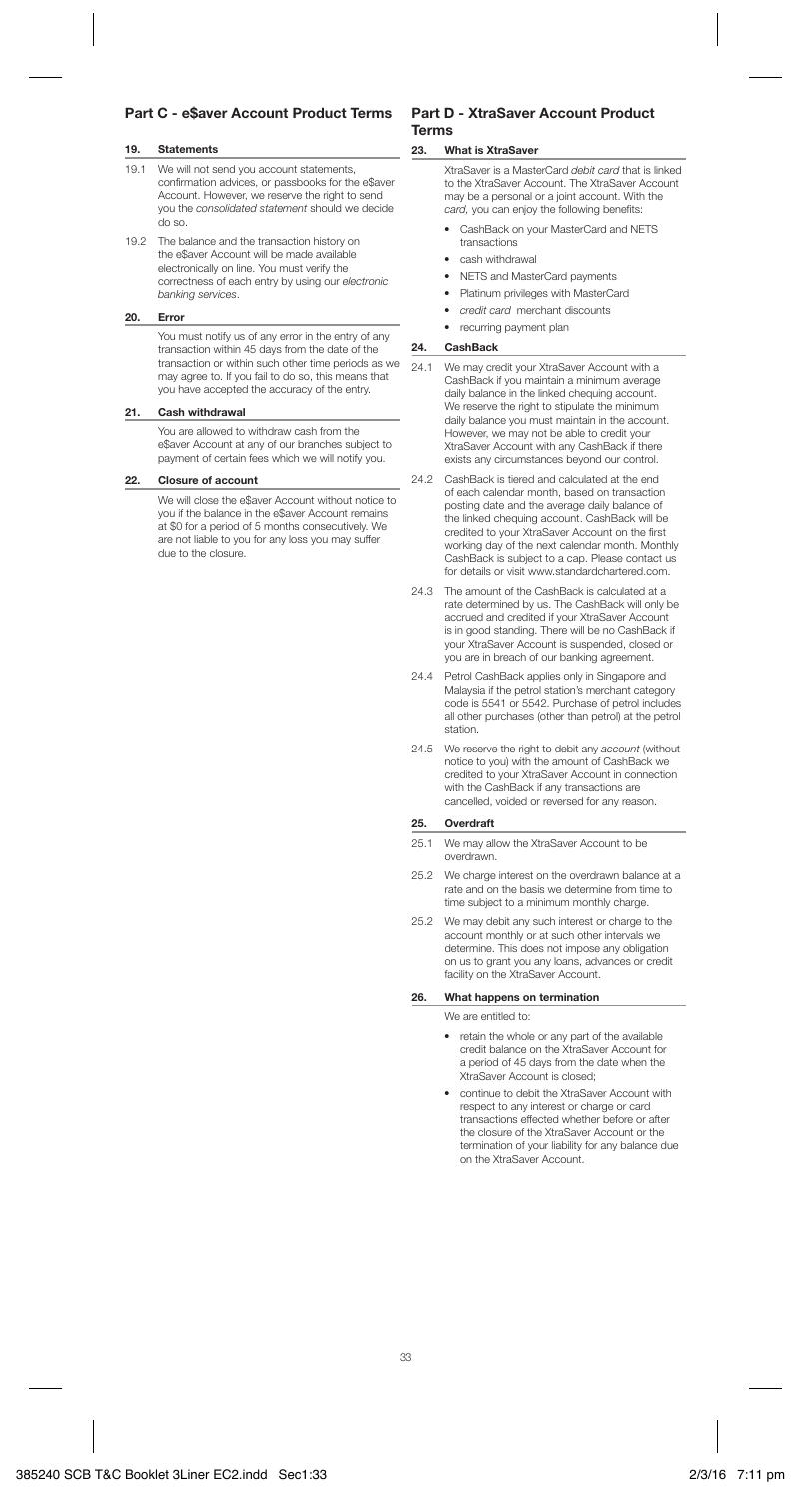# **Part E - FCY\$aver Product Terms**

## **27. What is FCY\$aver**

- 27.1 FCY\$aver is an account that provides you with the flexibility of a savings account with the potential earning of a time deposit.
- 27.2 Interest rates vary according to the currency and are subject to weekly changes. Please contact us for the rates.
- 27.3 An initial deposit determined by us is required to open the FCY\$aver account. We may charge a service charge if the monthly balance is less than an amount determined by us.

# **Part F - e\$aver Kids! Account Product Terms**

#### **28. Trust Nature of the e\$aver Kids! Account**

28.1 You agree, undertake and declare to us that you:

- will hold the e\$aver Kids! Account in trust for the beneficiary named in the account application form.
- have completed the declaration of trust contained in the e\$aver Kids! Account application form.
- will operate and deal with the e\$aver Kids! Account for the benefit of the beneficiary or according to the terms of the trust. We are not obligated to enquire into your dealings in the account or your compliance with the terms of the trust.
- 28.2 You are the sole trustee for the e\$aver Kids! Account. The beneficiary is the sole beneficiary of the trust created over the e\$aver Kids! Account.
- 28.3 We do not warrant that the other terms or any other documents you signed to open the account is sufficient to create a trust for the beneficiary. It is your obligation to ensure that a trust is properly constituted and created for the beneficiary. We are not liable to you or the beneficiary if the trust deed or the terms of the trust is incomplete, unclear or ambiguous. You are responsible to seek your own professional advise for the creation of the trust.

#### **29. Statements**

 We will not send you account statements, confirmation advices, or passbooks for the e\$aver Kids! Account. However, we reserve the right to send you the consolidated statement should we decide do so. The balance and the transaction history on the e\$aver Kids! Account will be made available electronically on line. You must verify the correctness of each entry by using our electronic banking services.

#### **30. Modifi cation**

Any change in the trustee or the beneficiary's identity can only be done with our prior written permission. We reserve the right to impose additional conditions before consenting to the change. You may be requested to close the existing account and open a new account with us.

## **31. Death**

- 31.1 We must be notified immediately upon the trustee or the beneficiary's death. We will close the account upon death of either the trustee or the beneficiary.
- 31.2 If the beneficiary dies, the funds in the account will be paid to the trustee or the trustee's order.
- 31.3 If the trustee dies, the funds in the account will either be paid to the beneficiary if he is alive and of full age and has full legal capacity or to the personal representative of the trustee's estate.
- 31.4 The trustee's personal representative can only withdraw the funds in the account if they produce either the grant of probate or the letters of administration of the trustee's estate.
- 31.5 Alternatively, we may release the funds in the account subject to the recipient of the funds executing a deed of indemnity and any other documents we may require. Compliance with this clause amounts to a full discharge of our obligations in respect of the account.

#### **32.** Instructions, rights of beneficiary

- 32.1 This account can only be operated by the trustee and we will only act on the instructions from the trustee. Please refer to our Customer Terms on how we accept instructions. We will not act on the instructions from the beneficiary. We may impose any additional conditions on the withdrawal of the funds or closure of the account.
- 32.2 Subject to clause 31.2, the beneficiary cannot withdraw the funds in the account or operate the account in any manner.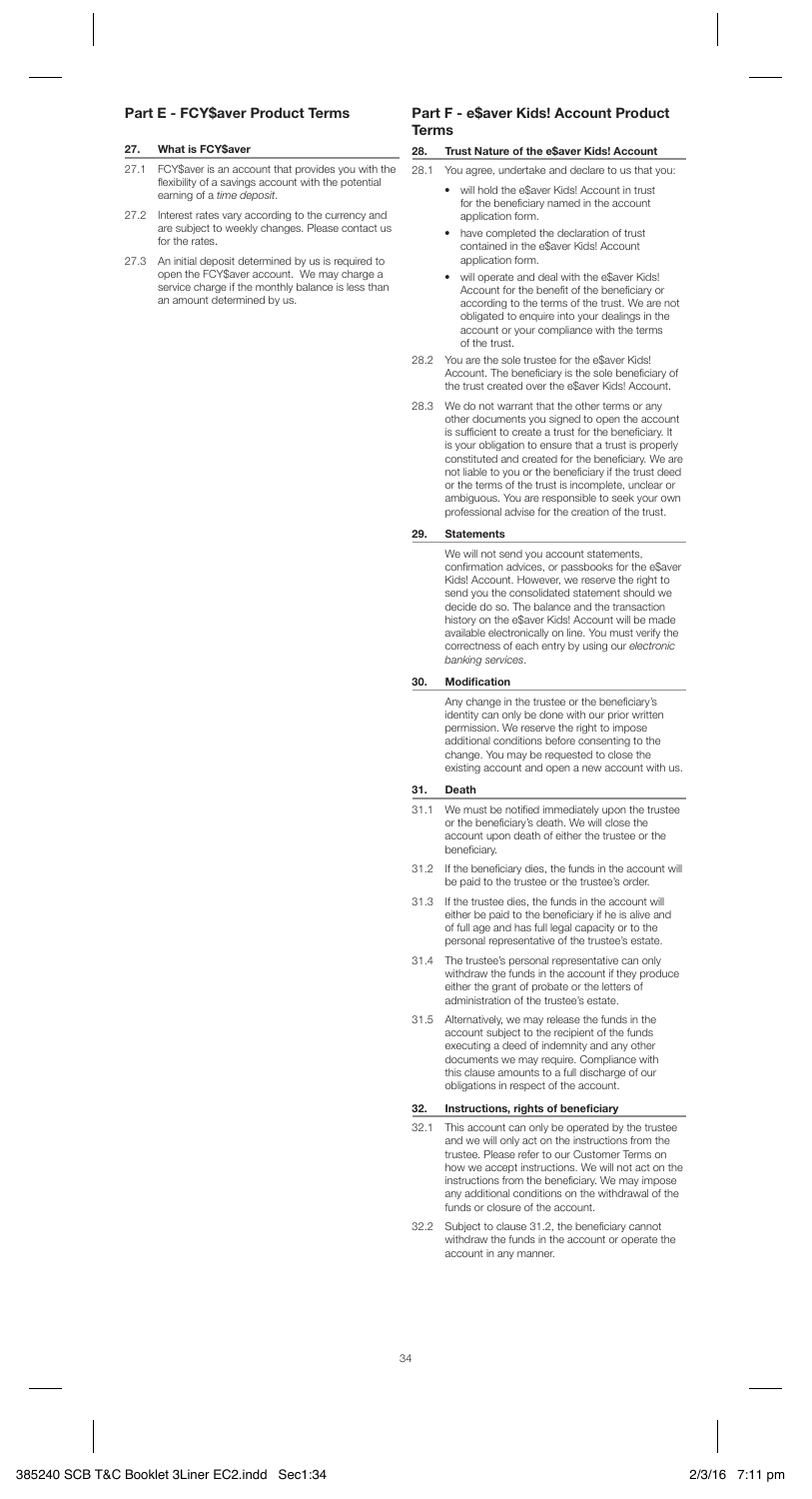## **33. Account closure**

- 33.1 We may close the account any time without giving you a reason. We will notify you of the closure as soon as possible.
- 33.2 We may allow the beneficiary to close the account unilaterally without the agreement from the trustee when the beneficiary is of full age or otherwise has full legal capacity. Payment of all funds in the account to the beneficiary amounts to a full discharge of our obligations to the trustee and the beneficiary. The trustee is not entitled to challenge our right to close the account and to make payment to the beneficiary.

## **34. Cheque deposits**

 We accept cheques drawn in favour of the trustee to be credited into the account. We may allow cheques drawn in a favour of the beneficiary to be credited into the account. Such cheques must be drawn in favour in the name of the beneficiary to the account. We are entitled to pay out any amounts of the cheques drawn to the beneficiary or the beneficiary's parent or legal guardian if there is any dispute from them that such crediting was wrongful.

# **Part G - Child Development Account Product Terms**

# **35. Opening of CDA**

- 35.1 If you are aged 21 years and above and have the necessary documents, you may open CDA for the benefit of
	- the Member if you are a parent or legal guardian of the Member; or
	- such person approved by the Government as an Approved Person.
- 35.2 By opening the CDA, you agree, undertake and declare to us that you:
	- will hold the CDA and the funds in the CDA in trust for the Member;
	- have completed the declaration of trust contained in the CDA application form; and
	- will operate and deal with the CDA for the benefit of the Member or according to the terms of the trust, the Child Development Account legislation and any applicable legislation in force for the time being. We are not obligated to enquire into your dealings in the CDA or your compliance with the terms of the trust.
- 35.3 The CDA must be opened either in your name or in the name of the Approved Person. You are the sole trustee for the CDA (Trustee). The Member is the sole beneficiary of the CDA. For clarity, each Member can only have one CDA and the Member's name must be entered in the title of the  $CDA$
- 35.4 We reserve the right to reject a Trustee at any point in time after the CDA has been opened without giving you any reason. The Trustee will be deemed to be our customer.

## **36. Co-payments by the Government**

- 36.1 The Government will make co-payments into the CDA in such amounts that are provided under the Child Development Co-Savings Scheme. We are not liable for any failure on the part of the Government to make the co-payments.
- 36.2 If we receive instructions from the Government we are entitled to debit from the CDA any copayments made into the CDA by the Government and pay the same to the Government or such other person as the Government may direct. We are not obliged to enquire into the reason for such instructions. We are not liable to the Trustee or the Member for any loss incurred as a result of us carrying out instructions from the Government.

# **37. Operation of CDA**

- 37.1 The Trustee may arrange for transfer of funds to be deposited into the CDA via GIRO or NETS subject to the terms and conditions of the standing order applications. The Trustee may also arrange for funds to be deposited into the CDA through such other means we may permit.
- 37.2 Withdrawals in person over the counter or by any other methods apart from the methods stipulated in our banking agreement are not permitted.
- 37.3 Withdrawals from the CDA may only be made for the following purposes:

## • **payment of Approved Expenses via GIRO or NETS**

 We will not honour any withdrawal request from the CDA if we believe that the withdrawal is for a purpose other than the payment of Approved Expenses. However, we are not liable if withdrawals from the CDA are utilised for any other purposes other than for the payment for any Approved Expenses.

• **Child Development Time Deposit with us as approved by the Government** 

The placement of the time deposit must be operated with the same mandate as the CDA and mature before the maximum maturity date We offer time deposit on an auto-renewal basis. We reserve the right to determine the tenor and the amount of the time deposit the Trustee may place with us. If the maturity date of the time deposit upon auto renewal exceeds the maximum maturity date, the time deposit will not be auto renewed. Any principal and interest earned will be credited back to the CDA.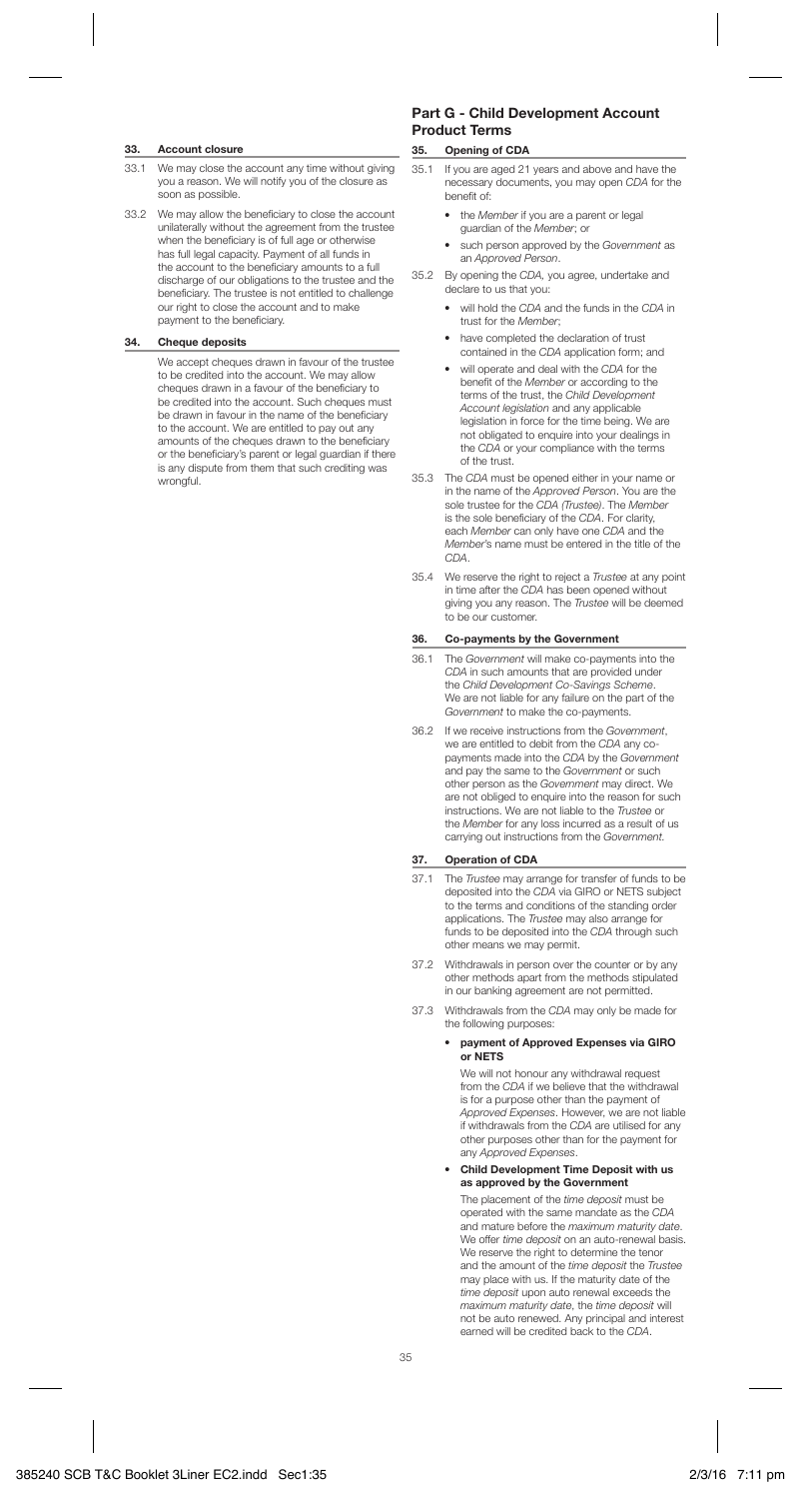- 37.4 We reserve the right to suspend operation of the CDA (this includes terminating arrangements for withdrawals from the CDA via GIRO) at any time:
	- if we receive instructions from the Government to do so; or
	- pursuant to Part H of the Customer Terms.
- 37.5 If the Trustee becomes a bankrupt, we reserve the right to inform the Government of any information relating to the Trustee's bankruptcy.

#### **38. Change of Trustee**

- 38.1 If we receive instructions from the Government, we will replace the existing Trustee with a new Trustee as the Government may direct. If the existing Trustee has a time deposit account opened placed using CDA funds only, we will replace the existing Trustee with the new Trustee for the time deposit account as well.
- 38.2 In addition, if the Government notifies us of the death of the existing Trustee, upon us receiving instructions from the Government, we will appoint a new Trustee. The executor or administrator of the existing Trustee's estate is not permitted to operate the CDA.
- 38.3 The new Trustee may request us to furnish him with copies of the statement of account which have been sent previously to the existing Trustee upon payment of certain fees.

#### **39. Death of Member**

If we are notified by the Government of the death of a Member, we will close the CDA and pay all the money (plus interest) in the CDA to the Government or any person nominated by the Government if we receive notification of a Member's death from the Government. This payment will be treated as a full discharge of our obligations.

#### **40. Closure of CDA**

- 40.1 The CDA remains open until we receive instructions from the Government to close it.
- 40.2 If instructed by the Government, we will close the CDA and transfer all money (plus interest) in the CDA to a designated account opened in the name of the Ministry of Education or such other bank account the Government may direct. This will be treated as a full discharge of our obligations.
- 40.3 We reserve the right not to inform the Trustee of such closure if we have a valid reason for doing so

## **41. Cessation as managing agent**

If we cease to be a managing agent of the CDA, we reserve the right to divulge all information related to the CDA, the Trustee and the Member to the Government.

#### **42. Meaning of words**

 *Approved Expenses* mean the expenses for which withdrawals from the CDA are permitted by the Government.

 *Approved Institutions* mean the organizations for which funds from the CDA are permitted by the Government for payment of the Approved Expenses.

 *Approved Person* means a person whom the Government approves to be the Trustee of a CDA.

 *card particulars* in relation to any card, means any particulars on the card , and the personal identification number of the card

 *card transaction* means all transactions made using the card

**CDA** means Child Development Account

 *Child Development Account legislation* means the Child Development Co-Savings Act (Cap. 38A) and such subsidiary legislation or regulations as may from time to time be enacted.

 *Government* means the Ministry of Social and Family Development or such other ministry or government body in charge of administering the Child Development Co-Savings Scheme.

 *maximum maturity date* means before 31 December of the year the Member turns 12 years old.

 *Member* means a member of the Child Development Co-Savings Scheme or such person whom the Government determines is entitled to have a CDA.

 *overdrawn balance* means balance in favour of us on the XtraSaver Account.

*Trustee* is defined in clause 34.3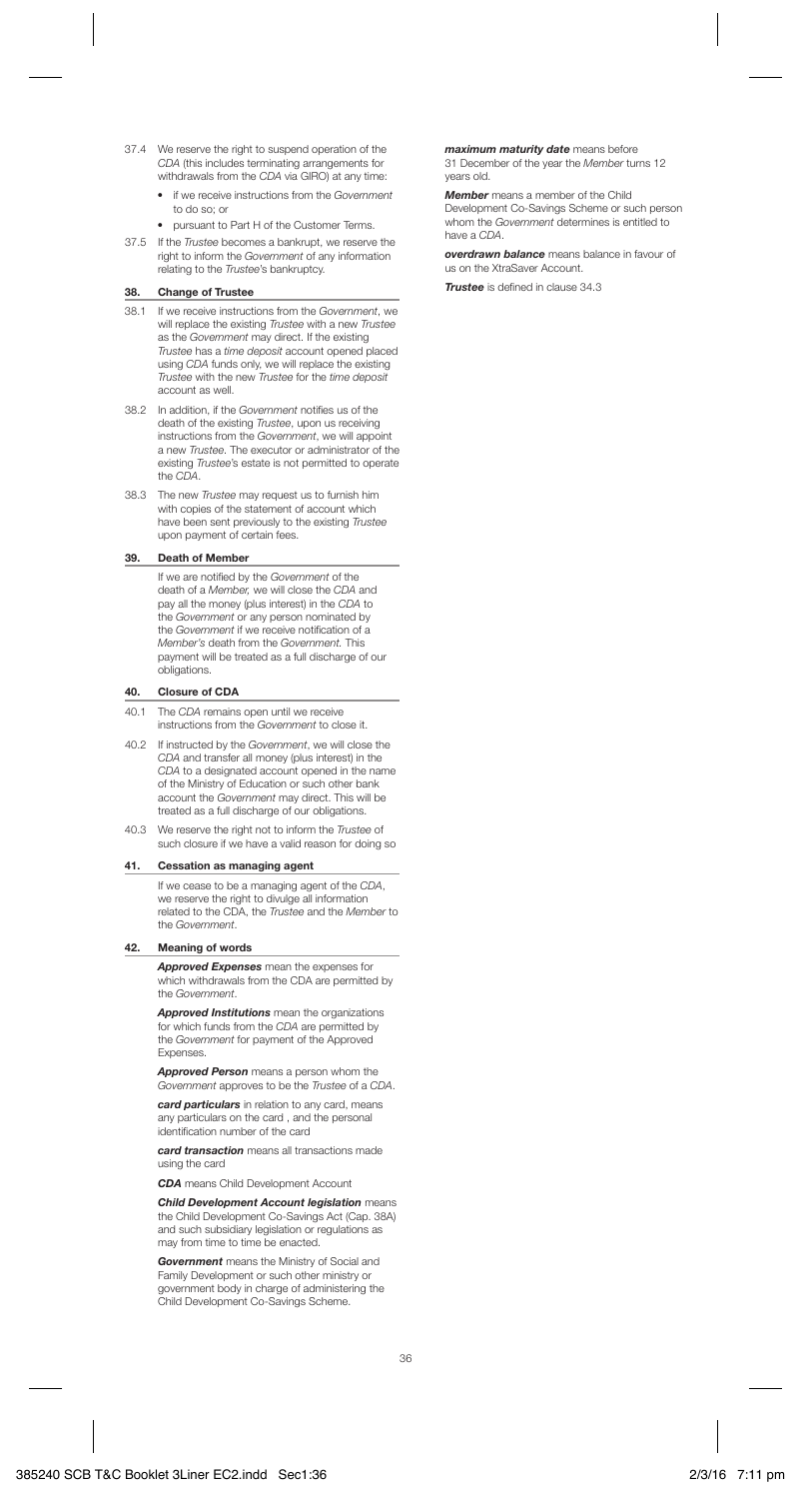# **Part H – SuperSalary Product Terms**

#### **43. What is SuperSalary?**

SuperSalary is a salary crediting account (SuperSalary account) that has a MasterCard debit card that is linked to the account. The SuperSalary account may be opened as a personal account or a joint account.

## **44. Opening of SuperSalary account and the requirements**

To open a SuperSalary account you are required to credit your monthly salary into the SuperSalary account or place your monthly salary into the SuperSalary account every month, via a GIRO application. These requirements are collectively referred to as the SuperSalary requirements.

## **45. CashBack**

- 45.1 CashBack is applicable to all qualifying transactions made using the MasterCard payment services network but does not apply to NETS transactions, subject to the terms of our banking agreement.
- 45.2 CashBack is calculated at the end of each calendar month, based on transaction posting date. CashBack will be credited to your SuperSalary account by the end of the next calendar month. Monthly CashBack is subject to a cap of S\$60 per SuperSalary account or such other cap we determine at our sole discretion as notified to you from time to time. Please contact us for details or visit our website at www.sc.com/sg.
- 45.3 The amount of the CashBack is calculated at a rate determined by us. The CashBack will only be accrued and credited if your SuperSalary account is valid and in good standing. There will be no CashBack if your SuperSalary account is suspended, closed or you are in breach of our banking agreement.
- 45.4 To determine whether you are eligible for any CashBack for a calendar month, we will add up all the amounts charged on qualifying transactions to your SuperSalary card in that calendar month based on transaction posting date(s). The following transactions will not be taken into consideration in determining your eligibility for any CashBack and the amount of CashBack you are entitled to in a calendar month:
	- 45.4.1 transactions arising from the use of your SuperSalary card as an ATM card at an ATM or at a *EFTPOS* or NETS terminal:
	- 45.4.2 payments of insurance premiums, including premiums for investment-linked policies;
	- 45.4.3 payments to loans or credit facilities or deposit accounts;
	- 45.4.4 payments to the Immigration and Checkpoints Authority, Ministry of Manpower and Land Transport Authority;
	- 45.4.5 EZ-Link card transactions and other transit link transactions;
	- 45.4.6 top-ups of any stored value facility;<br>45.4.7 payments of fees and charges (in
	- payments of fees and charges (including annual fees, interest charges and other miscellaneous fees) charged to your SuperSalary card;
	- 45.4.8 any amount charged to your SuperSalary card that is subsequently cancelled, voided or reversed (as determined by us in our sole discretion); and
	- 45.4.9 any other amount or payment charged to your SuperSalary card as we may determine and notify you from time to time.
- 45.5 We reserve the right to:
	- 45.5.1 decline to pay or cancel payment of CashBack, and to claw back from any account (without notice to you) the value of any CashBack paid in the event that we determine that any of the SuperSalary requirements or the terms of our banking agreement had not been complied with, including but not limited to the following:
		- 45.5.1.1 where the SuperSalary account or the SuperSalary card had been operated in an irregular or improper manner;
		- 45.5.1.2 where you had acted fraudulently or dishonestly;
- 45.5.1.3 where you had conducted yourself in bad faith or otherwise in an inappropriate manner to gain an unfair advantage against us, our partners or service providers; and/or
- 45.5.1.4 upon the occurrence of any event giving rise to a right for us to suspend or terminate any (or all) of our banking agreement for a *product*, as set out at Clause 27.3 and Clause 31 of our Customer Terms and elsewhere in our banking agreement; and
- 45.5.2 debit any account (without notice to you) with the amount of CashBack we credited to your SuperSalary account in connection with the CashBack if we determine in our sole discretion that such amount has been paid out in respect of a transaction specified in clause 45.4.

# **46. Cap on number of SuperSalary accounts**

You may have a maximum of two (2) SuperSalary accounts at any one time provided that the SuperSalary accounts are governed by different account operating authorities, and you may be the primary account holder for only one (1) SuperSalary account at any one time.

#### **47. Super Time Deposit**

- 47.1 Super Time Deposit is a time deposit that earns additional interest rate on top of prevailing Time Deposit (non Super Time Deposit) rates. If you fulfill all the SuperSalary requirements, you may open a Super Time Deposit with us at special rates.
- 47.2 If you do not fulfill all the SuperSalary requirements after 3 months from the date the SuperSalary account is opened, the following will apply to you:
	- 47.2.1 You will not qualify for opening of new Super Time Deposits; and
	- 47.2.2 Your existing Super Time Deposits that have not matured and that are not prematurely uplifted will enjoy the contracted interest rate until maturity, whereby upon maturity, they will be renewed at the prevailing interest rates for time deposit (non Super Time Deposit) of the same tenor.
- 47.3 There may be a minimum deposit for time deposits. Contact us for details. The prevailing interest rates for time deposits (non Super Time Deposits) are available at our website at www.sc.com/sg/.

## **48. What happens on termination**

We are entitled to continue to debit the SuperSalary account with respect to any interest or charge or card transactions effected whether before or after the closure of the SuperSalary account or the termination of your liability for any balance due on the SuperSalary account.

## **49. Meaning of words**

*qualifying transactions* means any and all retail transactions charged to a SuperSalary card as reflected in your monthly statement of account, other than exclusions listed in **clause 45.4** from time to time**.** 

**SuperSalary account** means the single or joint current/ cheque account opened with SuperSalary.

**SuperSalary card** means the SuperSalary Mastercard debit card issued by us to you in Singapore, and which may be linked to the SuperSalary account.

*valid and in good standing* means, in relation to an account:

- the *account* must not be suspended, cancelled, terminated or closed for any reason;
- any of the account holder's and cardholder's accounts with us is not delinquent or unsatisfactorily conducted for any reason; and
- the account holder and/or cardholder has/have not breached any term of our banking agreement.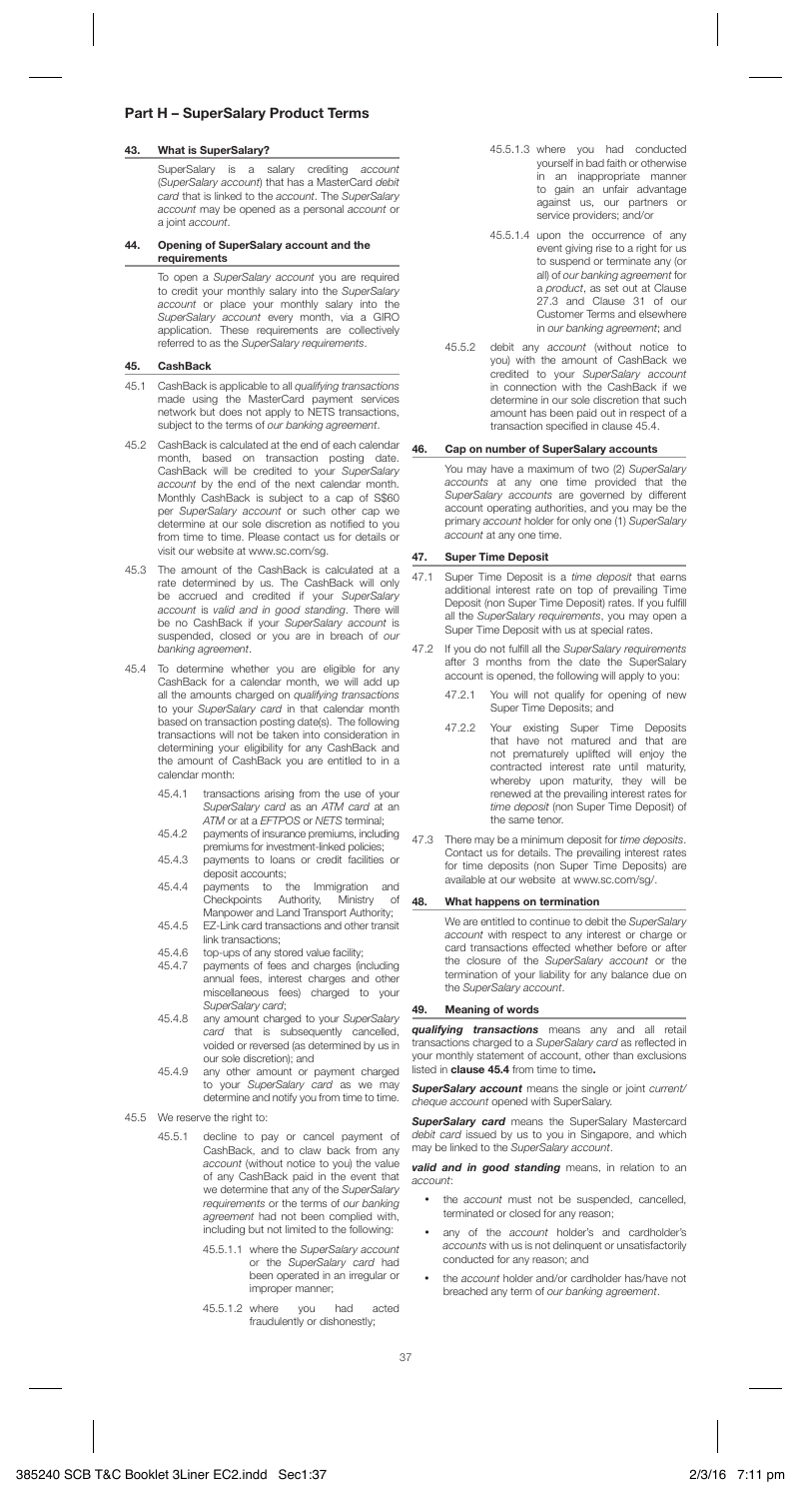# **Part I – Preferred Current Account Product Terms & Conditions**

## **50. What is Preferred Current Account?**

- Preferred Current Account is a current account linked to a Preferred World Mastercard debit card (Preferred Debit Card). The Preferred Current Account may be a personal or joint account. With the Preferred Debit Card, you can enjoy the following benefits:
	- CashBack on your MasterCard transactions
	- cash withdrawal
	- NETS and MasterCard payments
	- credit card merchant discounts
	- recurring payment plan

## **51. Cashback**

- 51.1 We may credit your Preferred Current Account with a CashBack if you maintain a minimum average daily balance in the account. We reserve the right to stipulate the minimum daily balance you must maintain in the account. However, we may not be able to credit your Preferred Current Account with any CashBack if there exists any circumstances beyond our control.
- 51.2 CashBack is tiered and calculated at the end of each calendar month, based on transaction posting date and the average daily balance of your Preferred Current Account. CashBack will be credited to your Preferred Current Account on the first working day of the next calendar month. Monthly CashBack is subject to a cap. Please contact us for details or visit www.standardchartered.com.
- 51.3 The amount of the CashBack is calculated at a rate determined by us. CashBack will only be accrued and credited if your Preferred Current Account is in good standing. There will be no CashBack if your Preferred Current Account is suspended, closed or your are in breach of our banking agreement.
- 51.4 We reserve the right to debit any account (without notice to you) with the amount of CashBack we credited to your Preferred Current Account in connection with the CashBack if any transactions are cancelled, voided or reversed for any reason.

## **52. Overdraft**

- 52.1 We may allow the Preferred Current Account to be overdrawn. We charge interest on the overdrawn balance at a rate and on the basis we determine from time to time subject to minimum monthly charge.
- 52.2 We may debit any interest or charge to the account monthly or at such other intervals we determine. This does not impose any obligation on us to grant you any loans, advances or credit facility on the Preferred Current Account.

## **53. What happens on termination**

- 53.1 We are entitled to:
	- retain the whole or any part of the available credit balance on the Preferred Current Account for a period of 45 days for the date when the Preferred Account is closed;
	- continue to debit the Preferred Current Account with respect to any interest or charge or card transactions effected whether before or after the closure of Preferred Current Account or the termination of your liability for any balance due to Preferred Current Account

# **Part J - Securities Settlement Account Product Terms**

## **54. Use of Securities Settlement Account**

54.1 In addition to the terms in this Part I, the Securities Settlement Account is also subject to the following:

- a. Customer Terms
- b. Current/Cheque/Savings Account and Time Deposit Terms
- c. Investment Product Terms
- d. Online Equities Trading Terms
- e. any other documents forming our banking agreement.
- 54.2 The Securities Settlement Account will be linked to your Operating Account.
- 54.3 The Securities Settlement Account may be opened by you individually or jointly but may not be opened for a company, partnership, trust or other nonnatural person.

## **55. Statements**

- 55.1 We will not send you account statements, confirmation advices, or passbooks for the Securities Settlement Account. However, we reserve the right to send you the consolidated statement should we decide to do so.
- 55.2 The balance and transaction history on the Securities Settlement Account will be made available electronically on line. You must verify the correctness of each entry by using our electronic banking services.

## **56. Interest**

Unless we notify you in writing, this is a noninterest bearing account.

## **57. Currency**

- 57.1 We will open your first Securities Settlement Account in \$.
- 57.2 You may open additional Securities Settlement Accounts in other currencies.
- 57.3 If you intend to trade on exchanges in markets outside Singapore you must set up separate Securities Settlement Accounts in each applicable currency. You acknowledge that a foreign currency Securities Settlement Account does not qualify as an insured deposit under the Deposit Insurance and Policy Owners' Protection Schemes Act (Cap. 77B) or the guarantee, if any, given by the Singapore Government for deposits.

#### **58. Error**

You must notify us of any error in the entry of any transaction within 45 days from the date of the transaction or within such other time periods as we may agree to. If you fail to do so, this means that you have accepted the accuracy of the entry.

## **59. Access**

- 59.1 You may not withdraw cash from the Securities Settlement Account directly. You may transfer cash held in the Securities Settlement Account to your Operating Account using any of the methods set out in clause 56.4, provided that any balance remaining in the Securities Settlement Account will be sufficient to settle your pending transactions. Any cash transferred will be converted by us into the currency of your Operating Account at the prevailing rate of exchange to be determined by us.
- 59.2 Other than the transactions described in clause 56.1, you may not conduct any online banking transactions in relation to the Securities Settlement Account, such as fund transfer services or online telegraphic transfers.
- 59.3 We will not issue a chequebook or card to you in relation to the Securities Settlement Account.
- 59.4 You may transfer cash to the Securities Settlement Account via electronic banking services, at a branch of Standard Chartered Bank (Singapore) Limited or any other method or channel that we may advise you from time to time.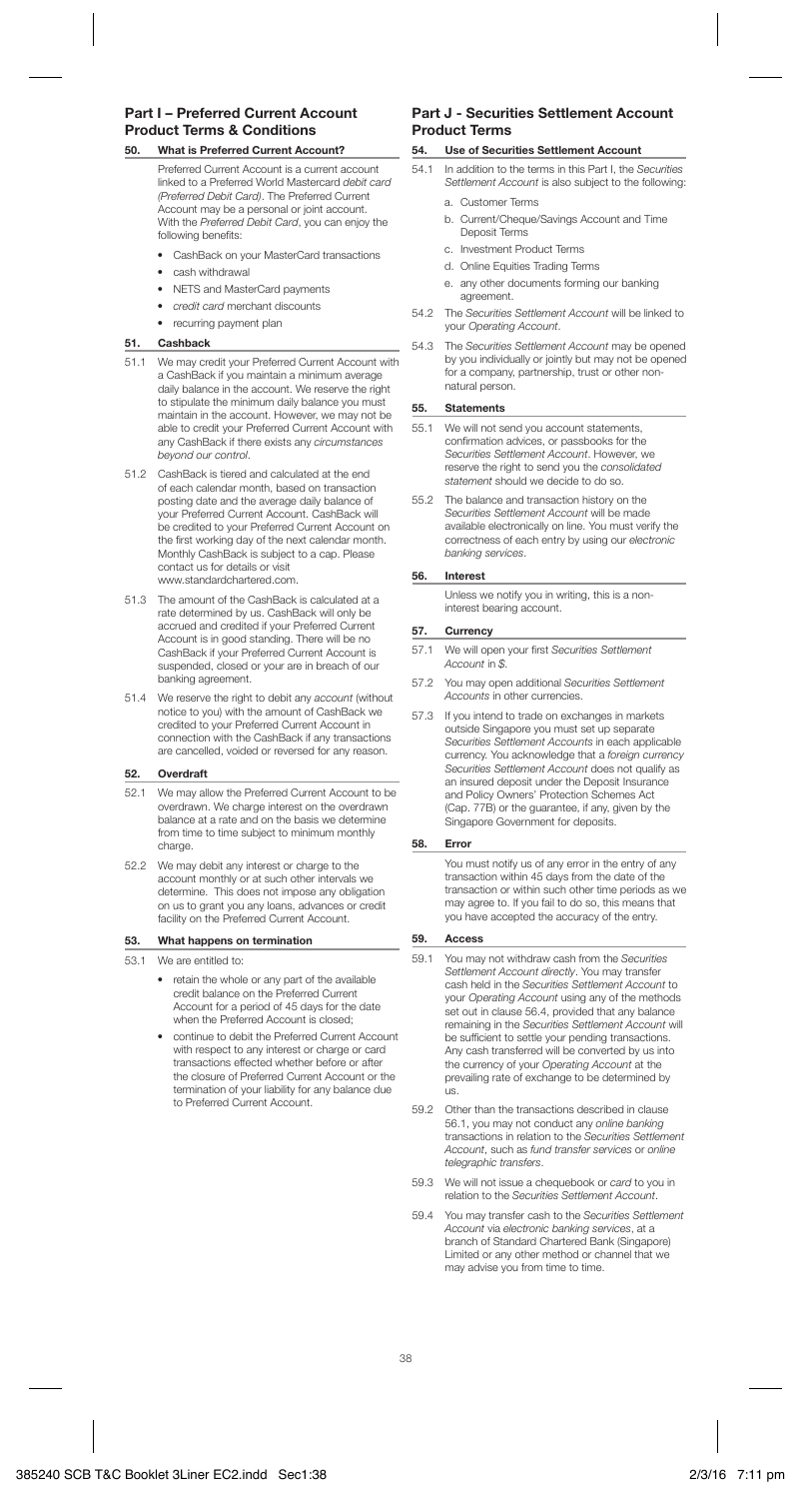## **60. Closure of Securities Settlement Account**

- 60.1 We may decide to close the Securities Settlement Account without notice to you if the balance in the Securities Settlement Account remains at \$0 for a period of five (5) consecutive months.
- 60.2 We will close the Securities Settlement Account if you terminate the Online Equities Trading Service and will transfer all cash in your Securities Settlement Account to your Operating Account.
- 60.3 We are not liable to you for any loss you may suffer due to the closure.
- 60.4 Meaning of words

*\$* means Singapore dollar.

*foreign currency* means a currency other than \$ in which transactions on an Exchange are executed and shall include Australian Dollar, Canadian Dollar, Euro, Hong Kong Dollar, Indian Rupee, Japanese Yen, Malaysian Ringgit, New Zealand Dollar, Philippine Peso, Pound Sterling, South African Rand, Swedish Krona, Swiss Franc, Thai Baht, United States Dollar and any other currency as we may advise from time to time.

*Operating Account* means your current/cheque account or savings account with us.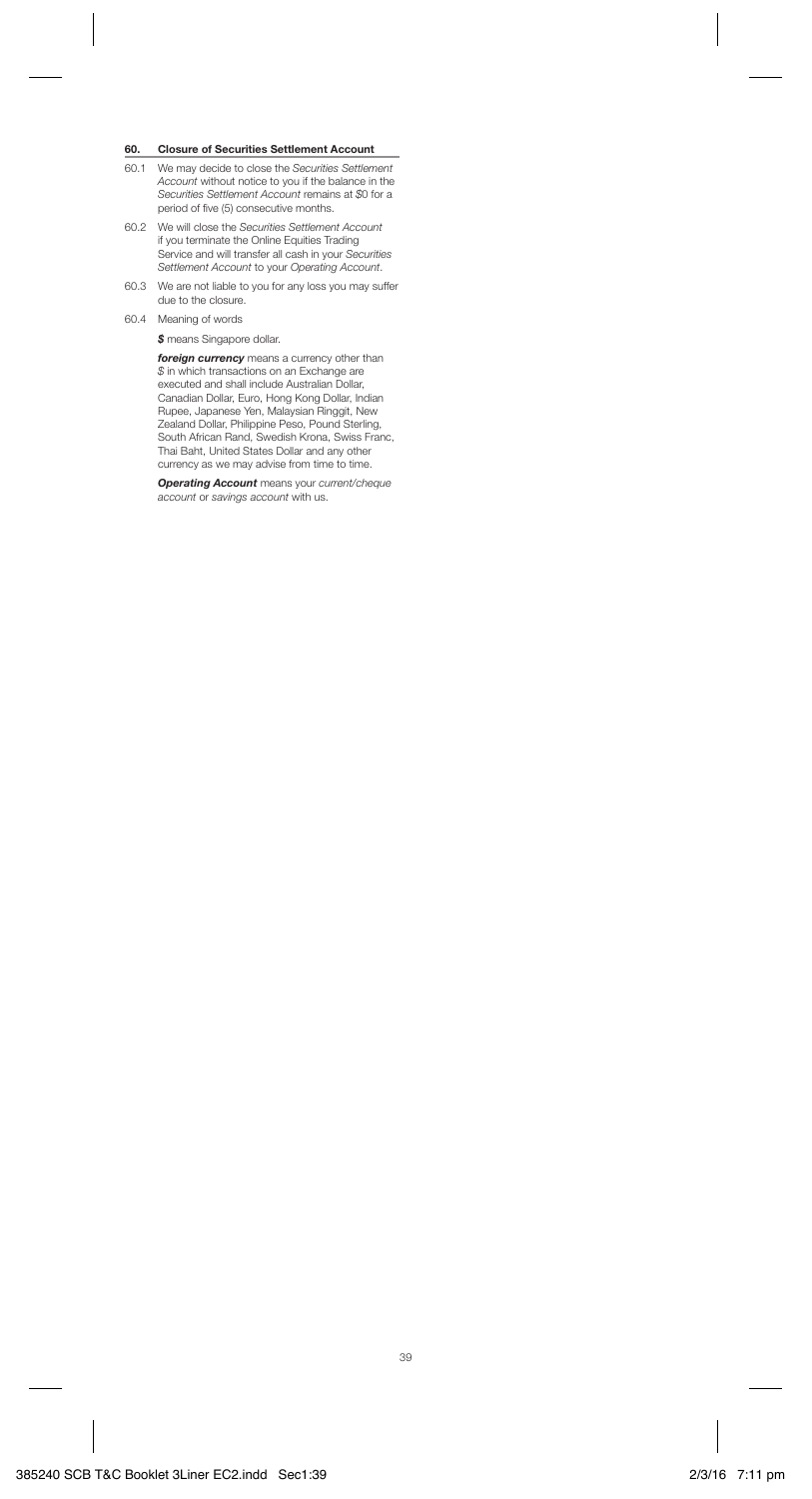# **Section 3 – Personal Loan/Personal Line of Credit/Overdraft Terms**

# **Contents**

## **Part A - Personal loans**

| 1.               | Choosing the account that is right for you | 41 |
|------------------|--------------------------------------------|----|
| $\mathfrak{D}$ . | The loan                                   | 41 |
| 3.               | Interest, fees and charges                 | 41 |
| $\mathbf{4}$     | Repayment                                  | 41 |
| 5.               | Prepayment                                 | 42 |
| 6.               | Additional services for your account       | 42 |
| 7.               | Cancellation                               | 42 |
| 8.               | Service of process                         | 42 |
|                  |                                            |    |

## **Part B - Personal line of credit/overdraft**

| 9.  | Choosing the account that is right for you | 42 |
|-----|--------------------------------------------|----|
| 10. | Your limit                                 | 42 |
| 11. | Using your line of credit/overdraft        | 42 |
| 12. | Interest, fees and charges                 | 42 |
| 13. | When you must repay                        | 42 |
| 14. | Repayment                                  | 43 |
| 15. | Right to reborrow                          | 43 |
| 16. | Joint Account                              | 43 |
|     |                                            |    |

# **Part C - Meaning of words**

| 17. | Meaning of words |  |
|-----|------------------|--|
|-----|------------------|--|

## **Important notice**

## **You need to read this document**

It sets out specific terms and conditions on which we agree to provide you with personal loan and personal line o*f credit/overdraft products*. **You must read it in conjunction with our Customer Terms, our Current/**<br>**Cheque/Savings Account and Time Deposit Terms,** the product brochure and any other documents<br>f**orming our banking a** Terms, these terms prevail. These terms do not apply to any existing personal loan or line of credit/overdraft products you have with us to the extent that they are subject to separate terms and conditions.

### **Key words**

The meaning of key words printed like this and other words used in our banking agreement is explained in our Customer Terms. Some additional key words which apply to the products referred to in these terms are explained at the end of these terms.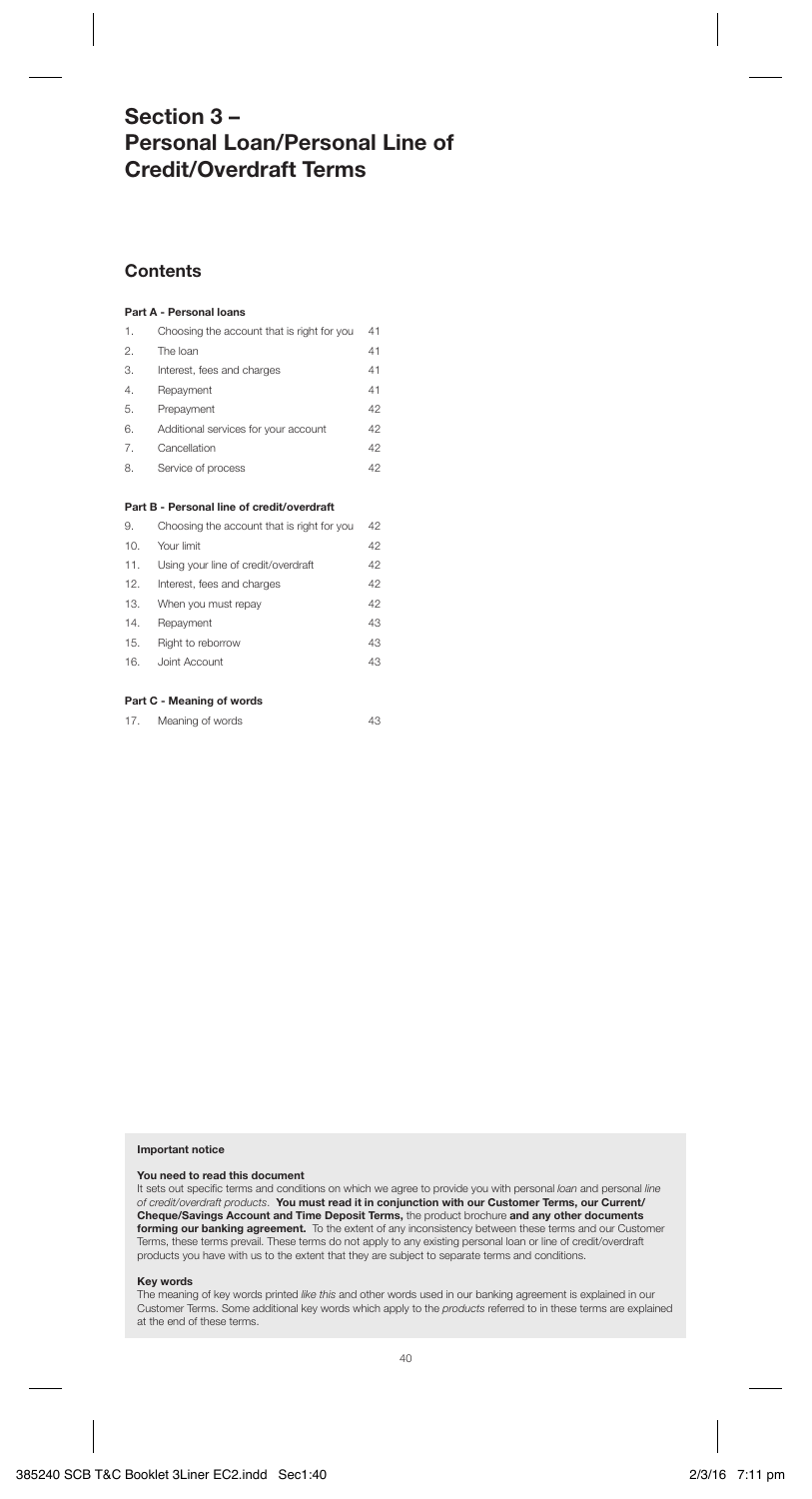# **Part A - Personal loans**

## **1. Choosing the account that is right for you**

We can structure your personal loan to suit your personal banking needs. If you need us to explain any of the features of, or the terms applying to, any personal loan products, please contact us.

## **2. The loan**

## **We must provide the loan**

2.1 If we issue an approval, we agree to provide a loan If we issue an approval, the agree to presence in the limit. you applied for.

## **Purpose**

2.2 You must use the loan only for the purpose set out in the application or as otherwise approved by us.

# **Requesting funds**

2.3 If you want us to provide you with loan funds, you may do so by a written request. Your request must be made within a reasonable time.

## **Top up loan**

2.4 If you ask, we may agree to provide a top up loan by way of single drawdown up to the maximum principal repaid on terms we notify.

# **How we provide the loan**

2.5 Usually we provide the loan by depositing it into the nominated account. However, if you ask and we agree, we may give you a cheque for the loan.

> If we provide the loan by cheque, the cheque is only valid for 6 months and instalments are payable even if the cheque is not cashed.

## **3. Interest, fees and charges**

# **Interest**

- You must pay interest on the loan monthly in arrears at the rate set out in the approval or otherwise in our banking agreement or any other rate we determine.
- 3.2 Unless otherwise specified in our banking agreement, interest accrues on a daily basis and is calculated on the basis of a 365 day year.
- 3.3 Interest is charged to your account on the last day of each month.
- 3.4 Interest is payable on the dates set out in the approval or elsewhere in our banking agreement.
- 3.5 Any payment (including an instalment amount or a minimum monthly repayment) which is overdue incurs interest at the default rate (which is higher than the usual interest rate) set out in the approval or elsewhere in our banking agreement (see "Interest, fees and charges" in the Customer Terms).
- 3.6 If we vary the interest rate, we will give you notice of the effective date of the revised interest rate.

## **Fees and charges**

3.7 The fees and charges for the loan are set out in the approval or are available by contacting us at one of our branches or use phone banking.

## **4. Repayment**

# **Repayment by instalments**

- 4.1 You must repay the loan in instalments or the minimum monthly repayment we specify. We will notify you of the amount of the instalment and the instalment payment date.
- 4.2 Any balance owing for the account for the loan (after payment of all instalments) must be repaid on the final payment date we notify you.
- 4.3 The instalments are payable even if you do not withdraw any of the loan funds we deposit in the nominated account.
- 4.4 If we vary the interest rate on the *loan*, if you request or we determine otherwise, we may vary the instalment amount and the number of instalments.

## **Minimum interest amount**

4.5 If the interest payable is less than any minimum interest amount we specify, you must pay the minimum interest amount instead.

# **Methods of repayment**

- 4.6 We advise you of the manner in which you must repay the instalments. For example, we may ask you to designate an account for repayment by direct debit and give us documents to facilitate direct debit from the designated account.
- 4.7 You must comply with our usual requirements for the relevant payment method, including any set out in this clause.
- 4.8 You must ensure that any payment instrument or payment instruction is honoured. For example, you must:
	- ensure that you have sufficient funds in the account to be debited (including any account with another financial institution or the nominated account);
	- not stop cheques;
	- not cancel or vary any payment arrangement (unless we ask you to do so to reflect a change in the instalments) or close or change the account on which cheques are drawn.

# **Post-dated cheques**

- 4.9 If we require you to repay by post-dated cheques, you:
	- must give us post-dated cheques in our favour for an amount equal to each instalment amount; and
	- must replace the cheques if we ask.

### **Automatic payment from account with another institution**

- 4.10 If we require you to repay by automatic payment from an account with another financial institution you must:
	- organise a payment arrangement with the other financial institution under which an amount equal to each instalment amount is debited from that account and deposited in your nominated account on each instalment payment date and give us satisfactory evidence that this is in place; or
	- provide us with any authority we require to enable us to debit the instalment amount, from that account; or
	- if we ask, give us one or more signed undated cheques in our favour with the amount left blank and otherwise drawn as we require.

## **Authority to fill in cheques**

4.11 If you provide us with any cheques, you irrevocably authorise and appoint us as your attorney to fill in the dates and amounts in the cheques for an amount not exceeding the loan at that time and acknowledge that we may use these cheques to pay any amount you owe us in connection with the loan.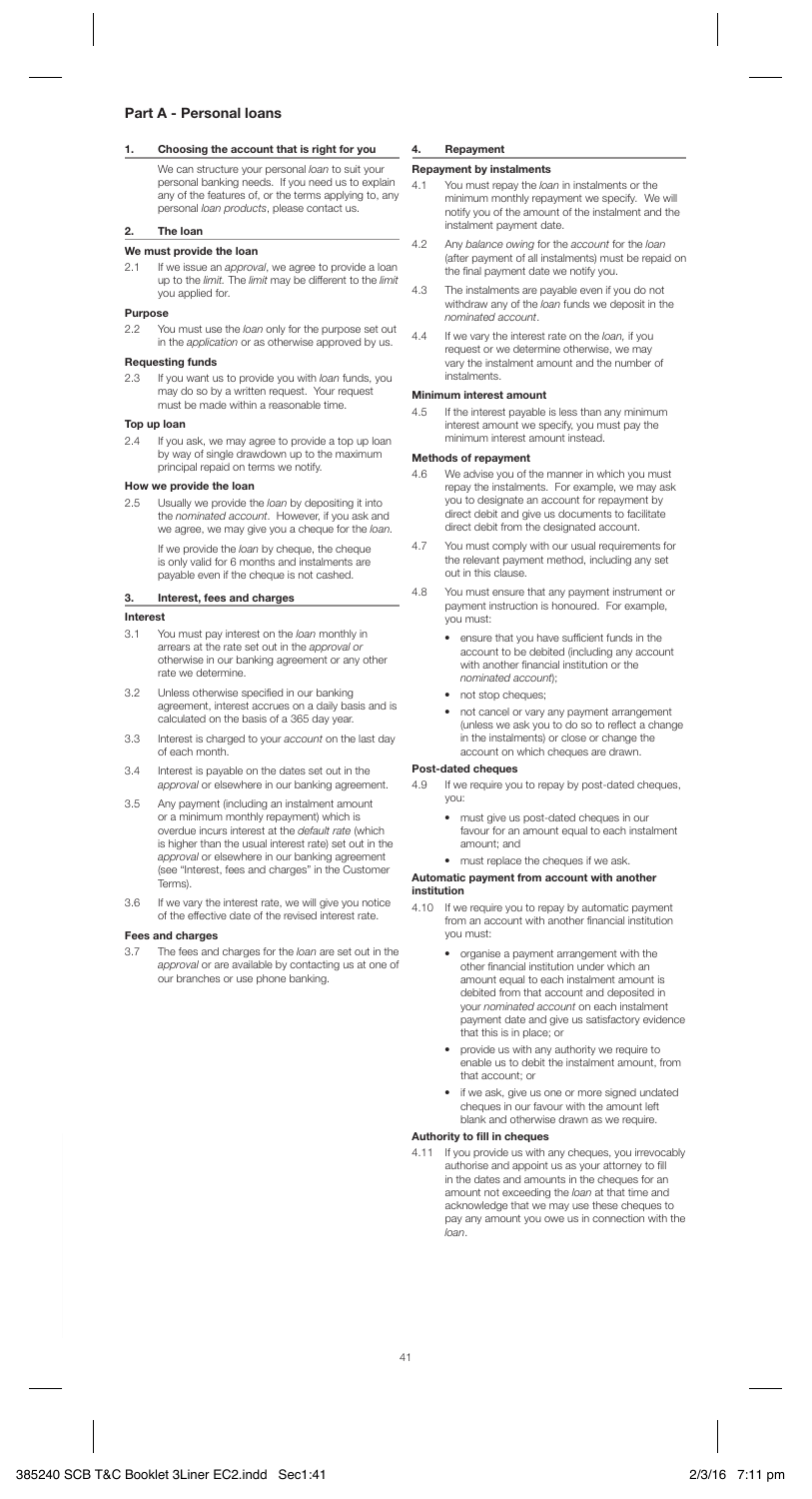# **Part B - Personal line of credit/overdraft**

## **5. Prepayment**

## **Prepayment**

5.1 You may prepay all or part of the loan if:

- you give us reasonable notice in writing; and
	- when you prepay, you also pay all accrued but unpaid interest, fees and charges in connection with the *loan* (including any early settlement fees as set out in the tariff sheet. Details of these fees and charges are available by contacting us).

 If you are unable to give us reasonable notice of prepayment, we may require you to pay us an amount equal to one month's interest (or any other amount we specify) on the loan.

## **Partial prepayment**

5.2 If you prepay only part of the loan, the amount of each instalment is adjusted.

# **Early settlement fee**

5.3 An early settlement fee may be payable depending on when you prepay the loan.

## **Right to reborrow**

5.4 You may only reborrow an amount prepaid if our approval indicates that the loan permits redraw (known as a revolving loan), and if you satisfy our usual conditions for permitting reborrowing. Any amount you reborrow forms part of the loan.

### **6. Additional services for your account**

- 6.1 We may offer additional services for your account. These may include balance transfer programmes, funds transfer programmes and any other services we advise you or which are otherwise available from time to time. You can find out more about available services by contacting us.
- 6.1 If you sign up for additional services, you are bound by the terms of the additional services. To the extent of any inconsistency between the terms of the additional services and our banking agreement, our banking agreement prevails unless the terms of the additional services specify otherwise.

## **7. Cancellation**

Our Customer Terms set out when you and we may end your use of any product and what you need to do if that happens. This includes immediate payment of the balance owing for the account. For example, if you do not make a repayment on or before the payment date or the balance owing on the account exceeds the limit, we may ask you to immediately repay the balance owing on the account. This clause sets out additional circumstances in which you or we may cancel the *loan*.

You may cancel the loan by giving us reasonable notice in writing. However, we may charge you a cancellation fee (see the tariff sheet or contact us at one of our branches or use phone banking).

#### **8. Service of process**

 We may serve process on you by publishing a notice in an English newspaper with general circulation in Singapore. The service is effective on the day of publication. Our Customer Terms set out additional methods for service of process.

# **9. Choosing the account that is right for you**

 We can structure your line of credit/overdraft to suit your personal banking needs. If you need us to explain any of the features of, or the terms applying to, any line of credit/overdraft, please contact us at one of our branches or use phone banking.

## **10. Your limit**

## **Limit**

10.1 You may only draw on a line of credit/overdraft up to the limit. We may cancel or vary the limit at any time. We may consider the latest income information you have given us in connection with any product when varying the limit.

#### **Exceeding the limit**

- 10.2 Sometimes we may allow you to draw in excess of the *limit*. If we allow you to do so:
	- this is not a waiver of our right to require your line of credit/overdraft to be maintained within the limit;
	- you must pay the excess immediately; and
	- a higher interest rate is payable on the excess until it is repaid (see clause 12).

## **11. Using your line of credit/overdraft**

 We make funds available to you through the account for the line of credit/overdraft in accordance with our usual practice from time to time. This must be an account of a type we specify which must be maintained at all times for the purposes of our line of credit/overdraft. We may change this *account* at any time for any reason.

## **12. Interest, fees and charges**

#### **Interest**

- 12.1 We charge interest on that part of the balance owing for the account for the line of credit/ overdraft which is within the limit at the rate set out in the approval or any other rate we determine.
- 12.2 Interest may be charged at different rates for different parts of the balance owing on a line of credit/overdraft.
- 12.3 Unless otherwise specified in our banking agreement, interest accrues on a daily basis and is calculated on the basis of a 365 day year.
- 12.4 Interest is charged to your account on the last day of each month.

#### **Minimum interest amount**

12.5 If the interest payable is less than any minimum interest amount we specify, you must pay the minimum interest amount instead.

## **Default interest**

- 12.6 If the balance owing exceeds the limit (with or without our approval), we charge interest on that excess at the default rate (which is higher than the usual interest rate).
- 12.7 We also charge interest at the *default rate* on any overdue amount (including if you do not pay the minimum monthly repayment when due).

## **When interest is payable**

12.8 Interest is debited from the account for the line of credit/overdraft monthly in arrears or at any other times we determine.

## **Fees**

12.9 The fees and charges for your line of credit/ overdraft such as processing fees, commitment fees and renewal fees are set out in the tariff sheet also known as personal credit features or elsewhere in our banking agreement.

## **13. When you must repay**

 We may ask you to repay all or part of the balance owing for the account for the line of credit/ overdraft at any time. If we do so, you must immediately pay the amount we demand.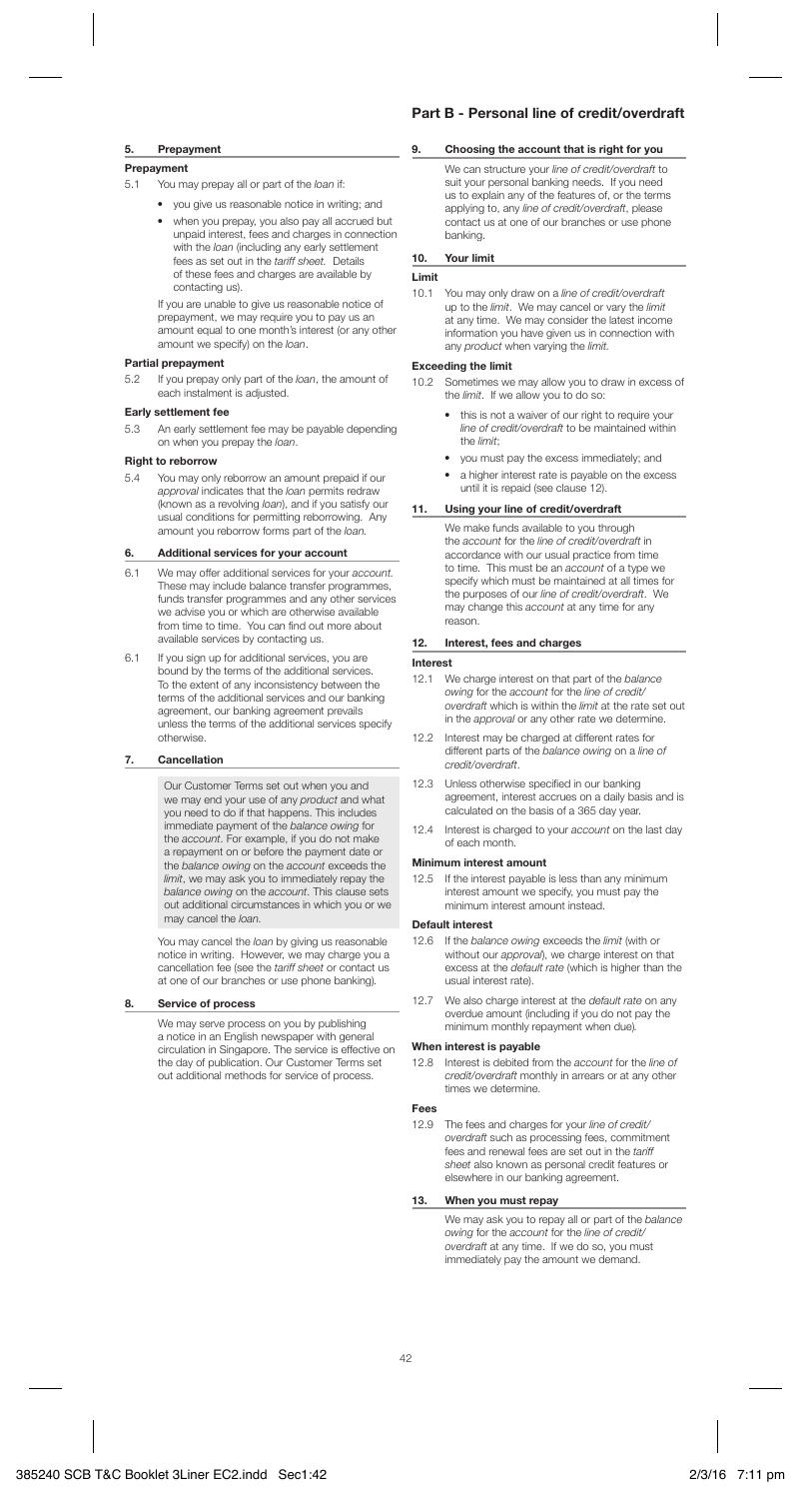# **Part C - Meaning of words**

## **14. Repayment**

#### **Minimum monthly repayment**

- 14.1 On or before the due date set out in the statement we issue for a line of credit/overdraft, you must pay at least the minimum monthly repayment as set out in the statement. Alternatively, you may pay the balance owing for the line of credit/overdraft as set out in the statement.
- 14.2 Your liability to us remains even if, for any reason, you do not receive your periodic statement.

#### **Calculation of minimum monthly repayment**

14.3 We calculate the minimum monthly repayment in accordance with our usual practice. Please refer to your product brochure or contact us for further information.

## **Methods of repayment**

- 14.4 We advise you of the manner in which you must repay any repayment on the line of credit/overdraft. For example, we may ask you to designate an account for repayment by direct debit and give us documents to facilitate direct debit from that account.
- 14.5 You must comply with our usual requirements for the relevant payment method, including any set out in this clause.
- 14.6 You must ensure that any payment instrument or payment instruction is honoured. For example, you must:
	- ensure that you have sufficient funds in the account to be debited (including any account with another financial institution or the nominated account) for an amount equal to:
		- at least the minimum monthly repayment;
		- any applicable charges/fees; and
		- any other amount you owe us in connection with the line of credit/overdraft;
	- not stop cheques;
	- not cancel or vary any payment arrangement (unless we ask you to do so to reflect a change in the minimum monthly repayment) or close or change the account on which cheques are drawn.

## **Automatic payment from account with another institution**

- 14.7 If we require you to repay by automatic payment from an account with another financial institution you must:
	- organise a payment arrangement with the other financial institution under which an amount equal to:
		- at least the minimum monthly repayment;
		- any applicable charges/fees; and
		- any other amount you owe us in connection with the line of credit/overdraft,
	- is debited from that account on each payment date to the account for the line of credit overdraft and give us satisfactory evidence that this is in place; or
	- provide us with any authority we require to enable us to debit the above amounts, from that account.

#### **Payment in full if we ask**

14.8 Despite any other term of our banking agreement, at any time we may demand immediate payment of the balance owing for the line of credit/overdraft.

## **15. Right to reborrow**

- You may only reborrow an amount repaid if:
	- the balance owing on the line of credit/overdraft does not exceed the limit; and
	- you otherwise satisfy our usual conditions for permitting reborrowing.

 Any amount you reborrow forms part of the line of credit/overdraft.

## **16. Joint Account**

16.1 Please refer to clause 4.7 of our Customer Terms if the account is a joint account.

## **17. Meaning of words**

 You also need to refer to our Customer Terms which also define key words used in these terms. If a word defined in these terms is also defined in our Customer Terms, the definition in these terms applies for the purposes of personal loans and personal lines of credit/overdrafts.

 *default rate* means the rate of interest per annum which applies to overdue payments or amounts owing in excess of a limit as set out in our banking agreement.

*limit* means, for a personal loan or a line of credit/ overdraft, the limit set out in the approval for the product (as we may vary at any time).

 *line of credit/overdraft* means a personal line of credit we make available to you under Part B of these terms.

*loan* means the outstanding principal amount of each drawdown of a loan made under Part A of these terms. It includes a top up loan.

 *nominated account* means a savings account or current account opened and maintained by us for you which you and we have agreed is to be the account into which we may deposit the loan and from which we may debit instalments or repayments.

 *our banking agreement* means the agreement between you and us formed when we accept an application from you, the terms of which include our Customer Terms and these terms.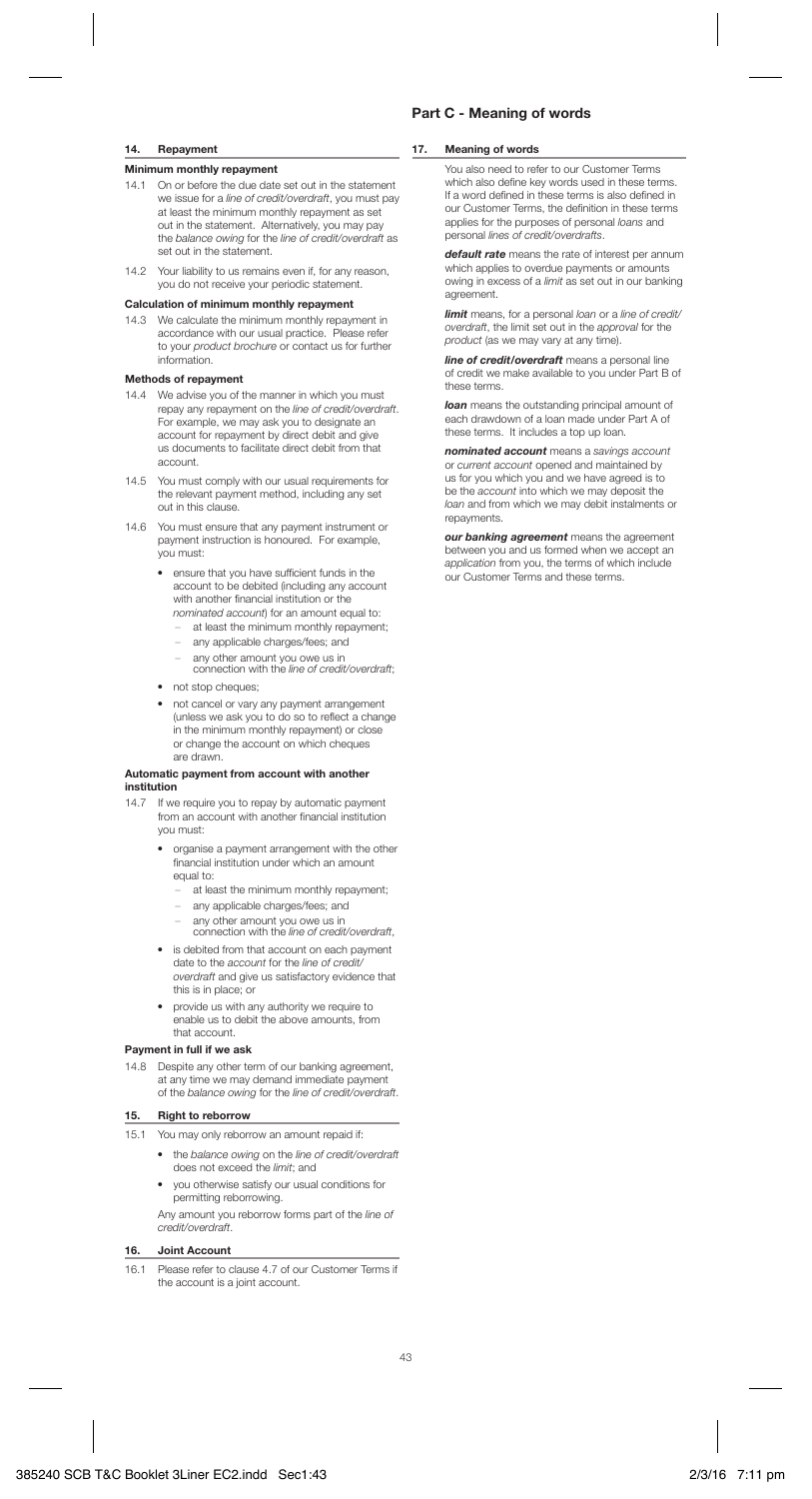# **Product Terms applicable to:-**

**Personal Credit Salary Advance Preferred Line of Credit Dash Advance / CashOne / ezyCash Home Renovation Loan**

# **Contents**

## **Part A – General information**

## **Part B Personal Credit/ Salary Advance/ Preferred Line of Credit Product Terms Part B1 – Balance/ Fund Transfer Product Terms** 1. What can you transfer 46<br>2 Critoria 46 2. Criteria 46 3. Foreign currency account 46<br>46 Processing 46 Processing 46<br>Annroved transfer 46 5. Approved transfer 6. Promotional interest 46 7. Fees and charges 46 8. Minimum Payment 46 **Part B2 – Personal Credit / Salary Advance/ Preferred Line of Credit Debit Card** 9. Applicable Terms 46 **Part B3 – Personal Credit / Salary Advance/ Preferred Line of Credit Debit Card** 10. General information applicable to  $47$  Personal Credit/ Salary Advance/ Preferred Line of Credit **Part C Dash Advance/CashOne/ezyCash Product Terms Part C1 - Dash Advance Product Terms** 11. Applicable terms 48 12. Credit limit 48 13. How does Dash Advance Personal Loan work 48 14. Interest 48 15. Default Interest 49 16. Instalment amounts 49 17 Annual fee 49 18. Late payment and finance charges for 49 Dash Advance Personal Loan 19. Conversion fee 49 20. Account statement 49<br>21 Bewerds 49 Rewards 22. Account closure or early settlement 49 23. Consent to disclosure and use 50 of your information 24. Other terms 50 **Part C2 - CashOne Product Terms** 25. Applicable terms 50<br>26. Crodit limit 50 26. Credit limit 50<br>27. How does CashOne work 51 How does CashOne work 28. Interest 51 29. Default Interest 51 30. Instalment amounts 51 31. Annual fee 51

| 32. | Credit card                                     | 52  |
|-----|-------------------------------------------------|-----|
| 33. | Late payment and finance charges<br>for CashOne | 52  |
| 34. | Conversion fee                                  | 52  |
| 35. | Account statement                               | 52  |
| 36. | Rewards                                         | 52  |
| 37. | Account closure or early settlement             | 52  |
| 38. | Other terms                                     | 52  |
|     | Part C3 - ezyCash Product Terms                 |     |
| 39. | Applicable terms                                | 53  |
| 40  | Disclosure                                      | 53  |
| 41  | Credit limit                                    | 53  |
| 42. | How does ezyCash work                           | 53  |
| 43. | Interest                                        | 54  |
| 44  | Default Interest                                | 54  |
| 45. | Instalment amounts                              | 54  |
| 46. | Annual fee                                      | 54  |
| 47  | Credit card                                     | 54  |
| 48. | Late payment and finance charges<br>for ezyCash | 54  |
| 49. | Conversion fee                                  | 54  |
| 50  | Account statement                               | 54  |
| 51. | Rewards                                         | 54  |
| 52. | Account closure or early settlement             | 54  |
| 53. | Other terms                                     | 55  |
|     | Part C4 - Credit Card Tariff Sheet              |     |
| 54. | Credit Card Tariff Sheet                        | 55  |
|     | Part D - Home Renovation Loan Product Terms     |     |
| 55. | Criteria                                        | 58  |
| E C | Topor                                           | EO. |

| i K 1. | <b>UNICH</b>                           | ဎဝ |
|--------|----------------------------------------|----|
| 56.    | Tenor                                  | 58 |
| 57.    | Insurance                              | 58 |
| 58.    | Fees and charges                       | 58 |
| 59.    | Proof of ownership                     | 58 |
| 60.    | Disbursement and repayment             | 58 |
| 61.    | Existing or new residential properties | 58 |
| 62.    | Your responsibilities                  | 58 |
| 63.    | Default                                | 58 |
| 64.    | Cancellation                           | 59 |
| 65.    | Meaning of words                       | 59 |

## **Important notice**

## **You need to read this document**

This document contains additional product terms applicable to you if you use of our personal loan/ line of credit/ overdraft. You must read it in conjunction with our Customer Terms, our Personal Loan/ Personal Line of Credit<br>/ Overdraft Terms, our Current/Cheque/Savings Account and Time Deposit Terms and any other documents forming our banking agreement.

#### **Key words**

The meaning of key words printed like this are explained either at the end of this document or our Customer Terms or our Current/Cheque/Savings Account and Time Deposit Terms or our Personal Loan/ Personal Line of Credit / Overdraft Terms.

## **Inconsistency**

If there is any inconsistency between the product terms and any of our banking agreements relating to any specific product, the specific product terms prevail.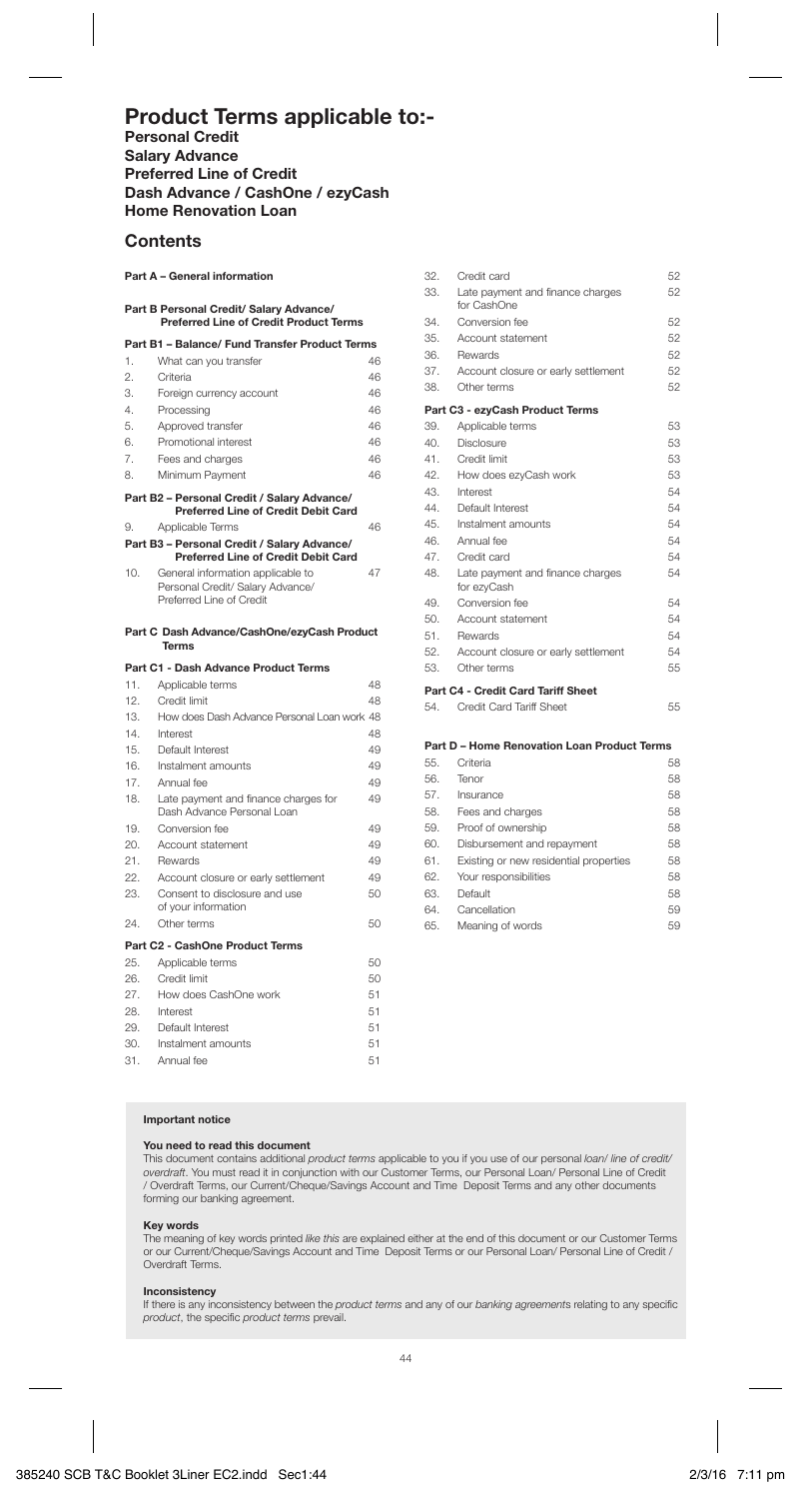# **Part A – General information**

Depending on your needs, we offer personal loan as well as personal line of credit.

Personal line of credit is offered either as Personal Credit or Salary Advance or Preferred Line of Credit (see Part B for details).

Personal loan is offered either as Dash Advance, CashOne or ezyCash (see Part C for details) or Home Renovation Loan (see Part D for details).

# **Part B Personal Credit/ Salary Advance/ Preferred Line of Credit Product Terms**

This Part contains 4 items:

- B1) Balance/ Funds Transfer Product Terms;
- B2) Personal Credit/ Salary Advance/ Preferred Line of Credit Debit Card Product Terms
- B3) Personal Credit/ Salary Advance/ Preferred Line of Credit Features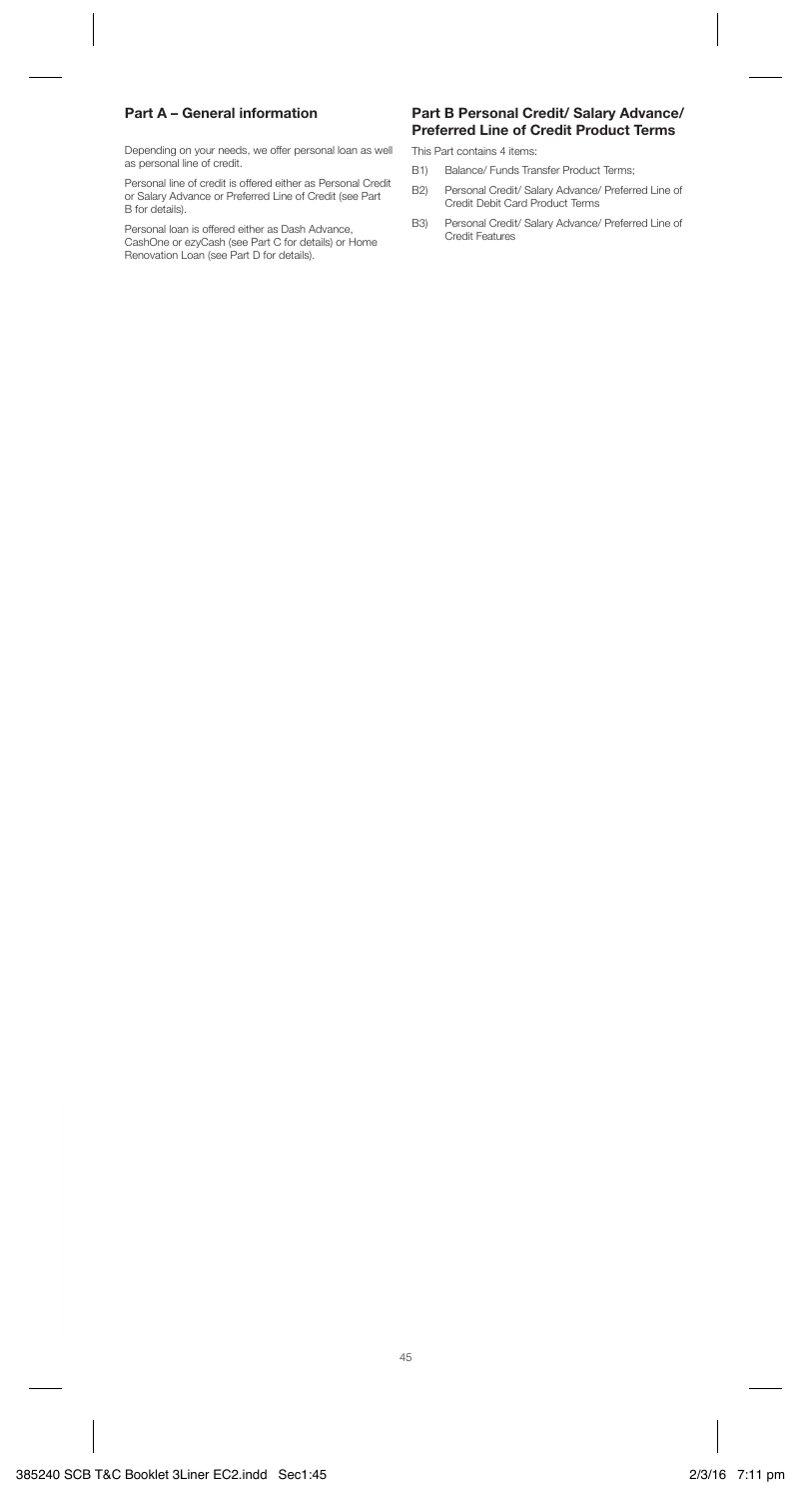# **Part B1 – Balance/ Fund Transfer Product Terms**

# **1. What can you transfer**

- 1. You may apply to transfer-
	- your other outstanding balance on your credit line or credit card account with other credit line or credit card issuer to your account. However, you cannot transfer the outstanding balance between the accounts maintained with us. This is called a balance transfer.
	- a sum of money from the account to any bank account, including us. This is called a funds transfer. You cannot apply for funds transfer for excluded account. Excluded account means Standard Chartered credit card, personal credit, home renovation loan, personal loan, overdraft any mortgage loan or any other account we may from time to time designate as an excluded account.

## **2. Criteria**

 The funds transfer or the balance transfer is subject to:-

- (a) minimum amount transferred of not less than SGD 1,000 or its equivalent in other currency for each transfer ; and
- (b) transfer limit of 95% of the credit limit of the account (transfer limit).

 We reserve the right to reject, reduce or approve the transfer with conditions if your transfer limit is reached.

## **3. Foreign currency account**

 If the transfer is to a foreign currency account held with any financial institution, including us the amount to be transferred must be indicated in Singapore Dollar. We will only transfer the approved amount in Singapore Dollars to the financial institution where the foreign currency account is kept.

## **4. Processing**

 We require a minimum of 5 working days to process your application for the transfer. We may extend the processing days for the transfer if necessary.

## **5. Approved transfer**

 Once your application for the transfer is approved, we will proceed to make payment to the other credit line or credit card account or the other bank account. You cannot withdraw the application for transfer once payment has been effected. We will notify you in writing if the application is rejected.

## **6. Promotional interest**

 Promotional interest rates are only applicable to any transfer amount that has been approved. Any existing outstanding balances or subsequent withdrawals will be charged at the prevailing interest rates or any applicable interest rates. Please refer to Part B3 – Personal Credit/ Salary Advance/ Preferred Line of Credit Features.

## **7. Fees and charges**

 We reserve the right to impose fees for the transfer. The fees chargeable will be calculated based on the funds transfer amount approved by us. We will deduct the fees changeable from the funds transfer amount approved before we disburse it.

## **8. Minimum Payment**

 You have to make minimum payment stated in the statement even if there is no interest chargeable.

# **Part B2 – Personal Credit / Salary Advance/ Preferred Line of Credit Debit Card**

## **9. Applicable Terms**

**Please read this Part of the terms together with our Customer Terms, in particular, Part B, Part D and Part E**

## **Debit Card**

Your Personal Credit or Salary Advance or Preferred Line of Credit account comes with a debit card.

## **Annual fee**

- There is no additional annual fee for your debit card as long as you have a Personal Credit or Salary Advance or Preferred Line of Credit account with us.
- Please see Part B3 Personal Credit/ Salary Advance/ Preferred Line of Credit Features for the charges.

## **No additional limit on debit card**

- The limit on your debit card will be the existing overdraft limit granted in your Personal Credit or Salary Advance or Preferred Line of Credit account.
- There is no additional limit granted to you on your debit card.

## **CashBack**

- CashBack is only applicable to all transactions made using the MasterCard payment services network.
- It does not apply to NETS transactions. CashBack is calculated at the end of each calendar month and will be credited into your account on the first working day of the next calendar month.
- The amount of the CashBack is calculated at a rate determined by us. The CashBack will only be accrued and credited if your Personal Credit or Salary Advance or Preferred Line of Credit account, whichever applicable, is in good standing.
- There will be no CashBack if either one of the account is suspended, closed or you are in breach of our banking agreement.
- We may at any time vary or modify the CashBack feature, including terminating, withdrawing or substituting the CashBack offer. We need not give you prior notice for this.

## **Activation of the debit card**

- You may activate the debit card in accordance with any activation procedure notified to you from time to time.
- By activating the debit card, you acknowledge that you have read and understood our Customer Terms, our Personal Loan/ Personal Line of Credit / Overdraft Terms, our Current/Cheque/Savings Account and Time Deposit Terms, this Personal Credit/ Salary Advance/ Preferred Line of Credit Product Terms and you agree to be bound by them. You acknowledge that you are bound by any variation we make to these documents, in accordance with our banking agreement.
- We reserve the right to:
	- (i) indicate different method of activation for the debit card from time to time:
	- (ii) cancel your debit card if you failed to activate the debit card in accordance to our method of activation or within the time frame we stipulate.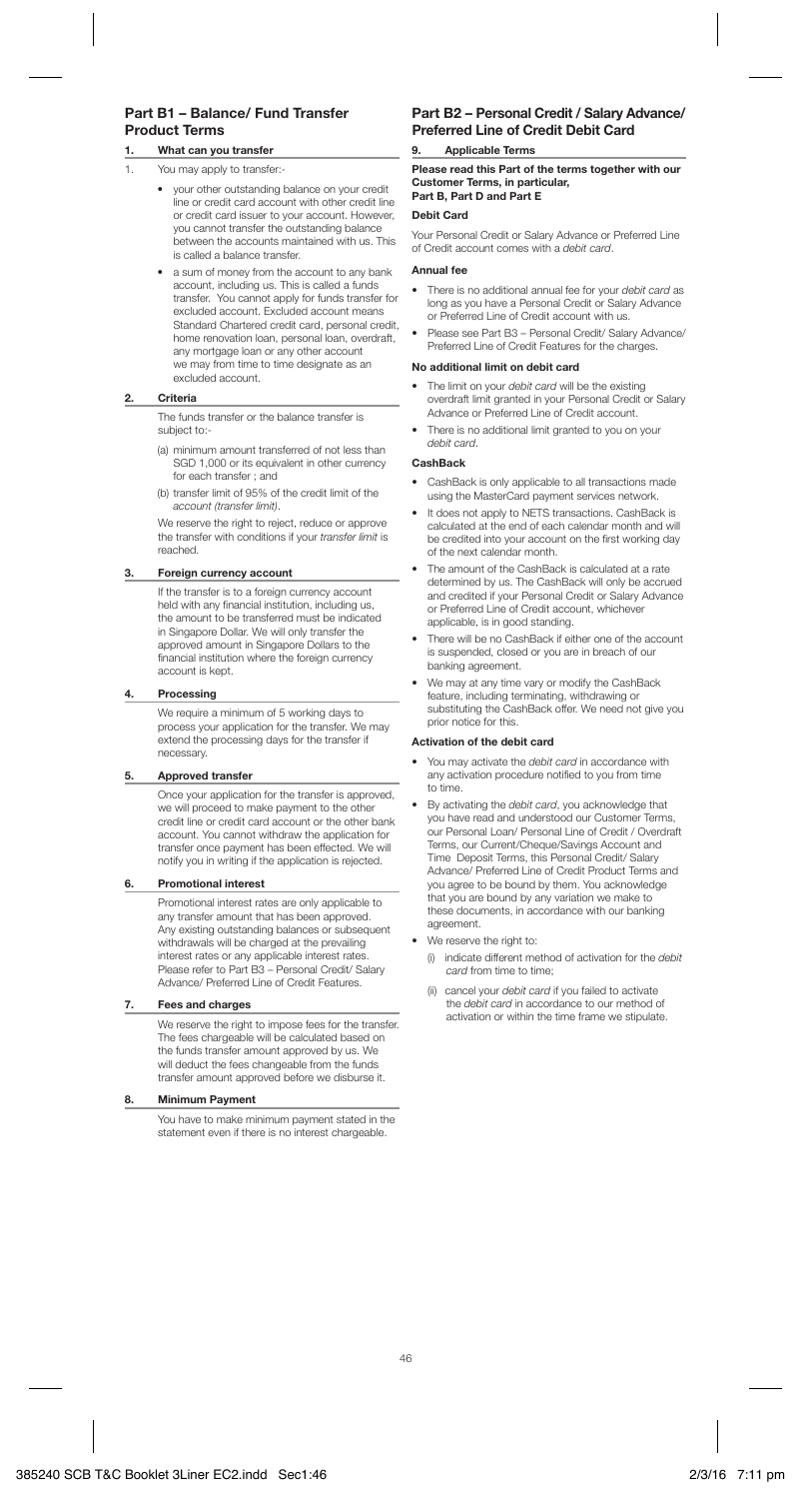## **Part B3 – Personal Credit / Salary Advance/ Part C Dash Advance/CashOne/ezyCash Preferred Line of Credit Debit Card 10. General information applicable to Personal Credit/ Salary Advance/ Preferred Line of Credit**

We set out below some of the general information applicable to Personal Credit/ Salary Advance/ Preferred Line of Credit for your easy reference:-

## **Annual fee**

\$80 (excluding government service tax)

#### **Maximum credit limit**

2 times monthly salary, up to \$100,000.

You are given a maximum credit limit of 2 times your current monthly salary, or \$100,000, whichever is lower. We reserve the right to grant and/or assign a lower credit limit.

### **Prevailing interest rate**

For Personal Credit is 17.90% p.a. For Salary Advance/ Preferred Line of Credit is

| Outstanding Balance  | Interest Rate |
|----------------------|---------------|
| Up to \$3,000        | 0% p.a.       |
| \$3,000,01 and above | 17.9% p.a.    |

## **Minimum monthly repayment**

3% of outstanding balance or minimum \$50

## **Late payment charges**

\$80 per month when you missed the payment due date, or pay less than the minimum repayment amount

## **Over limit charges**

5% p.a. in addition to the prevailing interest rate on the over limit balances

#### **ATM cash withdrawal fee:**

Free at Standard Chartered ATMs and atm<sup>5</sup> network. Atm5 is our shared ATM network that gives you island wide ATM access to ATMs bearing atm<sup>5</sup> logo from us, RBS (formerly ABN Amro Bank N.V), HSBC, Citibank and Maybank.

## **Overseas cash withdrawal fee:**

2% of amount withdrawn, subject to a minimum of \$5 and maximum of \$60 per withdrawal.

#### **Interest rate on credit balances:**

Personal Credit/ Salary Advance 0.10% - 0.25% p.a. Preferred Line of Credit 0.10% - 0.20% p.a. We reserve the right to vary the interest rate and/or

qualifying balance tiers at any time without prior notice.

#### **Other Fees**

- Returned cheque fee: \$50 per cheque
- Stop cheque fee:
- \$40 per cheque GIRO returned fee:
- \$10 per transaction
- Payment processing fee at branch: \$5 per transaction
- Lost card replacement fee: \$5 per card

# **Product Terms**

This Part contains 4 items:

- C1) Dash Advance Product Terms
- C2) CashOne Product Terms
- C3) ezyCash Product Terms
- C4) Credit Card Tariff Sheet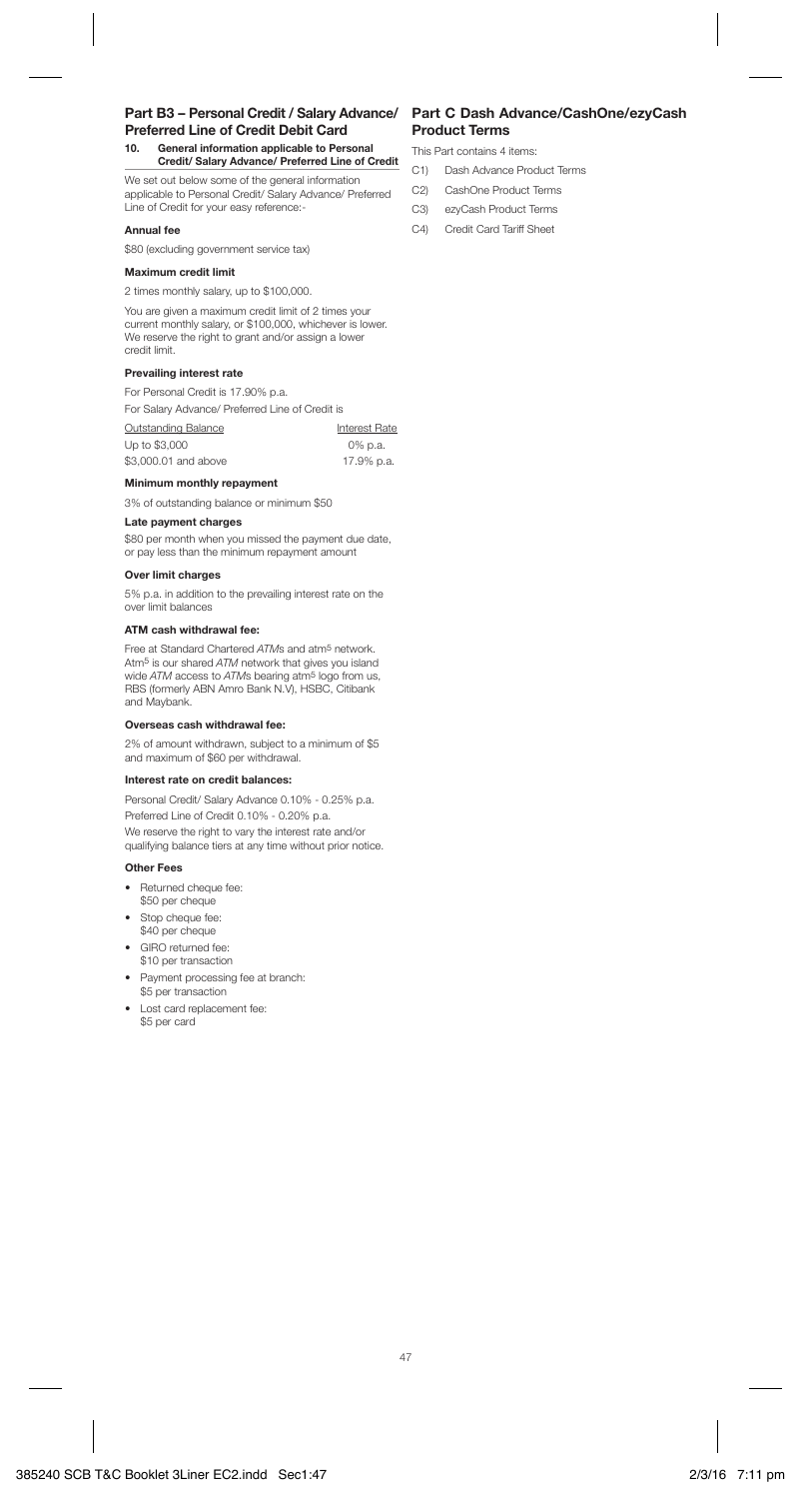# **Part C1 - Dash Advance Product Terms**

## **11. Applicable terms**

You must read this Dash Advance Personal Loan Product Terms together with our:

- Customer Terms
- Personal Loan/Personal Line of Credit/Overdraft Terms
- Current/Cheque/Savings Account and Time Deposit Terms
- **12. Credit limit**
- 12.1 An overall credit limit, comprising all your personal loans, Personal Credit facilities and credit cards with us, will be subject to the maximum limit allowable under prevailing regulatory requirements and guidelines.

Maximum combined credit limit

- 12.2 If your annual income:
	- (a) ranges from S\$20,000 to S\$29,999, your maximum combined credit limit is up to 2 times your current monthly income;
	- (b) ranges from S\$30,000 to S\$119,999, your maximum combined credit limit is up to 4 times your current monthly income subject to a cap of S\$200,000; or
	- (c) is S\$120,000 and above, your maximum combined credit limit is up to 8 times your current monthly income subject to a cap of S\$200,000.

 Notwithstanding the above, we reserve the right to assign you any maximum combined credit limit as we deem appropriate. We reserve the right to decline or approve your Dash Advance Personal Loan application

- Existing personal loan, personal credit facility or credit card
- 12.3 If you have an existing personal loan or Personal Credit facility with us, we may terminate your Personal Credit facility and convert your Personal Credit account to an account known as Dash Advance Personal Loan account or assign you a lower credit limit for your Dash Advance Personal Loan. We need not give any reason for doing so.
- 12.4 If you have an existing personal loan, Personal Credit facility or credit card with us, we may vary the combined credit limit of all your personal loan, Personal Credit facility or credit card, or any other unsecured credit facilities with us. We need not give any reason for doing so.

## Existing credit card holder with S\$500 credit limit

- 12.5 If you have an existing credit card with S\$500 credit limit known as S\$500 credit card with us, the following will apply to you if your Dash Advance Personal Loan application is approved:
	- (a) We have the right to terminate your S\$500 credit card account at our discretion without giving you any prior notice or reason.
	- (b) If there is a minimum credit balance in your S\$500 credit card account, we may refund you the credit balance (if any) by either crediting it into any of your account maintained with us or send you a cashier's order. We reserve the right to decide any other method of refund as we deem appropriate.
	- (c) Any credit balances into your S\$500 credit card account will not be considered when calculating your available credit limit.
	- (d) If the credit balance in your S\$500 credit card account is below the minimum credit balance, we reserve the right not to refund you the credit balance. We do not entertain any appeal on this.
	- (e) If there is a debit balance in your S\$500 credit card account, we will reflect the debit balance in the statement in the subsequent month. The debit balance is subject to late payment and finance charges as set out in the Credit Card Tariff Shoot
	- (f) We reserve the right to consolidate or combine the debit balance in your S\$500 credit card account with any other credit card account you have with us or Dash Advance Personal Loan account. Please also refer to clause 21.3 of our Customer Terms.
	- (g) We reserve the right to change the minimum balance referred to in this clause any time without giving you any prior notice or reason.

## **13. How does Dash Advance Personal Loan work**

- 13.1 Dash Advance Personal Loan is an instalment repayment facility which allows you to apply for loans known as Dash Advance Personal Loan for combined amounts of up to 98% of your available credit limit. If we approve your Dash Advance Personal Loan application, we will open a Dash Advance Personal Loan account in your name. The minimum amount for every Dash Advance Personal Loan application is S\$1,000. We reserve the right to decline your Dash Advance Personal Loan application or approve your application with a lower loan amount than the amount you have applied for, even if the amount you have applied for is within your available credit limit. We need not give any reason for doing so.
- 13.2 You can apply for your Dash Advance Personal Loan to be repaid over tenors of between 12 to 60 months. We will notify you of the amount of each instalment and the instalment payment dates after your application is approved.
- 13.3 Each approved Dash Advance Personal Loan will reduce your available credit limit by the approved amount. Your available credit limit will be restored by the amount of each principal repayment we receive.
- 13.4 We will notify you of the outcome of your Dash Advance Personal Loan application either by letter or by reflecting the transaction on the account statement or in any manner as we deem fit.
- 13.5 If your Dash Advance Personal Loan application is approved, we may (but are not obliged to) disburse the approved loan amount to you in any of the following methods:
	- payment to your savings account or current/ cheque account with us; or
	- payment to the credit card, credit line, current or savings account with other banks as designated by you in your Dash Advance Personal Loan application form.

 The disbursement may (but not necessarily) be made prior to the letter notifying you of the outcome of your Dash Advance Personal Loan application or account statement being received by you.

- 13.6 If you have designated any credit card, line of credit, or any other accounts for the disbursement of the approved loan amount, you must continue to make payments to the above accounts and we are not liable for any overdue amounts, interest or any other fees, costs, or expenses incurred.
- 13.7 If we approve your Dash Advance Personal Loan application, you must repay the approved Dash Advance Personal Loan amount by instalments known as instalment over such number of months known as instalment tenor in such amounts known as instalment amount as we may approve. We reserve the right to include, remove or vary the instalment, the instalment tenor or the instalment amount at any time without giving any reason.
- 13.8 We reserve the right to debit your Dash Advance Personal Loan account for any outstanding instalment amount or demand immediate payment of all sums outstanding regardless of whether the amount is reflected in the credit card or Dash Advance Personal Loan account statement or is due and payable as at the date of the demand.

## **14. Interest**

- 14.1 Interest for the approved Dash Advance Personal Loan amount is calculated from the date of disbursement of the approved Dash Advance Personal Loan amount until the date of expiry of the instalment tenor.
- 14.2 The applied interest rate indicated for your Dash Advance Personal Loan is calculated on the assumption that the loan principal is constant throughout the instalment tenor and is used as a reference to calculate the total interest on your Dash Advance Personal Loan for the full instalment tenor. The total interest on your Dash Advance Personal Loan for the full instalment tenor can be computed by multiplying the approved Dash Advance Personal Loan amount by the applied interest rate for the full instalment tenor. The effective interest rate ("EIR") indicated for your Dash Advance Personal Loan reflects the true cost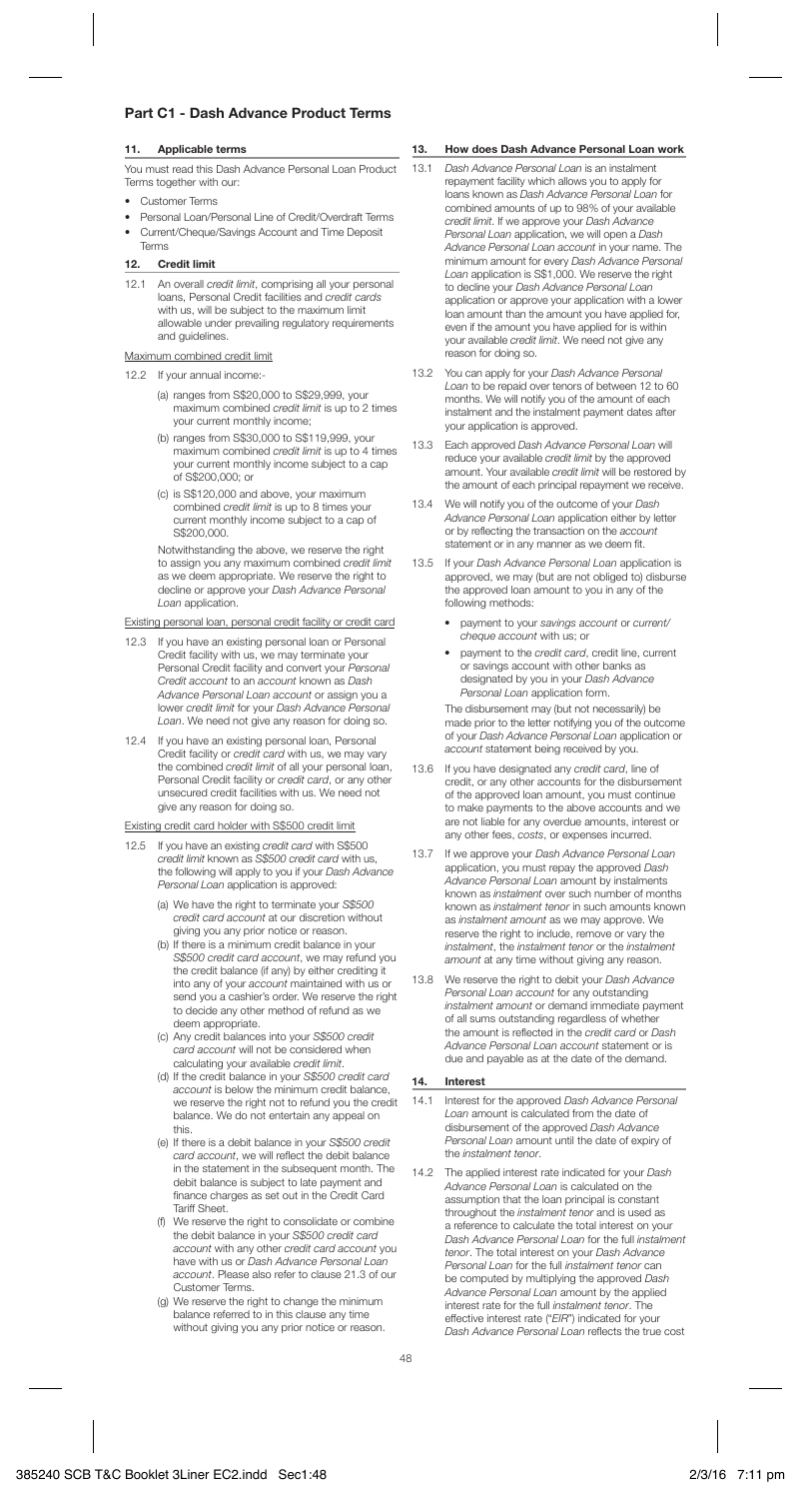of borrowing and takes into account the reducing balance method of interest calculation.

- 14.3 Your applied interest rate and EIR will be indicated on your Dash Advance Personal Loan disbursement letter which will be sent to you by mail or any other method we deem fit.
- 14.4 We reserve the right to vary the interest rate (whether applied or effective or any other names called) or the basis of calculation of interest of any approved Dash Advance Personal Loan at any time during the *instalment tenor*. We need not give any reason for doing this.
- 14.5 The interest rate is not applicable to existing outstanding balances or any amount subsequently incurred on the Dash Advance Personal Loan account that is not related to the approved Dash Advance Personal Loan or any other credit card accounts with us.

### **15. Default Interest**

15.1 If we do not receive your instalment amount payment in full on or before the due date twice for any 6 consecutive monthly *account* statements, a default interest of 4% per annum (or any other rate as we may stipulate from time to time at our discretion) will be added to the original EIR on the entire outstanding balance on your Dash Advance Personal Loan account.

> For clarity, the interest of 4% per annum (or any other rate we may stipulate) plus the original EIR is known as revised EIR. The revised EIR will be effective starting from the next statement date immediately after the second payment due date being missed.

- 15.2 If we receive the *instalment amount* payment in full on or before the due date every month for 6 consecutive monthly account statements, we will reinstate the revised EIR to the original EIR. The reinstatement (if any) will be effective from the next statement date after we receive your *instalment* amount payment for the sixth month.
- 15.3 Your instalment amount will remain unchanged but your instalment tenor will automatically be extended as a result of the revised FIR if we do not receive your instalment amount payment in full on the due date twice for any 6 consecutive monthly account statements under clause 15.1. We reserve the right to decide on the method of calculation for the default interest.
- 15.4 In addition, we will impose late payment and finance charges on the outstanding balance on your Dash Advance Personal Loan account from the statement date of the relevant statement (see clause 19).

#### **16. Instalment amounts**

- 16.1 Each *instalment amount* is calculated based on the sum of (a) the approved Dash Advance Personal Loan amount and (b) the applicable interest over the instalment tenor, divided by the number of months of the instalment tenor. The instalment amount is constant throughout the instalment tenor, and comprises a principal repayment component and an interest repayment component which is set out in the *account* statement. The proportion of the principal repayment component and interest repayment component of the instalment amount varies over the instalment tenor. The interest repayment component of the instalment amount is higher in the beginning of the instalment tenor than towards the end of the instalment tenor.
- 16.2 We reserve the right to determine the proportion of the instalment amount which relates to payment of the principal amount and the interest amount for each instalment amount. We may apportion interest as follows:
	- by applying the reducing balance method to determine the amount of interest attributed to each instalment; or
	- by applying the "rule of 78" method; or
	- by such other means and manner as we may deem appropriate.

#### **17. Annual fee**

- 17.1 Each Dash Advance Personal Loan application is subject to a non-refundable annual fee of:-
	- (a) S\$199 for the first year; and
	- (b) S\$50 yearly from the second year onwards until expiry of the instalment tenor.
- 17.2 The annual fee for the first year will be deducted upfront from the approved Dash Advance Personal Loan amount.
- 17.3 From the second year onwards until either the expiry of the instalment tenor or the final instalment amount payment (whichever is the earlier), the annual fee will be charged to your Dash Advance Personal Loan account. We will waive the annual fee if we receive all instalment amount payments on or before the due dates in full for the preceding 12 consecutive calendar months.
- 17.4 We reserve the right to vary the annual fee by giving you notice in accordance with our usual practice. Please refer to clauses 35.10 and 7.3 of our Customer Terms.

## 18. Late payment and finance charges for Dash **Advance Personal Loan**

- 18.1 If we do not receive the minimum payment as indicated on your statement by the due date, a late payment charge of S\$60 will be charged if minimum payment is not received by the due date.
- 18.2 If we do not receive the *instalment amount* payment in full on or before the due date and a balance is carried forward from the relevant statement, finance charges will be calculated on a daily basis at the EIR of 24.455% per annum (minimum).
- 18.3 We reserve the right to vary the late payment and finance charges at any time. We need not give any reason for doing so.

#### **19. Conversion fee**

You must pay a conversion fee of S\$50 for each change to the *instalment tenor* or any repayment aspect of the Dash Advance Personal Loan after the approval of the loan.

### **20. Account statement**

A consolidated monthly Dash Advance Personal Loan account statement will be sent to you every month.

## **21. Rewards**

Unless we agree otherwise, Dash Advance Personal Loan is not eligible for rewards, rebate, mileage program, or any other promotions.

## **22. Account closure or early settlement**

- 22.1 You must notify us in advance if you wish to close your Dash Advance Personal Loan account or fully repay any Dash Advance Personal Loan prior to the expiry of the instalment tenor. For clarity, partial redemption of the Dash Advance Personal Loan is not allowed.
- 22.2 The following terms and charges will apply if you close the Dash Advance Personal Loan account or fully repay the Dash Advance Personal Loan prior to the expiry of the *instalment tenor*:
	- (a) we will calculate and notify you of the outstanding balance and the payment due date for the entire outstanding balance; and
	- (b) you must pay the entire outstanding balance together with an early redemption fee of S\$250 or 3% of the outstanding principal, whichever is higher.
- 22.3 If you fail to pay the entire outstanding balance on or before the due date stipulated by us in full, finance charges at the prevailing interest rates will be charged from the due date until the date such sums due (including finance charges) are paid in full.
- 22.4 The entire outstanding balance includes the total sum you owe us in respect of Dash Advance Personal Loan according to our records. This includes any fees, charges, goods and services tax, interest, costs, and expenses.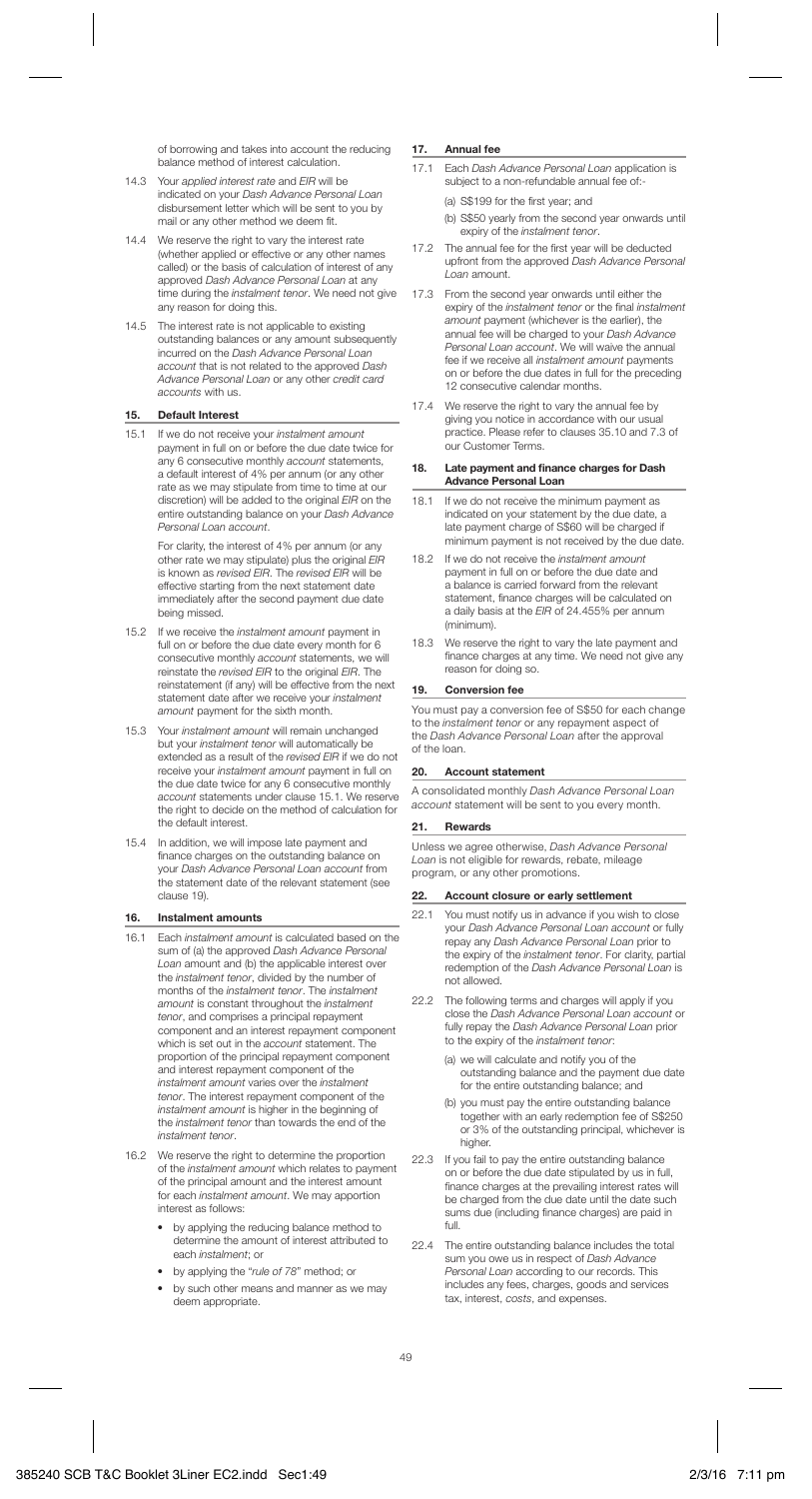#### **23. Consent to disclosure and use of your information**

- 23.1 You consent to us disclosing to SingTel the opening and closure of your Dash Advance Personal Loan account for the purposes of:
	- (a) our collaboration arrangements (including fees and other arrangements) with SingTel in relation to the product; and
	- (b) SingTel's determination of your eligibility for any rewards programme that it may offer from time to time.

## **24. Other terms**

- 24.1 This Dash Advance Personal Loan Product Terms are to be read together with our Customer Terms, our Current/Cheque/ Savings Account and Time Deposit Terms, our Personal Loan/Personal Line of Credit/Overdraft Terms (collectively Other Terms).
- 24.2 If there is any inconsistency between the Other Terms and these Dash Advance Personal Loan Product Terms, these Dash Advance Personal Loan Product Terms prevail over such inconsistency.
- 24.3 Words printed "like this" if not explained here, are explained else where in the Other Terms.

# **Part C2 - CashOne Product Terms**

#### **25. Applicable terms**

You must read this CashOne Product Terms together with our:

- Customer Terms
- Personal Loan/ Personal Line of Credit/Overdraft Terms
- Current/Cheque/Savings Account and Time Deposit Terms
- Credit Card terms

# **26. Credit limit**

26.1 An overall credit limit, comprising all your personal loans, Personal Credit facilities and credit cards with us will be, subject to the maximum limit allowable under prevailing regulatory requirements and guidelines.

## Maximum combined credit limit

- 26.2 If your annual income:-
	- (a) ranges from \$20,000 to \$29,999, your maximum combined credit limit is up to 2 times your current monthly income;
	- (b) ranges from \$30,000 to \$119,999, your maximum combined credit limit is up to 4 times your current monthly income subject to a cap of \$200,000; or
	- (c) is \$120,000 and above, your maximum combined credit limit is up to 8 times your current monthly income subject to a cap of \$200,000.

 Notwithstanding the above, we reserve the right to assign you any maximum combined credit limit as we deem appropriate. We reserve the right to decline or approve your CashOne loan application. If we approve your CashOne loan application, we may assign you a sub-credit limit that combines your credit card credit limit as we deem appropriate. This will be known as your CashOne credit limit. For clarity, this CashOne credit limit may be utilised towards your credit card and CashOne loan when approved

#### Existing personal loan, personal credit facility or credit card

- 26.3 If you have an existing personal loan or Personal Credit facility with us, we may terminate your Personal Credit facility and convert your Personal Credit account to an account known as CashOne account or assign you a lower CashOne credit limit. We need not give any reason for doing so.
- 26.4 If you have an existing personal loan, Personal Credit facility or credit card with us, we may vary the combined credit limit of all your personal loan, Personal Credit facility or credit card, or any other unsecured credit facilities with us. We need not give any reason for doing so.

#### Existing credit card holder with \$500 credit limit

- 26.5 If you have an existing credit card with \$500 credit limit known as \$500 credit card with us, the following will apply to you if your CashOne loan application is approved:
	- (a) We have the right to end your \$500 credit card account at our discretion without giving you any prior notice or reason.
	- (b) If there is a minimum credit balance in your \$500 credit card account, we may refund you the credit balance (if any) by either crediting it into any of your account maintained with us or send you a cashier's order. We reserve the right to decide any other method of refund as we deem appropriate.
	- (c) If the refund is credited into your \$500 credit card account, the refunded amount will not be considered when calculating your CashOne credit limit.
	- (d) If the credit balance in your \$500 credit card account is below the minimum credit balance, we reserve the right not to refund you the credit balance. We do not entertain any appeal on this.
	- (e) If there is a debit balance in your \$500 credit ment of a debit balance in your posts or can<br>card account, we will reflect the debit balance in the statement in the subsequent month. The debit balance is subject to late payment and finance charges as set out in the Credit Card Tariff Sheet.
	- (f) We reserve the right to consolidate or combine the debit balance in your \$500 credit card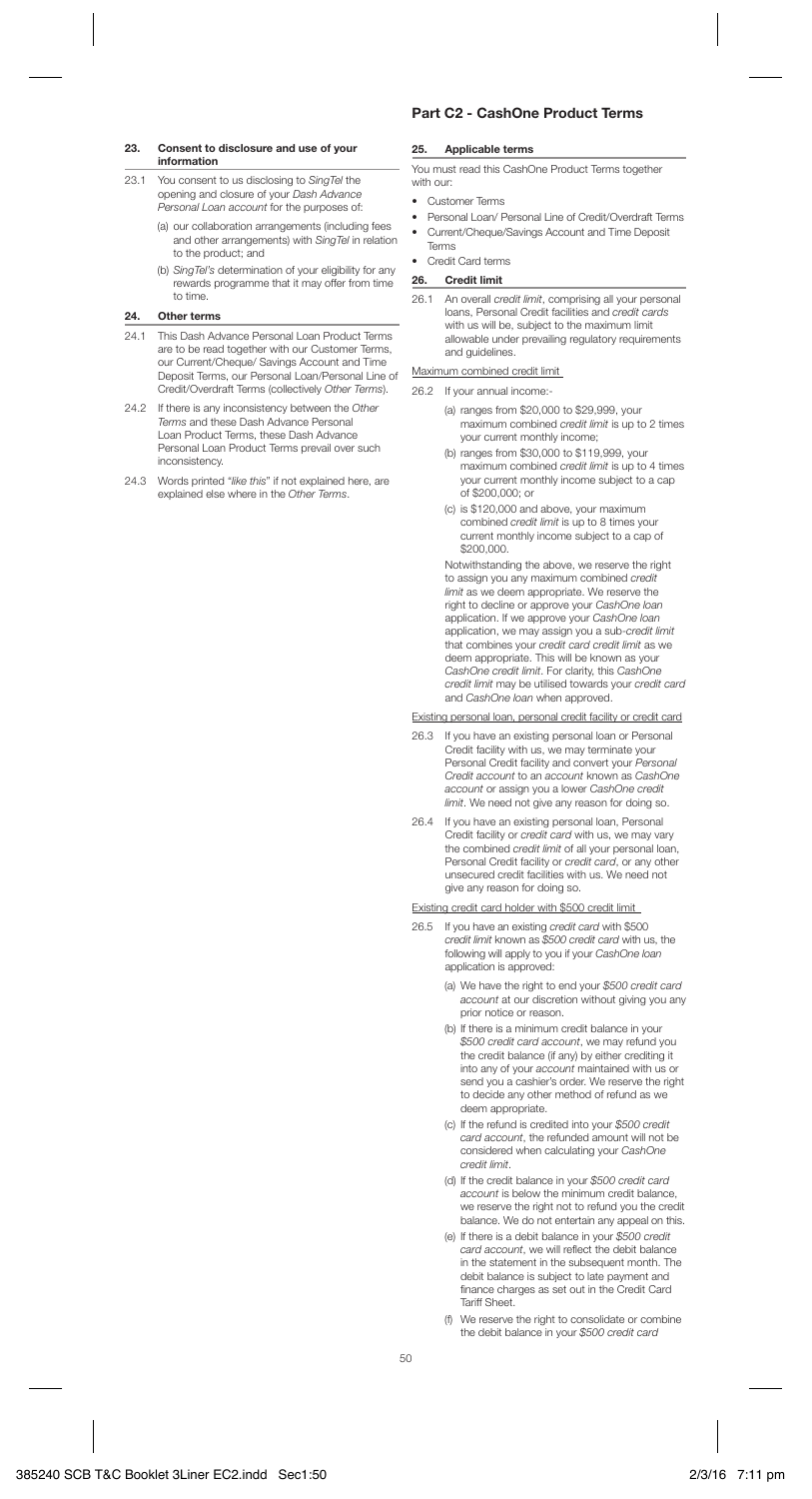account with any other credit card account you have with us or CashOne account. Please also refer to clause 21.3 of our Customer Terms.

(g) We reserve the right to change the minimum balance referred to in this clause any time without giving you any prior notice or reason.

## **27. How does CashOne work**

- 27.1 CashOne is an instalment repayment facility which allows you to apply for loans known as CashOne loan for combined amounts of up to 98% of your CashOne credit limit. If we approve your CashOne loan application, we will open an CashOne account in your name. The minimum amount for every CashOne loan application is \$1,000. We reserve the right to decline your CashOne loan application or approve your application with a lower loan amount than the amount you have applied for, even if the amount you have applied for is within your CashOne credit limit. We need not give any reason for doing so.
- 27.2 Each CashOne loan can be repaid over tenors of between 12 to 60 months. We will notify you of the amount of each instalment and the instalment payment dates.
- 27.3 Your CashOne credit limit will be based on all approved loan amounts at any one time. Each approved *CashOne loan w*ill reduce your *CashOne*<br>*credit limit* by the approved amount. Your CashOne credit limit will be restored by the amount of each principal repayment we receive.
- 27.4 We will notify you of the outcome of your CashOne loan application either by letter or by reflecting the transaction on the *account* statement or in any manner as we deem fit
- 27.5 If your CashOne loan application is approved, we may (but are not obliged to) disburse the approved loan amount to you in any of the following methods:
	- cashier's order; or
	- cash; or
	- payment to your savings account or current/ cheque account with us; or
	- payment to the credit card, credit line, current or savings account with other banks as designated by you in your CashOne loan application form.

 The disbursement may (but not necessarily) be made prior to the letter notifying you of the outcome of your CashOne loan application or account statement being received by you.

- 27.6 You must continue to make payments on any other credit card, line of credit, or any other accounts designated by you for the disbursement of the approved loan amount. You must ensure that payments to the above accounts must be received by us on the due date. We are not liable for any overdue amounts, interest or any other fees, costs, or expenses incurred.
- 27.7 If we approve your CashOne loan application, you must pay the approved CashOne loan amount by instalments known as instalment over such number of months known as instalment tenor in such amounts known as *instalment amount* as we may approve. We reserve the right to include, remove or vary the *instalment*, the *instalment tenor* or the *instalment amount* at any time without giving any reason.
- 27.8 Each *instalment* will be treated in the same way as a charge on a credit card transaction and will be reflected in the credit card or CashOne account statement.
- 27.9 We reserve the right to debit your CashOne account for any outstanding instalment amount or demand immediate payment of all sums outstanding regardless of whether the amount is reflected in the credit card or CashOne account statement or is due and payable as at the date of the demand.

## **28. Interest**

28.1 Interest for the approved CashOne instalment loan amount is calculated from the date of disbursement of the approved CashOne loan amount until the date of expiry of the instalment tenor.

- 28.2 Interest is calculated on a front-end add-on method by multiplying the approved CashOne loan amount by the approved flat interest rate known as nominal interest rate for the full instalment tenor.
- 28.3 Your nominal interest rate and effective interest rate (EIR) will be indicated on your CashOne loan disbursement letter which will be sent to you by mail or any other method we deem fit.
- 28.4 We reserve the right to vary the interest rate (whether nominal, flat or cally allowed or any other<br>nominal, flat or effective or any other<br>nomes called) or the basis of calculation of interest names called) or the basis of calculation of interest of any approved CashOne loan at any time during the instalment tenor. We need not give any reason for doing this.
- 28.5 The interest rate is not applicable to existing outstanding balances or any amount subsequently incurred on the CashOne account that is not related to the approved CashOne loan or any other credit card accounts with us.

### **29. Default Interest**

- 29.1 If we do not receive your instalment amount payment on or before the due date in full twice within any consecutive 6 months period, a default interest of 4% per annum (or any other rate as we may stipulate from time to time at our discretion) will be added to the original EIR on the entire outstanding balance on your CashOne account. For clarity, the interest of 4% per annum (or any other rate we may stipulate) plus the original EIR is known as revised EIR. The revised EIR will be effective starting from the next statement date immediately after the second payment due date being missed.
- 29.2 If we receive the instalment amount payment on or before the due date in full every month for 6 consecutive months, we will reinstate the revised EIR to the original EIR. The reinstatement (if any) will be effective from the next statement date after we receive your instalment amount payment for the sixth month.
- 29.3 We will vary your *instalment amount* and/ or instalment tenor if we do not receive your instalment amount payment on the due date in full twice within any consecutive 6 months period under clause 30.1. We reserve the right to decide on the method of calculation for the default interest.
- 29.4 In addition, we will impose late payment and finance charges on the outstanding balance on your CashOne account from statement date (see clause 34).

## **30. Instalment amounts**

- 30.1 Each *instalment amount* is calculated based on the sum of (a) the approved CashOne loan amount and (b) the applicable interest over the instalment tenor, divided by the number of months of the instalment tenor.
- 30.2 We reserve the right to determine the proportion of the instalment amount which relates to payment of the principal amount and the interest amount for each instalment amount. We may apportion interest as follows:
	- by applying the reducing balance method to determine the amount of interest attributed to each instalment; or
	- by applying the "rule of 78" method; or
	- by such other means and manner as we may deem appropriate.

#### **31. Annual fee**

31.1 Each CashOne instalment loan application is subject to a non-refundable annual fee of:-

(a) \$199 for the first year; and

- (b) \$50 yearly from the second year onwards until expiry of the instalment tenor.
- 31.2 The annual fee for the first year will be deducted upfront from the approved CashOne loan amount.
- 31.3 From the second year onwards until either the expiry of the *instalment tenor* or the final instalment amount payment (whichever is the earlier), the annual fee will be charged to your CashOne account. We will waive the annual fee if we receive all instalment amount payments on or before the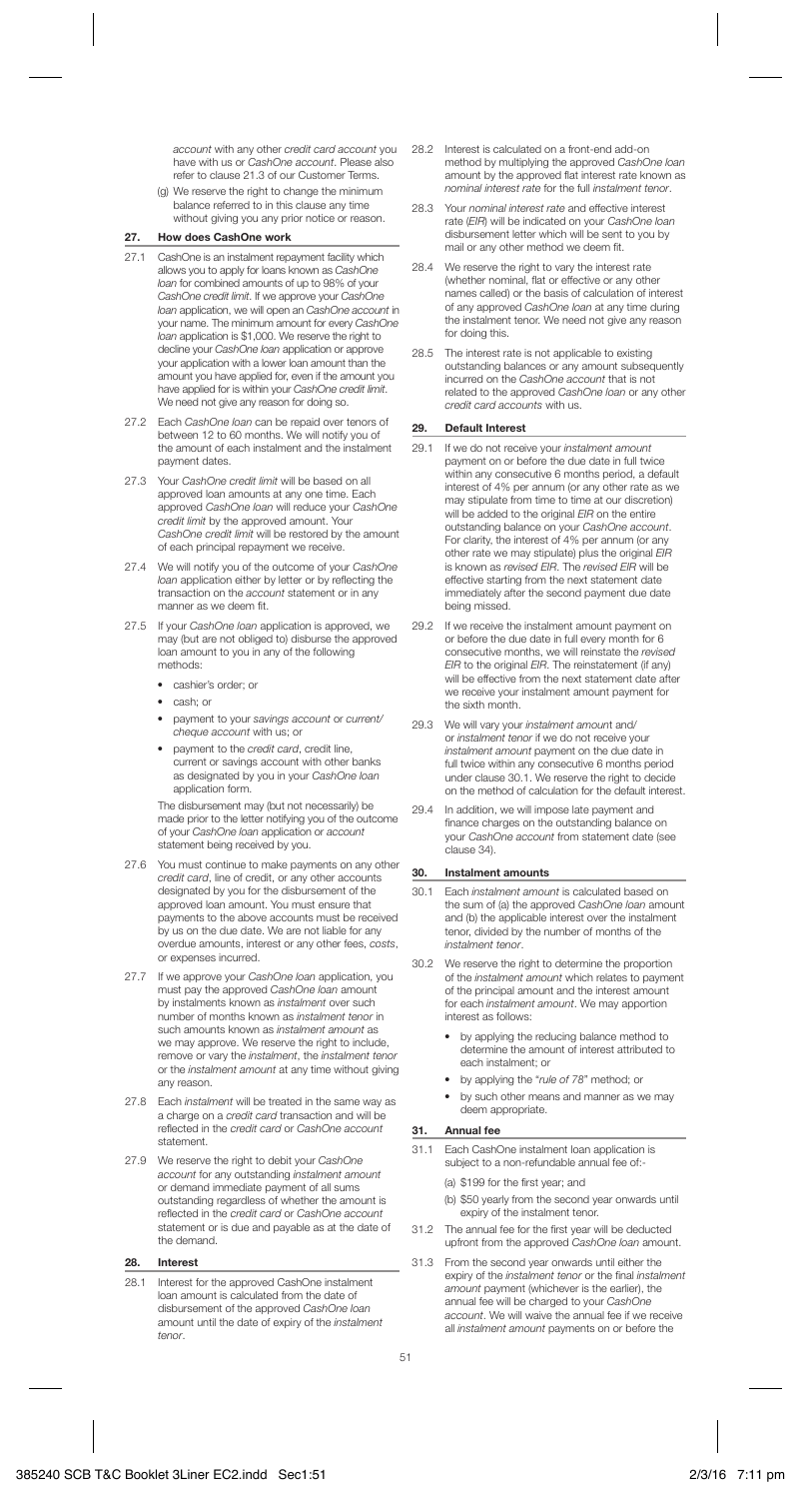due dates in full for the preceding 12 consecutive calendar months.

31.4 We reserve the right to vary the annual fee by giving you notice in accordance with our usual practice. Please refer to clauses 35.10 and 7.3 of our Customer Terms.

## **32. Credit card**

- 32.1 If your annual income is \$30,000 and above, you will be issued a Platinum Visa credit card. The available CashOne credit limit for the Platinum Visa credit card will be provisionally reduced by the approved CashOne loan(s). If your CashOne credit limit is reached or exceeded, you will only be able to use your Platinum Visa credit card for retail transactions as and when you pay the instalment amount.
- 32.2 A 5-year annual fee waiver for the credit card applies only upon approval and disbursement of the CashOne instalment loan. Otherwise, the annual fee for the *credit card* will be charged to the credit card account.

## 33. Late payment and finance charges for CashOne

- 33.1 If we do not receive the minimum payment as indicated on your statement by the due date, a late payment charge of \$60 will be charged if minimum payment is not received by the due date.
- 33.2 If we do not receive the instalment amount payment on or before the due date in full and a balance is carried forward from the relevant statement, finance charges will be calculated on a daily basis at the EIR of 24.455% per annum (minimum).
- 33.3 Please refer to the Credit Card Tariff Sheet for late payment and finance charges applicable to the Platinum Visa credit card.
- 33.4 We reserve the right to vary the late payment and finance charges, and the basis for calculating the late payment and finance charges applicable for the credit card at any time. We need not give any reason for doing so.

## **34. Conversion fee**

You must pay a conversion fee of \$50 (minimum) for each change to the instalment tenor or any repayment aspect of the CashOne loan.

#### **35. Account statement**

A consolidated monthly CashOne account statement will be sent to you every month.

#### **36. Rewards**

Unless we agree otherwise, CashOne is not eligible for rewards, rebate, mileage program, or any other promotions.

## **37. Account closure or early settlement**

- 37.1 You must notify us if you wish to close your CashOne account or fully repay any of the CashOne loans prior to the expiry of the respective instalment tenors. For clarity, partial redemption of the CashOne loan is not allowed.
- 37.2 The following terms and charges will apply if you close the CashOne account or fully repay the CashOne loan:
	- (a) we will calculate and notify you of the outstanding balance and the payment due date for the entire outstanding balance; and
	- (b) you must pay the entire outstanding balance together with an early redemption fee \$250 or 3% of the outstanding principal, whichever is higher.
- 37.3 If you fail to pay the entire outstanding balance on or before the due date stipulated by us in full, finance charges at the prevailing interest rates will be charged from the due date until the date such sums due (including finance charges) are paid in full.
- 37.4 The entire outstanding balance includes the total sum you owe us in respect of CashOne loan according to our records. This includes any fees, charges, goods and services tax, interest, costs, and expenses.

#### **38. Other terms**

- 38.1 This CashOne Product Terms are to be read together with our Customer Terms, our Current/ Cheque/ Savings Account and Time Deposit Terms, our Personal Loan/ Personal Line of Credit/ Overdraft Terms, and our Credit Card Terms (collectively Other Terms).
- 38.2 If there is any inconsistency between the Other Terms and these CashOne Product Terms, these CashOne Product Terms prevail over such inconsistency.
- 38.3 Words printed "like this" if not explained here, are explained else where in the Other Terms.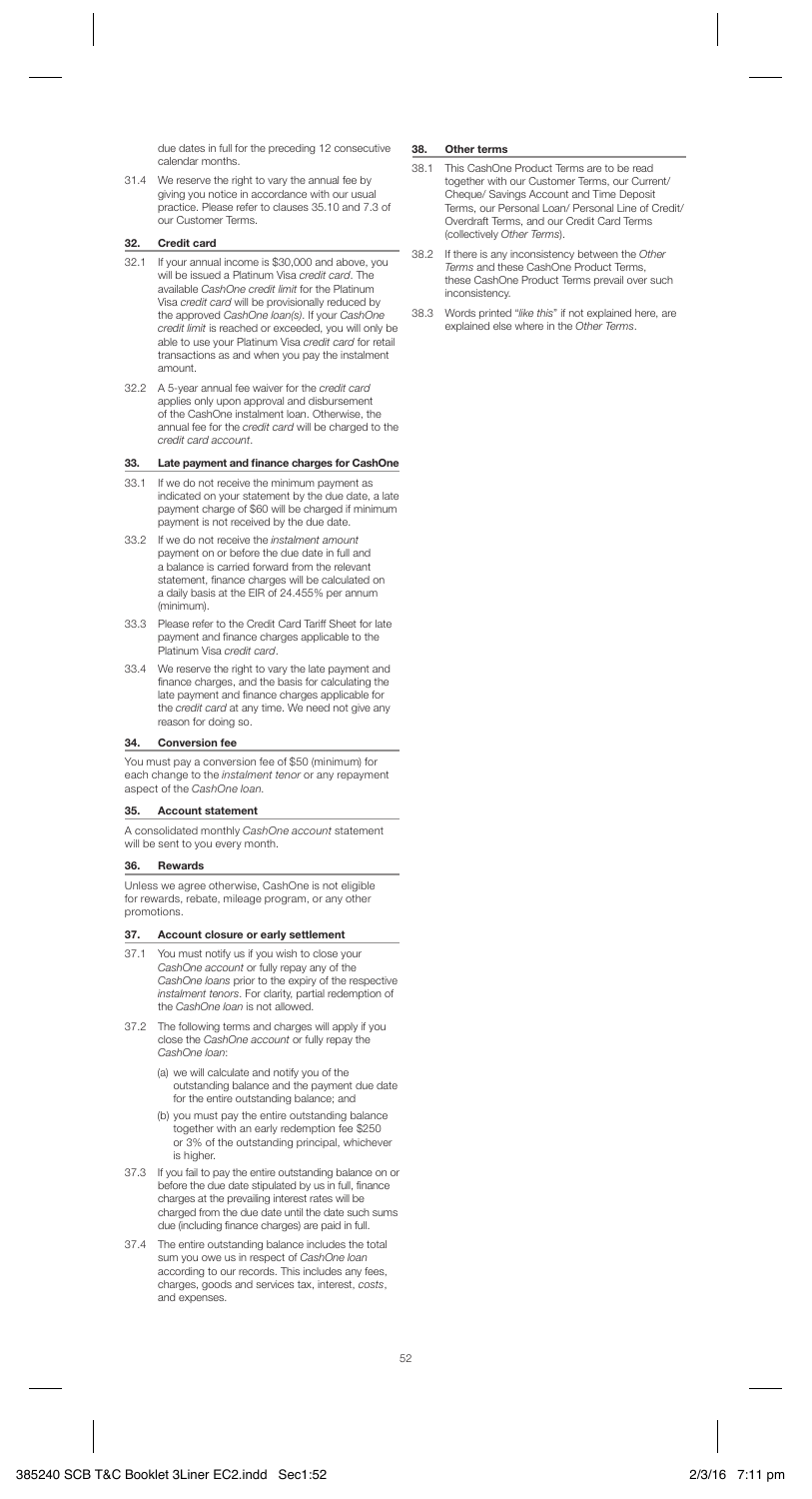# **Part C3 - ezyCash Product Terms**

#### **39. Applicable terms**

You must read this ezyCash Product Terms together with our:

- Customer Terms
- Current/Cheque/Savings Account and Time Deposit Terms
- Personal Loan/ Personal Line of Credit/Overdraft Terms
- Credit Card Terms

## **40. Disclosure**

In addition to the terms below, clause 25.1 (information we disclose) of our Customer Terms shall also apply.

You consent to each member of the Standard Chartered Group, its officers, employees, agents and advisers disclosing information relating to you contained in your ezyCash loan application (excluding income related information) to Singapore Post Limited (SingPost) in order for us to provide you with the card privileges and benefits provided by SingPost in connection with the card, and for SingPost to provide you with information on its product and services.

#### **41. Credit limit**

41.1 An overall credit limit, comprising all your personal loans, Personal Credit facilities and credit cards with us, will be subject to the maximum limit allowable under prevailing regulatory requirements and quidelines.

#### Maximum combined credit limit

- 41.2 If your annual income:
	- (a) ranges from \$20,000 to \$29,999, your maximum combined credit limit is up to 2 times your current monthly income;
	- (b) ranges from \$30,000 to \$119,999, your maximum combined credit limit is up to 4 times your current monthly income subject to a cap of \$200,000; or
	- (c) is \$120,000 and above, your maximum combined credit limit is up to 8 times your current monthly income subject to a cap of **\$200,000.**

 Notwithstanding the above, we reserve the right to assign you any maximum combined credit limit as we deem appropriate. We reserve the right to decline or approve your ezyCash loan application. If we approve your ezyCash loan application, we may assign you a sub-credit limit that combines your credit card credit limit as we deem appropriate. This will be known as your ezyCash credit limit. For clarity, this ezyCash credit limit may be utilised towards your credit card and ezyCash loan when approved.

## Existing personal loan, personal credit facility or credit card

- 41.3 If you have an existing personal loan or Personal Credit facility with us, we may terminate your Personal Credit facility and convert your Personal Credit account to an account known as ezyCash account or assign you a lower ezyCash credit limit. We need not give any reason for doing so.
- 41.4 If you have an existing personal loan, Personal Credit facility or credit card with us, we may vary the combined existing personal credit limit of all your personal loan, Personal Credit facility or credit card, or any other unsecured credit facilities with us. We need not give any reason for doing so.

## Existing credit card with \$500 credit limit

- 41.5 If you have an existing credit card with \$500 credit limit known as \$500 credit card with us, the following will apply to you if your ezyCash loan application is approved:
	- (a) We have the right to end your \$500 credit card account at our discretion without giving you any prior notice or reason.
	- (b) If there is a minimum credit balance in your \$500 credit card account, we may refund you the credit balance (if any), by either crediting it into any of your account maintained with us or send you a cashier's order. We reserve the right to decide any other method of refund as we deem appropriate.
	- (c) If the refund is credited into your \$500 credit

card account, the refunded amount will not be considered when calculating your ezyCash credit limit.

- (d) If the credit balance in your \$500 credit card account is below the minimum credit balance, we reserve the right not to refund you the credit balance. We do not entertain any appeal on this.
- (e) If there is a debit balance in your \$500 credit card account, we will reflect the debit balance in the statement in the subsequent month. The debit balance is subject to late payment and finance charges as set out in the Credit Card Tariff Sheet.
- (f) We reserve the right to consolidate or combine the debit balance in your \$500 credit card account with any other credit card accounts you have with us or ezyCash account. Please also refer to clause 21.3 of our Customer Terms.
- (g) We reserve the right to change the minimum balance referred to in this clause any time without giving you any prior notice or reason.

#### **42. How does ezyCash work**

- 42.1 ezyCash is an instalment repayment facility which allows you to apply for loans known as ezyCash loan for combined amounts of up to 98% of your ezyCash credit limit. If we approve your ezyCash loan application, we will open an ezyCash account in your name. The minimum amount for every ezyCash loan application is \$1,000. We reserve the right to decline your ezyCash loan application or approve your application with a lower loan amount than the amount you have applied for, even if the amount you have applied for is within your ezyCash credit limit. We need not give any reason for doing so.
- 42.2 Each ezyCash loan can be repaid over tenors of between 12 to 60 months. We will notify you of the amount of each instalment and the instalment payment dates.
- 42.3 Your ezyCash credit limit will be based on all approved loan amounts at any one time. Each approved ezyCash loan will reduce your ezyCash credit limit by the approved loan amount. Your ezyCash credit limit will be restored by the amount of each principal repayment we receive.
- 42.4 We will notify you of the outcome of your ezyCash loan application either by letter or by reflecting the transaction on the account statement or in any manner as we deem fit.
- 42.5 If your ezyCash loan application is approved, we may (but are not obliged to) disburse the approved loan amount to you in any of the following methods:
	- cashier's order; or
	- cash; or
	- payment to your savings account or current/ cheque account with us; or
	- payment to the credit card, credit line, current or savings account with other banks as designated by you in your ezyCash application form.

 The disbursement may (but not necessarily) be made prior to the letter notifying you of the outcome of your ezyCash loan application or account statement being received by you.

- 42.6 You must continue to make payments on any other credit card, Personal Credit, or any other accounts designated by you for the disbursement of the approved loan amount. You must ensure that payments to the above accounts must be received by us on the due date. We are not liable for any overdue amounts, interest or any other fees, costs, or expenses incurred.
- 42.7 If we approve your ezyCash loan application, you must pay the approved ezyCash loan amount by instalments known as instalment over such number of months known as instalment tenor in such amounts known as instalment amount as we may approve. We reserve the right to include, remove or vary the instalment, the instalment tenor or the instalment amount at any time without giving any reason.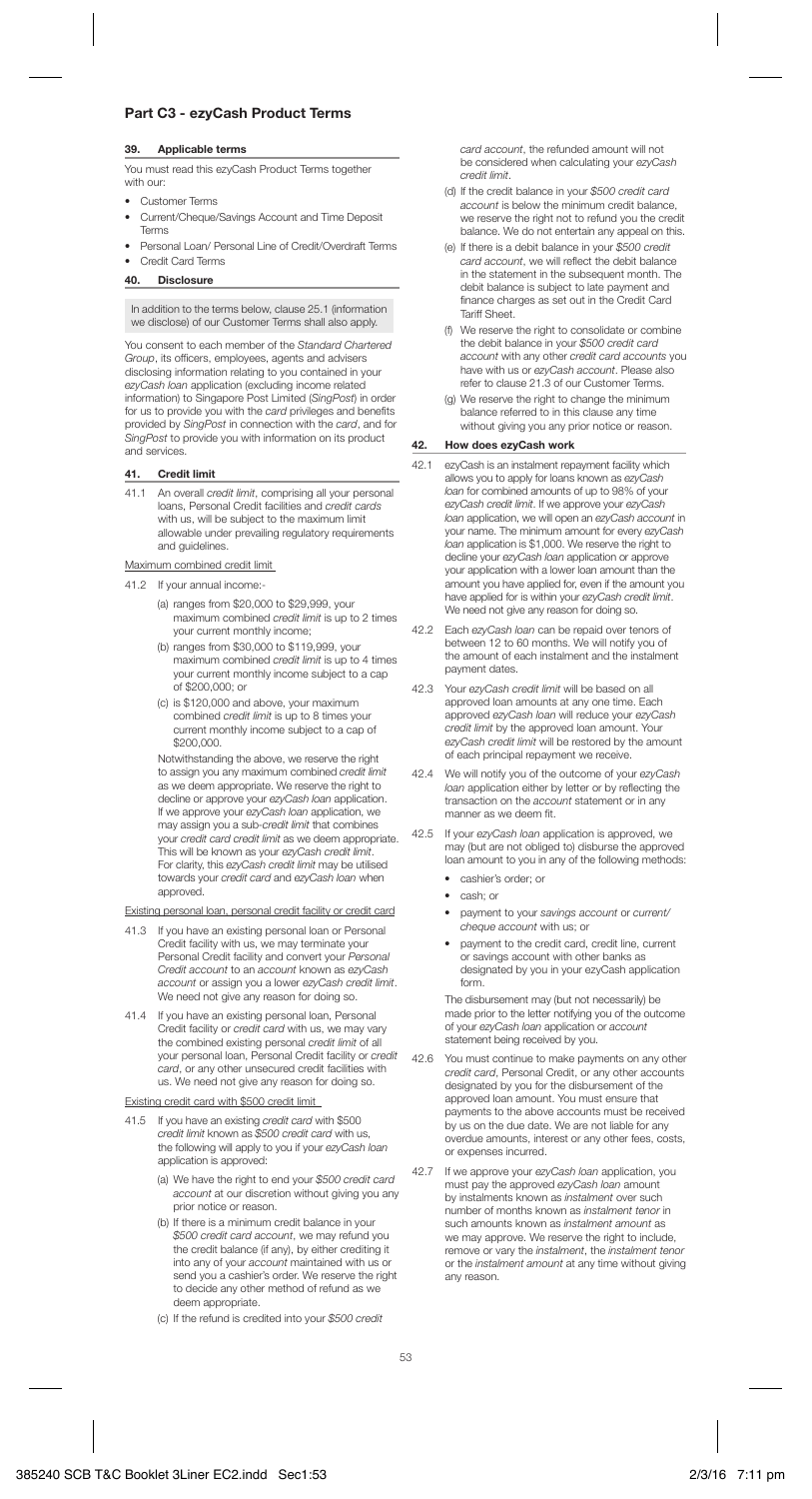- 42.8 Each instalment will be treated in the same way as a charge on a credit card transaction and will be reflected in the credit card or ezyCash account statement.
- 42.9 We reserve the right to debit your ezyCash account for any outstanding amount or demand immediate payment of all sums outstanding regardless of whether the amount is reflected in the credit card or ezyCash account statement or is due and payable as at the date of the demand.

## **43. Interest**

- 43.1 Interest for the approved ezyCash loan amount is calculated from the date of disbursement of the approved ezyCash loan amount until the date of expiry of the instalment tenor.
- 43.2 Interest is calculated on a front-end add-on method by multiplying the approved ezyCash loan amount by the approved flat interest rate known as nominal interest rate for the full instalment tenor.
- 43.3 Your nominal interest rate and effective interest rate (EIR) will be indicated on your ezyCash loan disbursement letter which will be sent to you by mail or any other method we deem fit.
- 43.4 We reserve the right to vary the interest rate (whether nominal, flat or effective or any other names called) or the basis of calculation of interest of any approved ezyCash loan at any time during the instalment tenor. We need not give any reason for doing this.
- 43.5 The interest rate is not applicable to existing outstanding balances or any amount subsequently incurred on the ezyCash account that is not related to the approved ezyCash loan or any other credit card accounts with us.

## **44. Default Interest**

- 44.1 If we do not receive your instalment amount payment on or before the due date in full twice within any consecutive 6 months period, a default interest of 4% per annum (or any other rate as we may stipulate from time to time at our discretion) will be added to the original EIR on the entire outstanding balance on your ezyCash account. For clarity, the interest of 4% per annum (or any other rate we may stipulate) plus the original EIR is known as revised EIR. The revised EIR will be effective starting from the next statement date immediately after the second payment due date being missed.
- 44.2 If we receive the instalment amount payment on or before the due date in full every month for 6 consecutive months, we will reinstate the revised EIR to the original EIR. The reinstatement (if any) will be effective from the next statement date after we receive your instalment amount payment for the sixth month.
- 44.3 We will vary your *instalment amount* and/ or instalment tenor if we do not receive your instalment amount payment on the due date in full twice within any consecutive 6 months period under clause 45.1. We reserve the right to decide on the method of calculation for the default interest.
- 44.4 In addition, we will impose late payment and finance charges on the outstanding balance on your ezyCash account from statement date (see clause 49).

#### **45. Instalment amounts**

- 45.1 Each instalment amount is calculated based on the sum of (a) the approved ezyCash loan amount and (b) the applicable interest over the instalment tenor, divided by the number of months of the instalment tenor.
- 45.2 We reserve the right to determine the proportion of the instalment amount which relates to payment of the principal amount and the interest amount for each instalment amount. We may apportion interest as follows:
	- by applying the reducing balance method to determine the amount of interest attributed to each instalment; or
	- by applying the "rule of 78" method; or
	- by such other means and manner as we may deem appropriate.

#### **46. Annual fee**

- 46.1 Each ezyCash instalment loan application is subject to a non-refundable annual fee of:- (a) \$199 for the first year; and
	- (b) \$50 yearly from the second year onwards until expiry of the instalment tenor.
- 46.2 The annual fee for the first year will be deducted upfront from the approved ezyCash loan amount.
- 46.3 From the second year onwards until either the expiry of the instalment tenor or the final instalment amount payment (whichever is the earlier), the annual fee will be charged to your ezyCash account. We will waive the annual fee if we receive all instalment amount payments on or before the due dates in full for the preceding 12 consecutive calendar months.
- 46.4 We reserve the right to vary the annual fee by giving you notice in accordance with our usual practice. Please refer to clauses 35.10 and 7.3 of our Customer Terms.

#### **47. Credit card**

- 47.1 If your annual income is \$30,000 and above, you will be issued a SingPost Platinum Visa credit card. The available ezyCash credit limit for the SingPost Platinum Visa credit card will be provisionally reduced by the approved ezyCash loan(s). If your ezyCash credit limit is reached or exceeded, you be your forcement is reached on exceeded, your SingPost Platinum Visa credit card for retail transactions as and when you pay the instalment amount.
- 47.2 A 5-year annual fee waiver for the credit card applies only upon approval and disbursement of the ezyCash loan. Otherwise, the annual fee for the credit card will be charged to the credit card account.

## **48. Late payment and fi nance charges for ezyCash**

- 48.1 If we do not receive the minimum payment as indicated on your statement by the due date, a late payment charge of \$60 will be charged if minimum payment is not received by the due date.
- 48.2 If we do not receive the *instalment amount* payment on or before the due date in full and a balance is carried forward from the relevant statement, finance charges will be calculated on a daily basis at the EIR of 24.455% per annum (minimum).
- 48.3 Please refer to the Credit Card Tariff Sheet for late payment and finance charges applicable to the SingPost Platinum Visa credit card.
- 48.4 We reserve the right to vary the late payment and finance charges, and the basis for calculating the late payment and finance charges applicable for the *credit card* at any time. We need not give any reason for doing so.

#### **49. Conversion fee**

You must pay a conversion fee of \$50 (minimum) for each change to the instalment tenor or any repayment aspect of the ezyCash loan.

#### **50. Account statement**

A consolidated monthly ezyCash account statement will be sent to you every month.

#### **51. Rewards**

Unless we agree otherwise, ezyCash is not eligible for rewards, rebate, mileage program, or any other promotions.

### **52. Account closure or early settlement**

- 52.1 You must notify us if you wish to close your ezyCash account or fully repay any of the ezyCash loans prior to the expiry of the respective instalment tenors. For clarity, partial redemption of the ezyCash loan is not allowed.
- 52.2 The following terms and charges will apply if you close the ezyCash account or fully repay the ezyCash loan:
	- (a) we will calculate and notify you of the outstanding balance and the payment due date for the entire outstanding balance; and
	- (b) you must pay the entire outstanding balance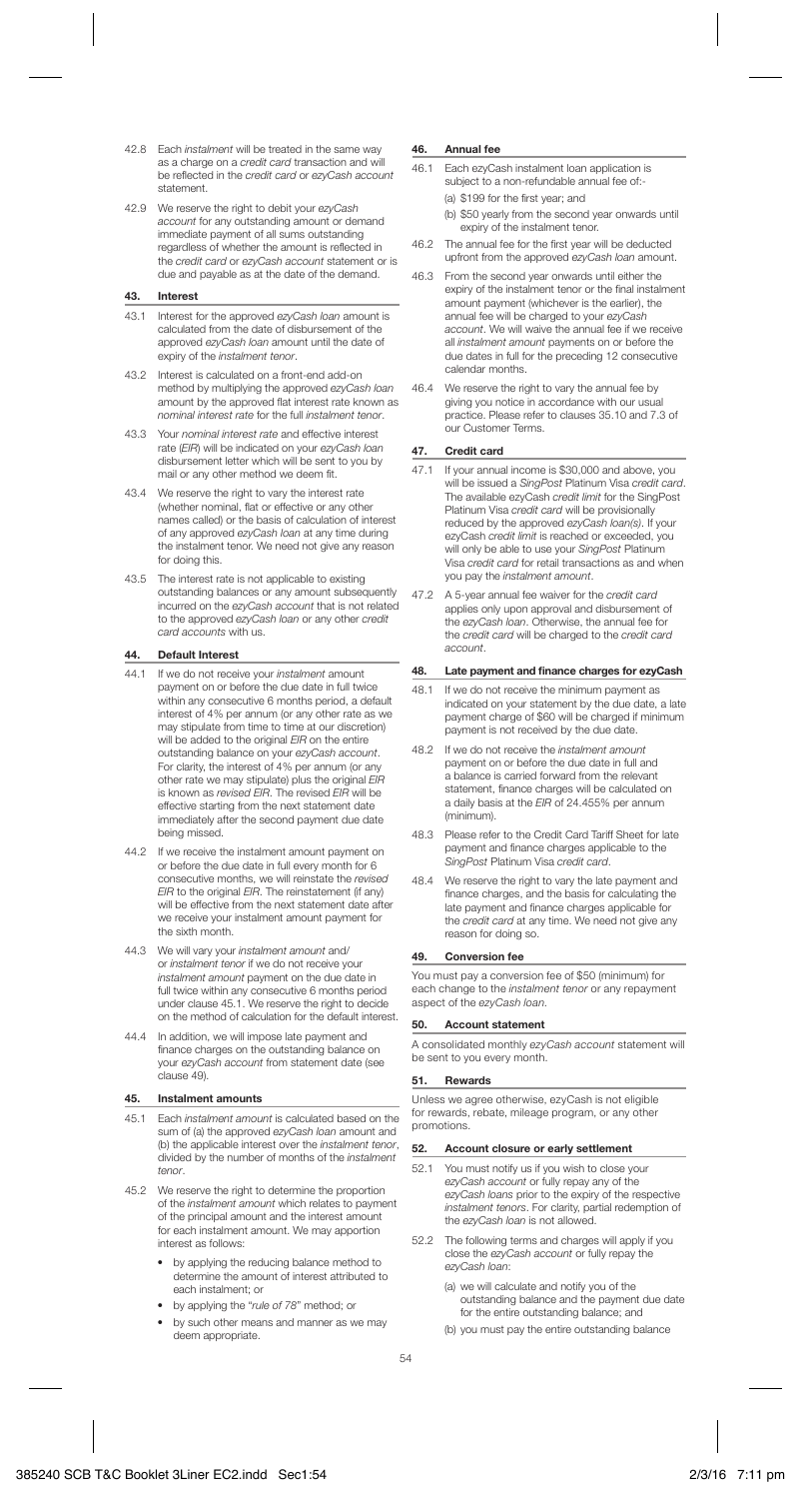together with an administration fee of 5% on outstanding principal or \$250, whichever is higher, or such other amount as we may from time to time prescribe.

- 52.3 If you fail to pay the entire outstanding balance on or before the due date stipulated by us in full, finance charges at the prevailing interest rates will be charged from the due date until the date such sums due (including finance charges) are paid in full.
- 52.4 The entire outstanding balance includes the total sum you owe us in respect of ezyCash loan according to our records. This includes any fees, charges, goods and services tax, interest, costs, and expenses.

#### **53. Other terms**

- 53.1 This ezyCash Product Terms are to be read together with our Customer Terms, our Current/ Cheque/ Savings Account and Time Deposit Terms, our Personal Loan/ Personal Line of Credit/ Overdraft Terms, and our Credit Card Terms (collectively Other Terms).
- 53.2 If there is any inconsistency between the Other Terms and these ezyCash Product Terms, these ezyCash Product Terms prevail over such inconsistency.
- 53.3 Words printed "like this" if not explained here, are explained else where in the Other Terms.

# **Part C4 - Credit Card Tariff Sheet**

## **54. Credit Card Tariff Sheet**

This leaflet is intended as a quick consumer quide only. It contains an outline of the principal terms and conditions if you use our credit card. All charges are subject to change.

For clarification, you may call our

**MANHATTAN Hub** on 1800 3333 969 or

**24-hour Phone Banking** on 1800 747 7000

### **Repayment grace period**

At least 22 days from billing/statement date.

#### **Finance charges for purchases**

Please note that this section does not apply to purchases under Automatic Payment Scheme (Scheme). Please refer to Finance charges for Platinum Access below for details.

Effective interest rate: 24.455% per annum (minimum). If payment is not made in full by the due date, finance charges will be calculated on a daily basis at the effective interest rate indicated on your monthly statement on the outstanding balance from the statement date, and on all new transactions from the respective transaction dates.

Note: No finance charge will be levied if payment is received in full by the due date AND there is no balance carried forward from the previous statement.

#### **Interest calculation**

Interest is calculated from the date of the transaction to the date of payment.

## **Finance charges for Platinum Access**

Effective interest rate for purchases under the Scheme: 9.32% per annum. If payment is not made in full by the due date, and there is a balance carried forward from the previous statement, then the finance charges is at 24.455% per annum (effective interest rate). Finance charges will be calculated on a daily basis at 0.067% on the outstanding balance from the statement date

Administrative fee of 6% will be charged on all approved credit card transactions under the Scheme.

#### **Cash advance charges**

Cash advance fee per transaction is charged as follow:

6% on the Cash Advance, subject to a minimum fee  $of$  S\$15.

## *PLUS*

Finance charges at 0.077% per day on the amount withdrawn from the date of the transaction until the date of full payment.

Effective Interest Rate: As indicated on your monthly statement.

Funds transfer computation: Interest would immediately accrue when we make payment of the funds transfer to the other account of the cardholder

#### **Minimum Payment Due**

a) The minimum payment due applicable to all credit card accounts (including funds transfers) will be the greater of:

(i) \$50; or

(ii) 1% of *principal* plus interest, fees and charges;

plus any overlimit amount and past due amount.

- (b) The minimum payment due applicable to all accounts opened for the purpose of instalment repayments will be:
	- (i) the full monthly instalment amounts of the approved purchases (or approved funds transfers); or
	- (ii) if accounts are over the limit, the full monthly instalment amounts of all approved purchases (or approved funds transfers) and any overlimit amount;

plus any past due amount.

We reserve the right to (i) determine the basis upon which the *minimum payment due* is calculated at our sole discretion; and (ii) vary the basis upon which the minimum payment due is calculated from time to time upon notice.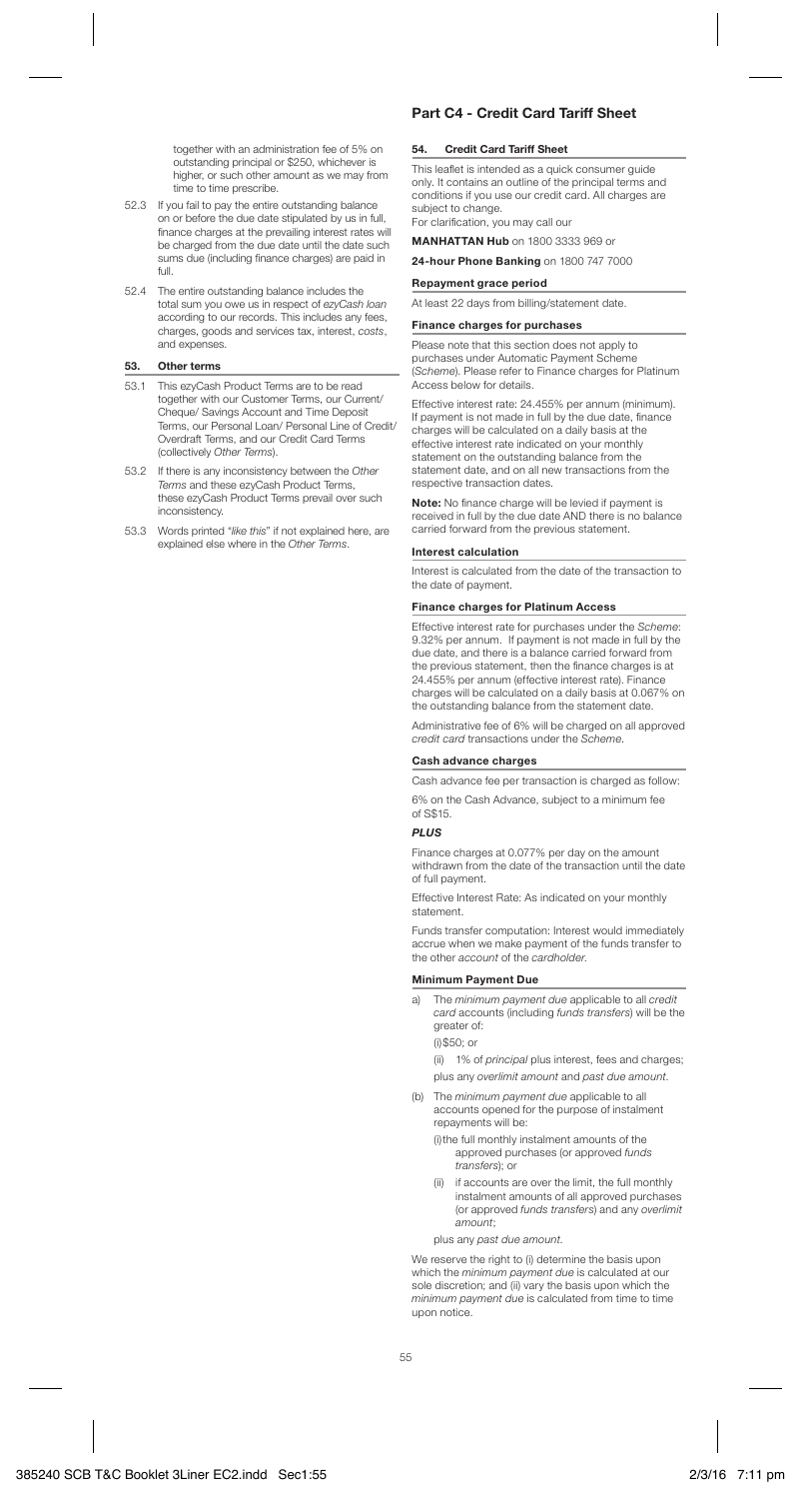## **Late payment charges**

Tiered late charges if minimum payment due is not received by the due date.

| Current Late<br>Payment Charge                        | Tiered late charges will be<br>charged if minimum payment<br>due is not received by the<br>due date             |
|-------------------------------------------------------|-----------------------------------------------------------------------------------------------------------------|
|                                                       | For New Balance Amount Up<br>to S\$3,000, a late payment<br>charge of S\$50 will be charged.                    |
|                                                       | For New Balance Amount<br>S\$3000.01 and above, a late<br>payment charge of S\$60 will<br>be charged.           |
| New Late Payment<br>Charge effective<br>1 August 2012 | A late payment charge of S\$60<br>will be charged if minimum<br>payment due is not received by<br>the due date. |

The Effective Interest Rate applicable on your credit card and funds transfer *account(s)* will be adjusted to 28% per annum if the minimum payment due is not received in full by the next Statement Date on any of your credit card by the next etatement bate on any or your create early only missed one payment, it will be reinstated to the prevailing Effective Interest Rate once minimum payment due is made in full. If however your account has been twice or more past due\* on a consecutive basis, the Effective Interest Rate will revert to 24.455% once minimum payment due is made in full.

\* An account is considered past due if the minimum payment due is not received in full before the next Statement Date.

The adjustment/ reinstatement of interest rate will be effective on the first working day after your next Statement Date once minimum payment due is made in full.

## **Overlimit fee**

If the current balance on your card account exceeds your credit limit, an overlimit fee of S\$40 will be charged to your card account.

## **Annual membership fee**

| Gold/Classic Card                     |             |
|---------------------------------------|-------------|
| Principal Card                        | S\$60       |
| Each Supplementary Card               | S\$30       |
| NUS Alumni Gold /Prudential Gold Card |             |
| Principal Card                        | S\$150      |
| Each Supplementary Card               | S\$88       |
| NUS \$500 Credit Card/                |             |
| <b>MANHATTAN Card</b>                 | S\$30       |
| <b>Visa Infinite</b>                  |             |
| Principal Card                        | S\$300      |
| Each Supplementary Card               | S\$150      |
| <b>Preferred World</b>                |             |
| Principal Card                        | S\$200      |
| Supplementary Card                    | FRFF        |
| Platinum                              |             |
| Principal Card                        | S\$180      |
| Each Supplementary Card               | <b>FREE</b> |
| <b>Business Platinum</b>              | S\$150      |

#### **Prudential Platinum/ NUS Alumni Platinum/ PruPrestige Visa Signature/MANHATTAN Platinum Card/ MANHATTAN World MasterCard/ SingPost Platinum**

| Principal Card          | S\$180      |
|-------------------------|-------------|
| Each Supplementary Card | <b>FREE</b> |

# **Lost/stolen card liability**

If the credit card is lost or stolen or if the PIN is disclosed, the cardholder's maximum liability is capped at SGD\$100 if the *cardholder* immediately notifies us in writing; assist in the recovery; furnish us a statutory declaration or a police report together with any other information we may require and we are satisfied that the loss, theft or disclosure of the credit card or the PIN is not due to the cardholder's negligence or default.

This limitation of liability does not apply to cash advances.

#### **Retrieval fee**

Requests for copies of sales drafts and statements are subject to the following charges:

| <u>JUDICOL IO IIIC IOIIOWIIII</u> OFIBI YOJ.                       |                   |
|--------------------------------------------------------------------|-------------------|
|                                                                    | Charge per copy   |
| Sales Draft                                                        | <b>S\$5</b>       |
| Statement-                                                         |                   |
| Current to 3 months old                                            | Free              |
| 3 months to under 1 year old                                       | S\$10             |
| 1 year to 5 year old                                               | S\$20             |
| Beyond 5 years old                                                 | S\$50             |
| Service fee                                                        |                   |
| Returned cheque<br>(insufficient funds)                            | S\$50             |
| <b>Rejected Direct Debit</b><br>Authorisation (insufficient funds) | S\$50             |
| Post-dated Cheque Payment                                          | S\$25             |
| Credit Refund via Cashier's order                                  | S\$10             |
| Branch Counter Payment                                             | S\$5              |
| Replacement fee                                                    |                   |
| Picture replacement for<br>Picture Credit card                     | S\$20 per picture |
|                                                                    |                   |

Account Maintenance Fee S\$10 per year (if there remains a credit balance in your credit card account after one year from the date of cancellation of your credit card)

## **Foreign Currency Transactions**

- a) All foreign currency transactions (including overseas and online transactions) effected in US Dollars will be converted to Singapore Dollars on the date of conversion. All foreign currency transactions effected in a foreign currency other than US Dollars will be converted into US Dollars before being converted into Singapore Dollars (the "converted Singapore Dollars amount"). The exchange rate may differ from the rate in effect on the date of the transaction due to market fluctuations. Any rate imposed is final and conclusive and you bear all exchange risks, loss, commission, and other bank costs which may be incurred as a result. All conversions will be based on the prevailing wholesale interbank rates or the government-mandated rate, as shall be determined by the respective card associations, namely Visa Inc. ("Visa") or MasterCard International ("MasterCard").
- b) In addition, all foreign currency transactions (including overseas and online transactions) charged to Visa / MasterCard cards will be subject to: (i) a prevailing charge of 1% of the converted Singapore Dollar amount representing the charge imposed by Visa / MasterCard on the transaction; and (ii) a prevailing fee of 2.5% of the converted Singapore Dollars amount

#### **Dynamic Currency Conversion**

- a) If your foreign currency transactions (including overseas and online transactions) are converted into Singapore Dollars via dynamic currency conversion, which is a service offered at selected overseas ATMs, websites or by certain merchants ("DCC"), you acknowledge and agree that the process of conversion and the exchange rate applied will be determined by the relevant DCC service provider and not by us.
- b) In addition, all foreign currency transactions (including overseas and online transactions) converted via DCC will be subject to a prevailing charge of 0.8% of the transaction amount representing the charge imposed by Visa / MasterCard on the transaction.

#### **Singapore Dollar Transactions Processed Overseas**

If you enter into Singapore Dollar transactions with: (i) a local merchant that routes its payment processing through an overseas intermediary; or (ii) a merchant that is registered by its acquiring bank (the "Acquirer") as having been acquired overseas, regardless of where the merchant is actually located, such transactions will be subject to a prevailing charge of 0.8% of the relevant transaction amount representing the charge imposed by Visa / MasterCard on the transaction.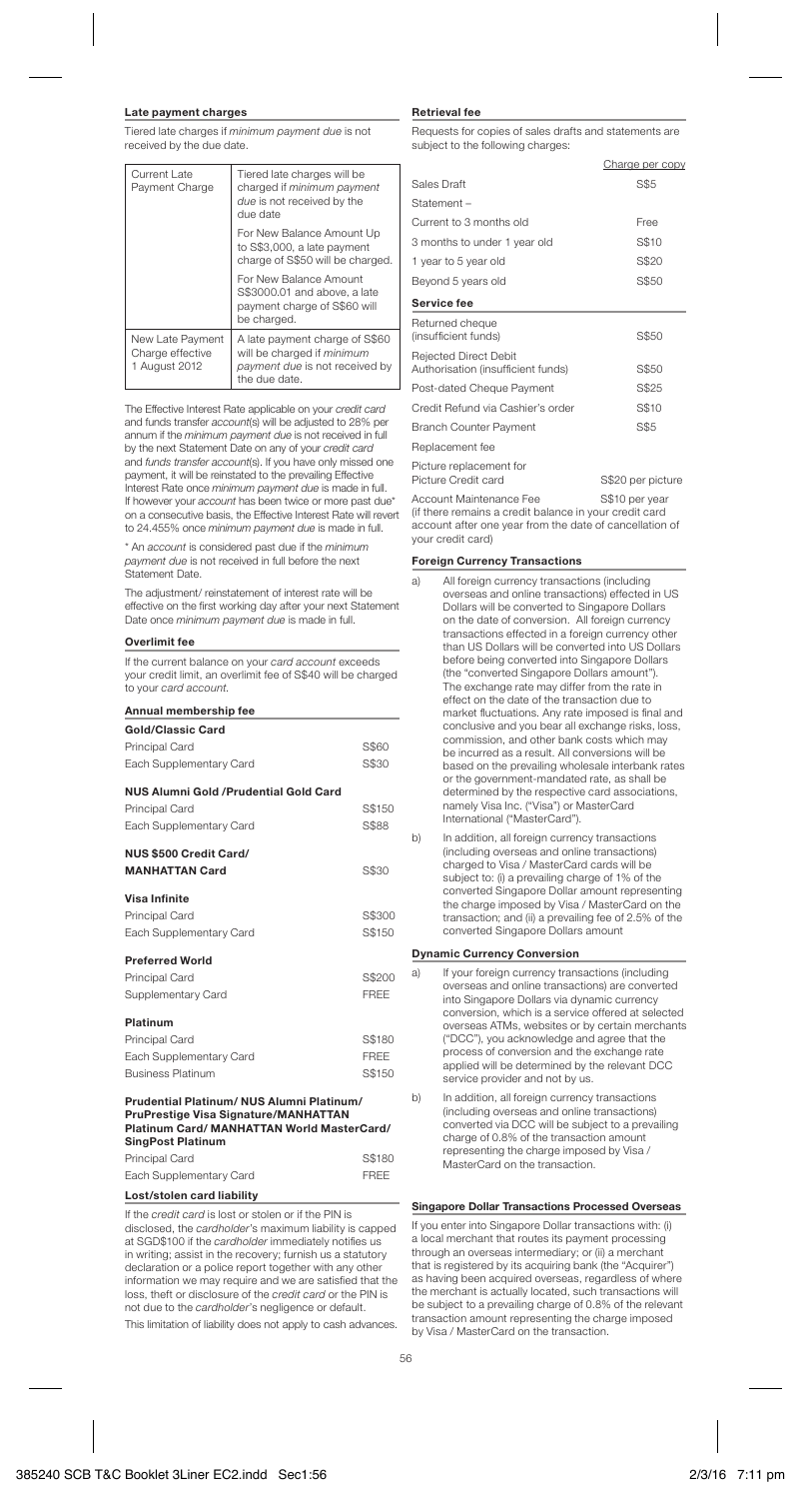In both these cases the transaction is treated as a foreign currency transaction and the process of conversion and the exchange rate applied will be determined by the relevant payment processing intermediary or the Acquirer and not by us.

## **Consumer Guide on Credit Cards**

## **Information to ask for**

- Request your bank to give you the highlights of terms and conditions governing the credit card that you are applying for to provide you the following information:
	- Repayment grace period
	- Interest rate charges for outstanding balances
	- Minimum monthly payments
	- Late payment charges
	- Annual membership fees
	- Cash advance charges
	- Lost/Stolen card liability
- At the same time, ask yourself the following 15 questions when applying for a credit card:
- 1. Why am I applying for this card?
- 2. Can I pay for the purchases in full each month? Or do I intend to pay the minimum sum required and rollover my payment?
- 3. If I do rollover my payments, do I have the capacity to pay the accompanying charges?
- 4. Do I understand the terms and conditions for the use of the card? For example, do I know what the various fees, interest, finance charges and penalties that accompany the use of the credit card?
- 5. What action can the bank take if I fail to settle my overdue payments?

#### **Membership fees**

6. When will the promotional free membership period, if any, expire? What is the fee I will have to pay after the expiry period?

#### **Payment**

- What is the minimum amount I have to pay each month?
- 8. How much interest do I have to pay on the outstanding amount?
- 9. If I do not make the minimum payment for one month, what are all the interest and other charges that I will have to pay?
- 10. What are the charges I will incur if my payment, either by cheque or GIRO, is returned for whatever reasons?

#### **Cash advances**

11. If I take a cash advance from my credit card line, what are the charges that I will have to pay?

#### **Loss of credit card**

- 12. If I lose my credit card, what must I do?
- 13. If I lose my card what are my liabilities for unauthorised purchases?

#### **Credit limit**

14. What is my credit limit?

## **Changes in terms and conditions**

15. If there are any changes in the terms and conditions for the use of the card, will I be informed of these changes? If so, when will I be informed of these changes?

> For a full set of the Code of Consumer Banking Practice Code, please refer to http://www.abs. org.sg/documents/CodeBook.pdf for more information.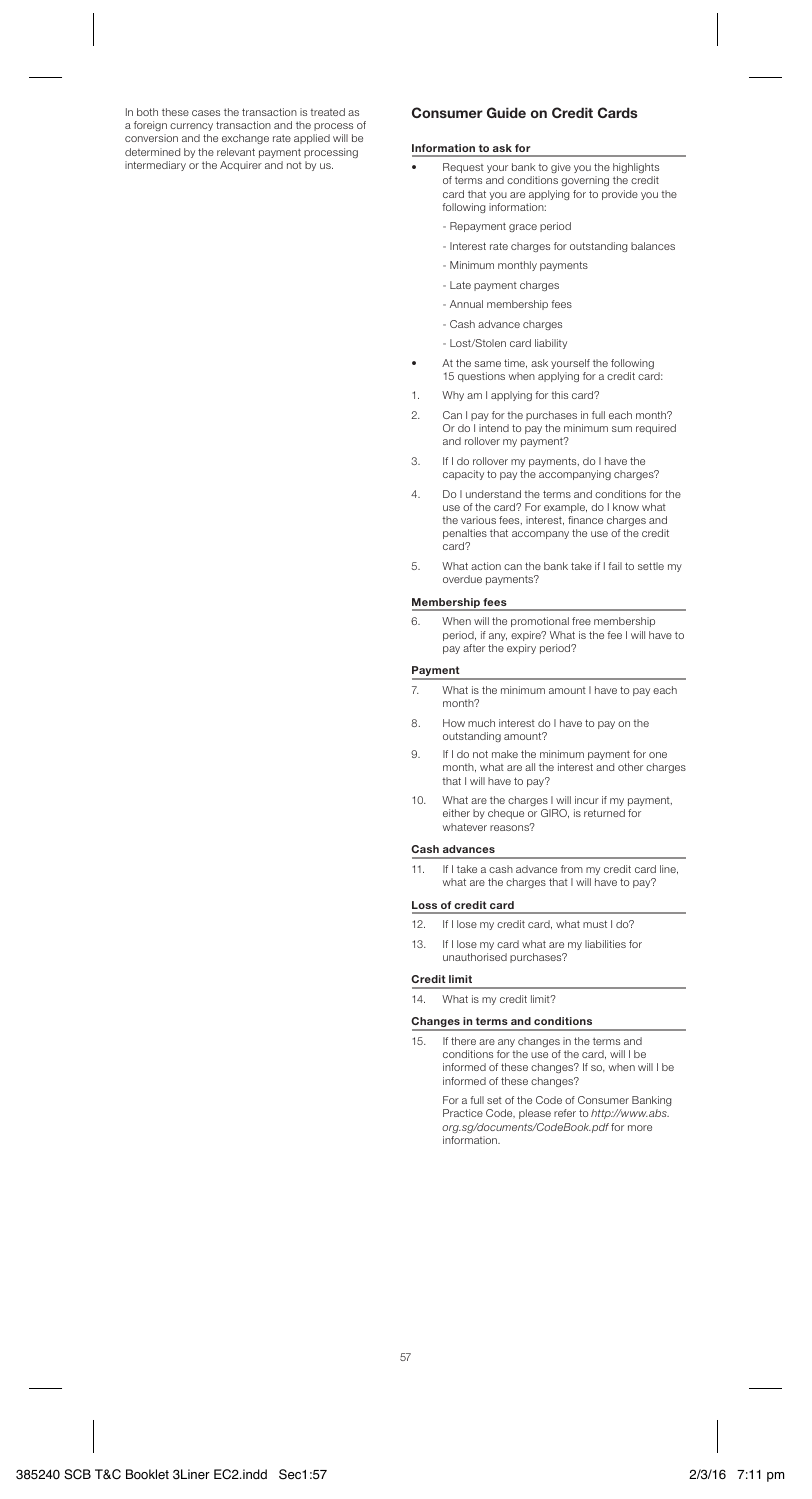## **Part D – Home Renovation Loan Product Terms 55. Criteria**

- 55.1 We may lend to you up to 6 times your monthly income (up to maximum of \$30,000). We may lend you any amount lower than you have applied for without giving you a reason.
- 55.2 To qualify for this loan, you must be either a Singapore citizen or permanent resident and aged between 21 to 60 years old. If you have a joint applicant, the main applicant must have a minimum annual income of \$30,000. The joint applicant is not required to meet the \$30,000 minimum annual income criteria. Joint applicant is only limited to spouse or immediate family members but need not reside at the same address.

## **56. Tenor**

- 56.1 The maximum tenor you may apply for the loan is 5 years. The interest rate depends on your loan tenor. yeare. The morest rate depends on year team tends<br>We reserve the right to change the loan tenor and the applicable interest rate.
- 56.2 Your approved flat interest rate and effective interest rate is indicated on your Home Renovation Loan facility letter which will be provided to you through mail or any other method we deem fit.
- 56.3 We reserve the right to vary the flat interest rate or the basis of calculation of interest of any approved loan at any time during the instalment tenor. We need not give you any reason for this.

### **57. Insurance**

57.1 You must insure your loan up to minimum sum of \$150,000 in the event of death or total disability with an insurer of our choice. We charge insurance fee based on the total loan approved. We will deduct the insurance fee from the loan disbursed. We reserve the right to change the amount of insurance coverage any time.

## **58. Fees and charges**

- 58.1 We reserve the right to charge you fees or impose additional fees or change the rate of the fees in connection with the loan any time.
- 58.2 Our fees are as follows:

#### **Insurance fee**

 1% of the loan quantum on every successful applicant.

## **Prepayment fee**

 1.5% on the amount prepaid if the loan is prepaid within 12 months from the date of first dishursement

## **Default penalty fee**

 \$60 + interest at time + 5% on any outstanding arrears

## **Change of tenor**

\$50

## **Cashier's order issuance charge**

 First 3 cashier's order fees are waived. Every subsequent charge is \$10 each for every cashier order.

#### **Cancellation fee**

 No penalty if cancellation is made within 14 days from the date of the disbursement letter provided the loan has not been utilized.

## **59. Proof of ownership**

- 59.1 You must furnish proof of your ownership of the property by providing us either copy of the items listed below.
- 59.2 For HDB properties, please submit one of the following:
	- CPF statement printed within 1 month from the CPF website or PAL machine; or
	- current month's or previous month HDB loan statement; or
	- HDB loan approval letter, dated within 2 months of from loan application if the first mortgage statement has not been issued; or
	- title deeds; or
	- latest property tax notice from IRAS. If the NRIC is not shown, the mailing address or the

address of the property should match that on the NRIC of the owner; or

- HDB confirmation letter (received after 2nd appointment) dated within 3 years; or
	- HDB sales order, dated within 3 years; or • letter from the solicitors acting for the purchase
- of the property dated within 3 years; or
- flat details from "My HDB page" website
- 59.3 For non-HDB properties, please submit one of the following:
	- CPF statement printed within 1 month from the CPF website or PAL machine; or
	- current month's or previous month's mortgage statement; or
	- mortgage approval letter, dated within 2 months of from loan application if the first mortgage statement has not been issued; or
	- latest property tax notice from IRAS. If the NRIC is not shown, the mailing address or the address of the property should match that on the NRIC of the owner; or
	- title deed; or
	- sale and purchase agreement dated within 3 years; or
	- letter from the solicitors acting for the purchase of the property dated within 3 years; or
	- letter of confirmation from the developer of the property within 3 years.

## **60. Disbursement and repayment**

- 60.1 Unless we agree otherwise, the loan will be disbursed within 1 month from the date of the facility letter. The loan will be disbursed directly to the contractors specified by you against production of contractors invoices.
- 60.2 Once your loan is approved, a repayment account will be opened . We will debit your repayment account for the instalment amount on the instalment due date. Your first instalment is due 1 month after the loan is disbursed.

## **61. Existing or new residential properties**

- 61.1 For existing residential properties:-
	- we reserve the right to disburse the loan in stages regardless of your loan request stated in the application form.
	- the fi rst disbursement of the loan will not be more than 30% of the total loan approved. We will conduct site inspection and will only disburse the remaining loan upon our satisfaction of the site inspection. Our decision on the site inspection is final.
	- Interest will be calculated on the total approved loan upon first disbursement even if only part of the approved loan has been disbursed.
- 61.2 For new residential properties, the total approved loan will be disbursed in full to the contractor in accordance to your loan request in the application form.

## **62. Your responsibilities**

- 62.1 You must furnish us official receipt from the contractors as evidence of their receipt of the loan within 2 months from the date of disbursement.
- 62.2 It is your sole responsibility to ensure that the renovation works are:
	- carried out promptly in accordance to the invoices; and
	- completed within 4 months from the first disbursement of the loan.

## **63. Default**

- 63.1 It is a default if:
	- you failed to notify us immediately of the renovation work is delayed or cancelled; or
	- the renovation works are not carried out in accordance to the invoice; or
	- you are in breach of our banking agreement as stipulated in Part H of the Customer Terms.
- 63.2 In addition, we reserve the right to withhold further disbursement or terminate the loan if there is a default.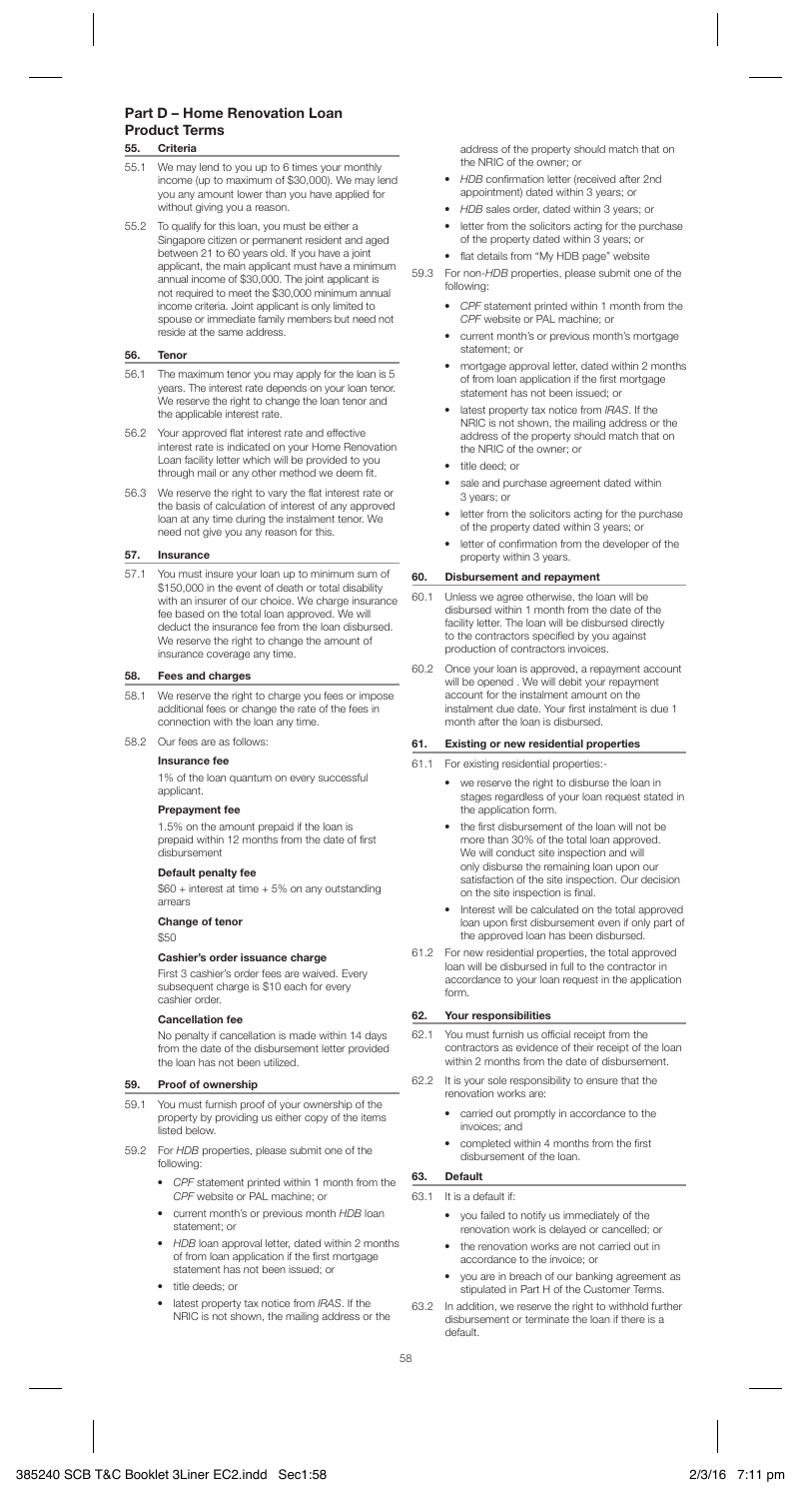## **64. Cancellation**

If the costs of the renovation works are lesser than the loan, we will cancel the amount in excess.

You must repay us immediately if the excess is inadvertently disbursed.

## **65. Meaning of words**

*CPF* means Central Provident Fund

*debit card* means Personal Credit or Salary Advance or Preferred Line of Credit Debit Card

*HDB* means Housing & Development Board

*IRAS* means Inland Revenue Authority of Singapore

*oral instructions* means instruction given by or over telephone, mobile telephone, telex, facsimile transmission, telegraph, cable, computer, email or any other electronic equipments, SMS from mobile telephone

*personal information* means collectively all information regarding your account, personal identification number, all statements of accounts and any other communications or correspondences addressed to you.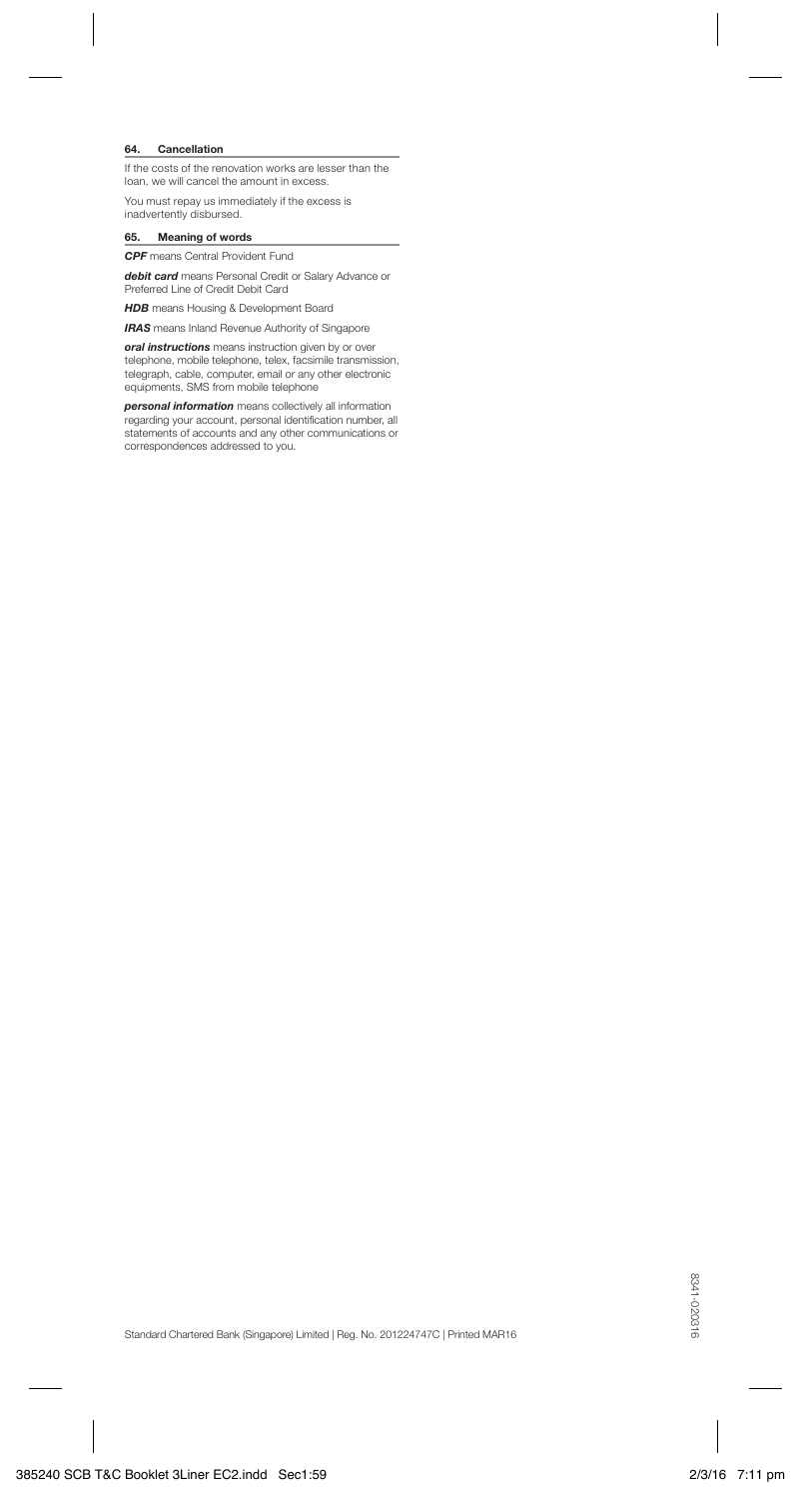This page has been intentionally left blank.